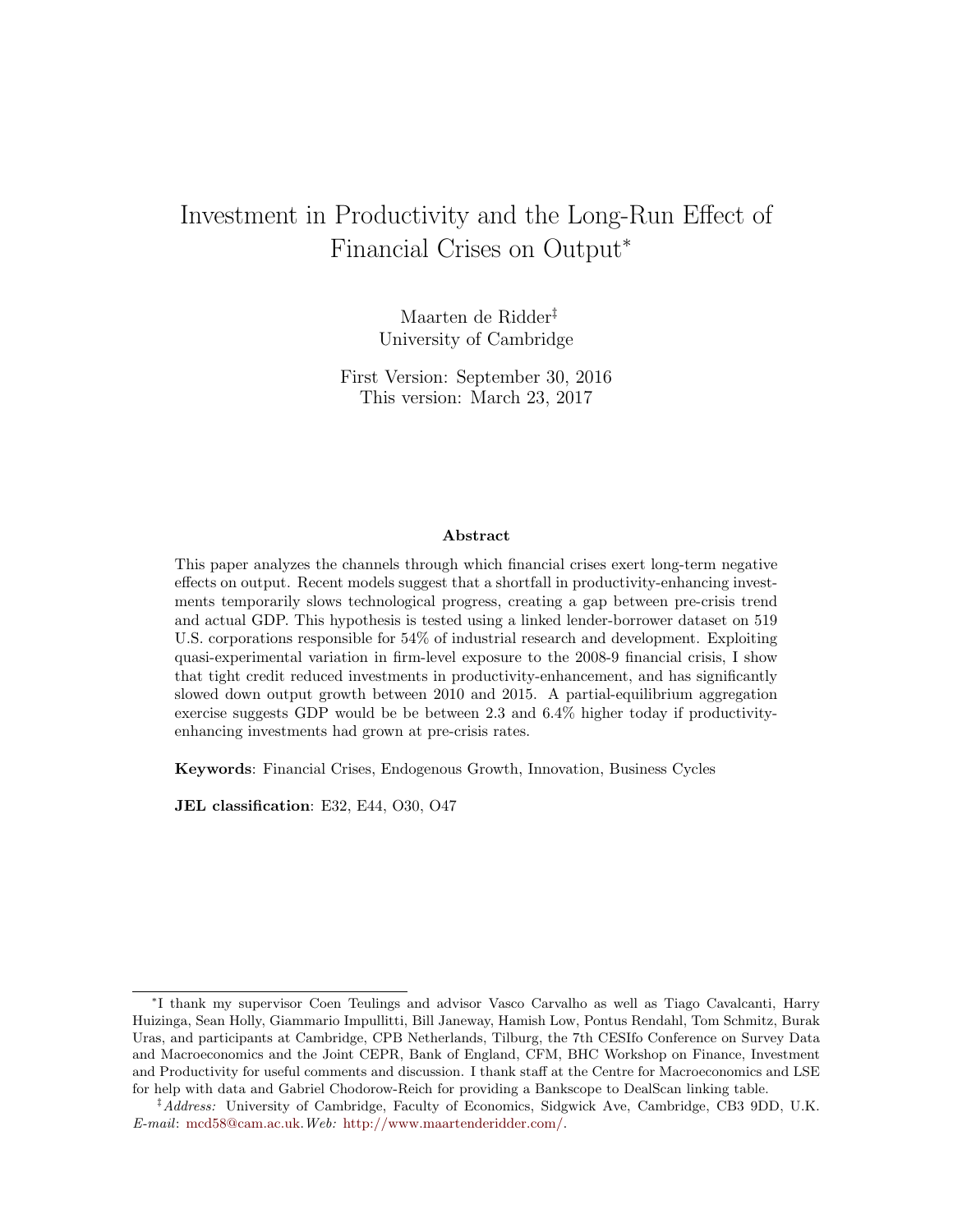## 1. Introduction

A growing empirical literature shows that the effect of financial crises on output is not transitory. Crises are characterized by severe recessions during which a decline in output of 10 to 15% is not uncommon. In contrast to what standard macroeconomic models predict, these losses are often not reversed. While growth rates recover to levels similar to the pre-crisis trend within 2 to 3 years, there is no boom with above-average growth in which the level of output is able to recuperate. As a result, there is a permanent gap between the economy's original projected path and actual output [\(Boyd et al.,](#page-40-0) [2005;](#page-40-0) [Cerra and Saxena,](#page-40-1) [2008;](#page-40-1) [Furceri](#page-41-0) [and Zdzienicka,](#page-41-0) [2012;](#page-41-0) [Reinhart and Rogoff,](#page-43-0) [2014;](#page-43-0) [Teulings and Zubanov,](#page-44-0) [2014\)](#page-44-0). Recovery from the recent global financial crisis and the ensuing "Great Recession" has followed a similar pattern. In the United States, industrial production declined by 17% between 2007 and 2009, while real GDP fell by 4.3%. This sharp reduction in activity was not followed by an episode of high growth. To the contrary, average output growth between 2010 and 2016 was only 2.5% per year, which is 0.3 percentage points lower than growth between 2002 and 2007. Consequently, GDP in 2016 has deviated by 10% from the level that an extrapolated trend between 2000 and 2007 predicts. This implies that annual per capita income would on average be \$5000 higher today if no crisis had occurred. This experience is not unique to the United States. Output fell below trend-levels after 2007 across developed economies, as Figure [1](#page-2-0) illustrates. In the United Kingdom, per capita GDP has deviated over 10% from trend, while output in Germany and France has fallen behind by 5 and 12%, respectively. [Ball](#page-39-0) [\(2014\)](#page-39-0) documents that deviations in GDP were accompanied by an 8% reduction in OECD potential output. This means that the aggregate loss of output in the aftermath of the crisis is roughly the size of the economies of the United Kingdom, Austria, Denmark, and Ireland, combined.

Standard business cycle models, even with financial frictions, predict that the economy always returns to steady state. Recessions and expansions are mere transitory deviations from a long-term trend. Why does mean reversion not happen after financial crises? A small but growing theoretical literature suggests that a shortfall in productivity-enhancing investment is the answer. Investments in, for instance, research and development (R&D) and intangible capital are particularly affected by financial crises as they are risky, pay off with substantial delays, and have poor collateral value (e.g. [Hall and Lerner,](#page-42-0) [2010\)](#page-42-0). Endogenous growth models predict that a temporary reduction in such investments slows the rate of technological progress to levels below the balanced growth path, which has a persistent effect on potential GDP. When the crisis fades and investments recover, technological progress regains its original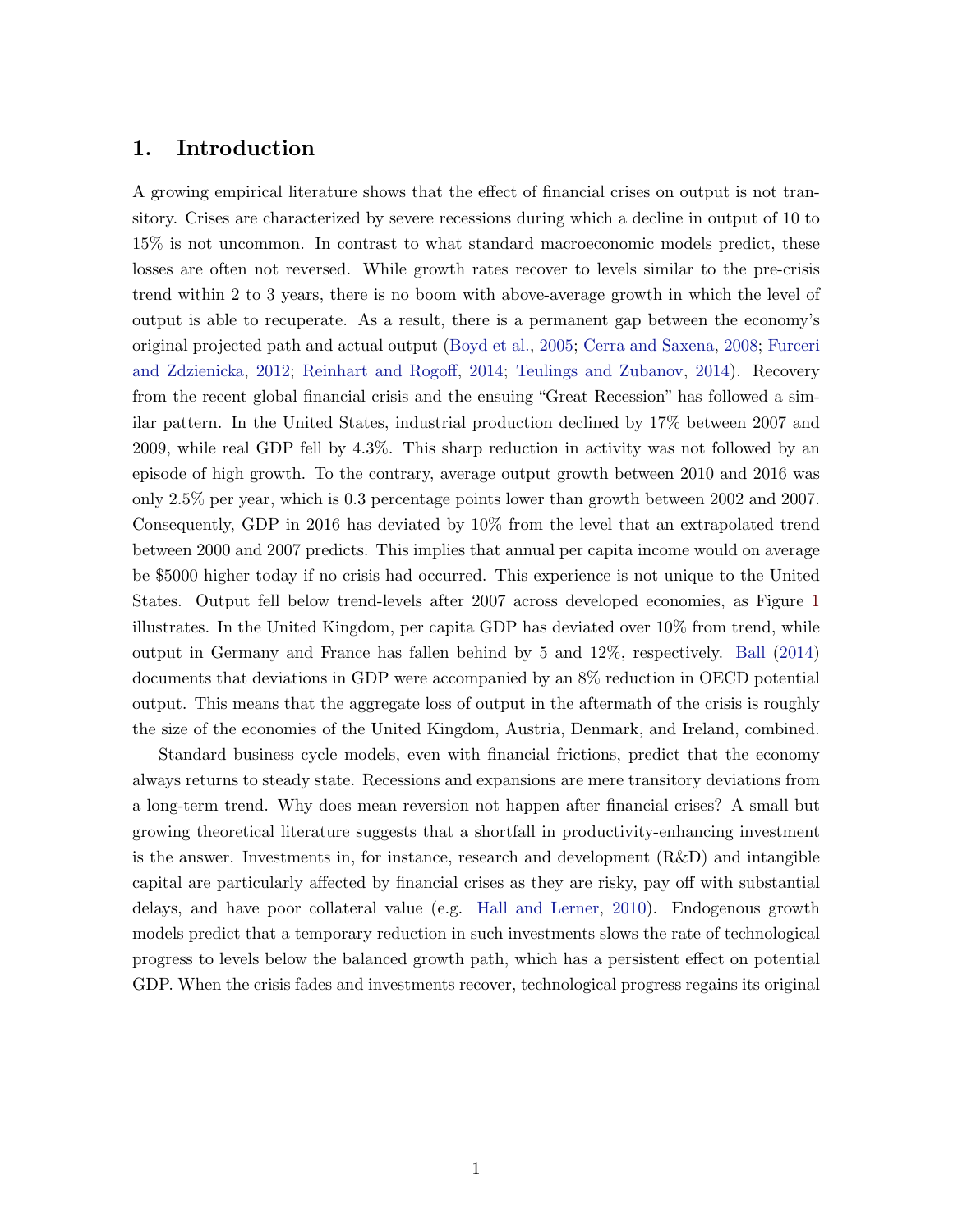

<span id="page-2-0"></span>Figure 1. Real Gross Domestic Product vs Trend, 2000-2015

Solid and dashed lines present actual and trend (log) GDP, respectively. Series are standardized such that 2000Q1 has value 1. Trends extrapolate output growth between 2000 and 2007. Source: Author's calculations using OECD national accounts data.

growth rate. GDP does not catch-up to losses during the crisis, and is on a permanently lower trajectory. While intuitive, there is no causal evidence on the validity of this explanation.<sup>[1](#page-0-0)</sup>

The 2008-9 financial crisis presents a unique opportunity to fill that void. By comparing firms that exogenously faced different degrees of exposure to the economy-wide tightening of credit, I assess whether reductions in productivity-enhancing investments at firm-level explain why growth in the aftermath of the crisis has been sluggish. This hypothesis is tested using a linked lender-borrower micro dataset on 519 medium- to large-sized firms in the United States. These firms are responsible for 54% of industrial R&D with total sales measuring 28% of 2007 GDP. Following [Chodorow-Reich](#page-40-2) [\(2014\)](#page-40-2), I exploit the long-term nature of relationships between firms and banks to obtain exogenous variation in the extent to which firms are exposed to credit tightening around the financial crisis. Firms that rely on loans from banks that held high credit-risk assets in 2007, underestimated the credit-risk of their portfolio, were strongly affected by the Lehman Brother's bankruptcy, the subsequent collapse of interbank markets or had higher leverage are expected to face greater difficulty financing productivity-enhancing investments during the crisis. Similarly, firms with a large fraction of their long-term debt due for refinancing during the crisis are exogenously limited in their ability to engage in new

<sup>&</sup>lt;sup>1</sup>Descriptive evidence exists for the recovery from the 2008-9 financial crisis, in papers that analyze developments of total factor productivity (TFP) during the Great Recession: e.g., [Hall](#page-42-1) [\(2014\)](#page-42-1), [Christiano et al.](#page-40-3) [\(2015\)](#page-40-3), [Ollivaud and Turner](#page-43-1) [\(2015\)](#page-43-1) and [Reifschneider et al.](#page-43-2) [\(2015\)](#page-43-2). Alternatively, [Fernald](#page-41-1) [\(2014\)](#page-41-1) warns that comparing pre- and post-crisis trends in TFP may result in an overestimation of the decline in TFP due to excess growth before 2007. He also notes that the decline in TFP growth pre-dates the Great Recession.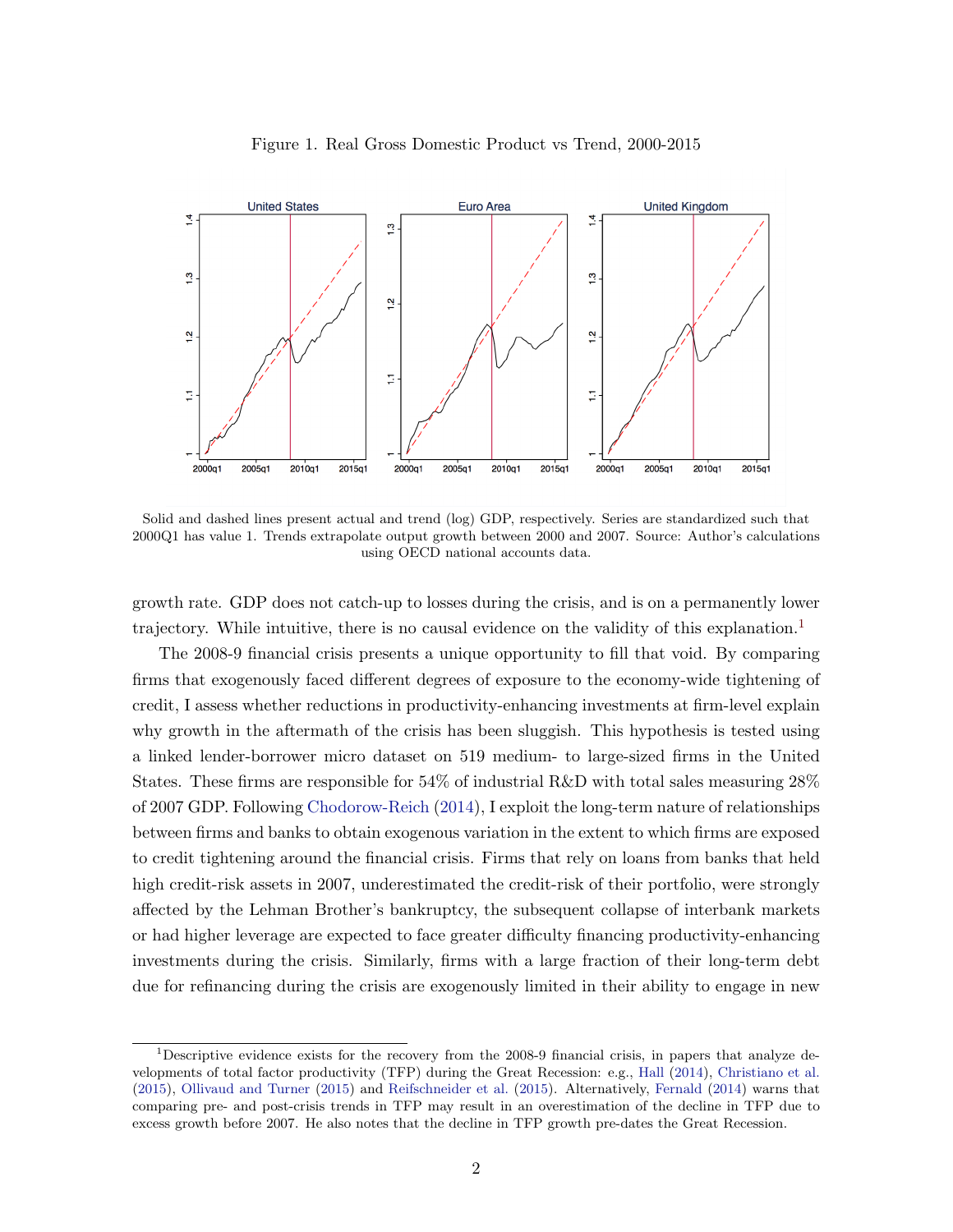projects. I then use measures of crisis-exposure as instruments for productivity-enhancing investments, to assess their effect on firm-level output growth between 2010 and 2014.

By focusing on the 2008-9 financial crisis in the U.S., I exploit three favorable characteristics of this episode. First, recovery from the financial crisis exhibits the typical gap between the original trend path and actual GDP, as shown in Figure [1.](#page-2-0) Second, the 2008-9 financial crisis is the largest financial crisis since the waive of bank failures between 1931 and 1933. The magnitude of the crisis is important, as identification requires that exposed firms are unable to compensate short-term credit disruptions with internal funds to finance productivity-enhancing investments. The strong decline in credit availability after the bankruptcy of Lehman Brothers in September 2008, which is used as the crisis' starting point, suggests that the disruption was sufficiently large. In the months after September, supply of new loans to corporations fell by 47%, while supply fell by 79% compared to the pre-crisis peak [\(Ivashina and Scharfstein,](#page-42-2) [2010\)](#page-42-2). Third, the 2008-9 financial crisis provides a source of quasi-experimental variation in the extent to which individual firms were affected. As the crisis did not originate in the market for commercial loans, exogenous variation in the impact of the financial crisis on firms can be derived through comparing the banks from which they usually obtain funds.[2](#page-0-0) The suddenness of the collapse of Lehman Brothers in September of 2008 furthermore allows a firm's long-term debt maturity at the onset of the crisis to be used as a second source of exogenous variation.

I find evidence of a significantly positive relationship between exposure to the 2008-9 financial crisis and reductions in productivity-enhancing investments. Using a novel measure of asset quality based on the distribution of bank assets across Basel I risk categories, I find that firms relying on banks with low-quality assets in 2007 reduce investments during the crisis by 8 percentage points per standard deviation decline in quality. Similar results are found for the decline in a bank's asset quality between 2007 and 2010, which captures the extent to which banks underestimated risks. This relationship also appears when using established proxies for bank-exposure to the 2008-9 financial crisis such as 2007 leverage and deposits or exposure to the bankruptcy of Lehman Brothers, although results are stronger with the new measure. Difference-in-difference regressions show that the negative effect of exposure to the crisis first appears in 2008, and persists for the remainder of the sample. In the main analysis, I find that firms whose investments in productivity-enhancement decline during the crisis experience lower output growth between 2010 and 2014. For each percentage point decline in investment, annual output growth drops by roughly 0.08 percentage points. Results are robust to the inclusion of control variables for firm age, size, pre-crisis growth and impact of the 2008 recession, as well as detailed sector and state fixed effects. The estimates are highly significant in all specifications and are of an economically relevant magnitude: a partial equilibrium aggregation exercise suggests that output amongst sampled firms would be

 ${}^{2}$ For an elaborate discussion, see [Gorton](#page-42-3) [\(2008\)](#page-42-3) and [Chodorow-Reich](#page-40-2) [\(2014\)](#page-40-2).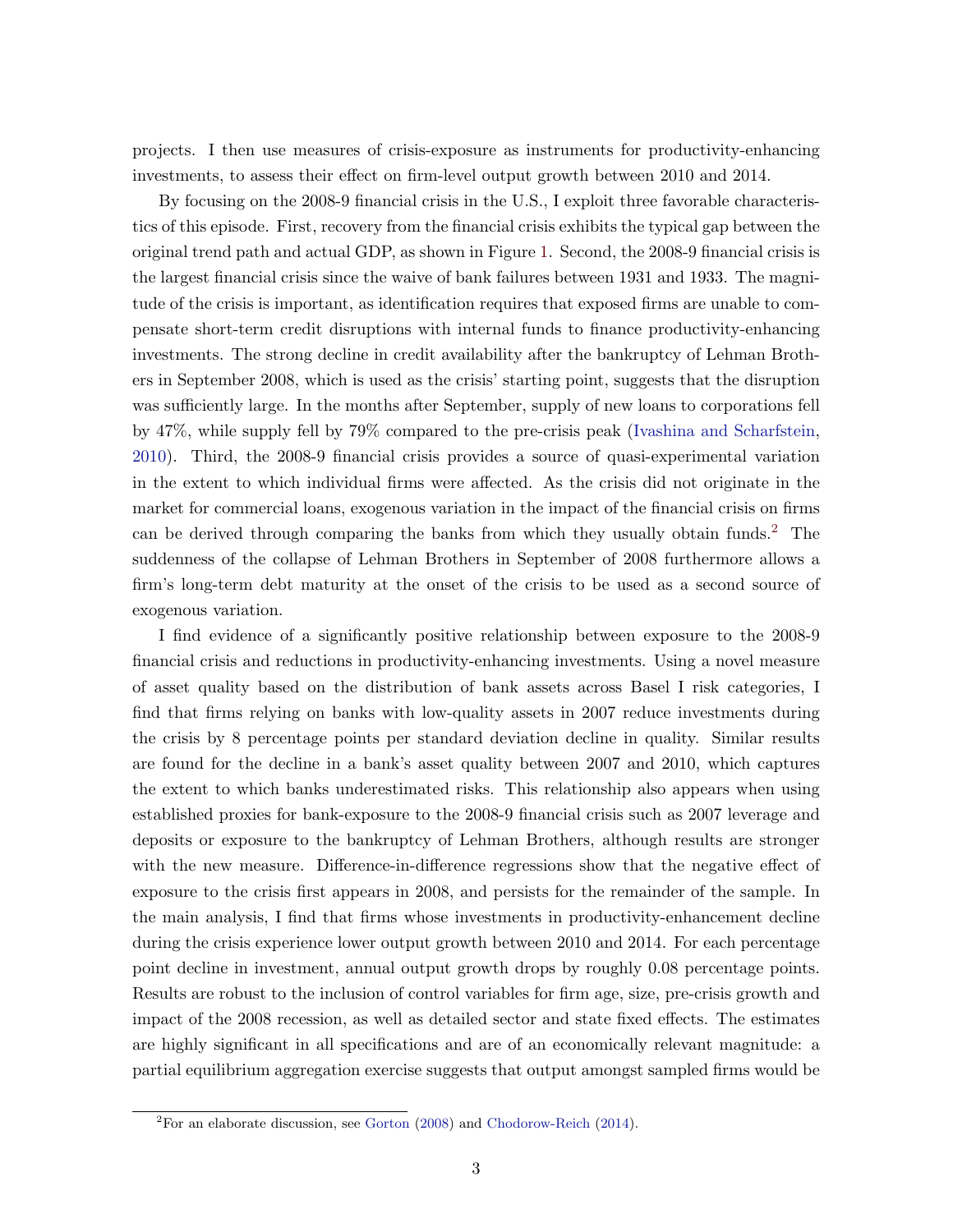12% higher in 2014 if productivity-enhancing investments had grown along pre-crisis trends. Investments in capital, while negatively related to crisis-exposure, cannot explain growth in the medium term. Placebo tests and an assessment of the timing of the effect are used to show that the estimates are likely to be causal.

This paper's primary contribution is the provision of causal evidence on the premise that reduced credit supply during financial crises affects productivity-enhancement and subsequent growth. That is of particular importance to a growing theoretical literature that aims to explain the long-term effects of financial crises on output in microfounded models. These models are usually built around endogenous growth theory. Following the tradition sparked by [Romer](#page-43-3) [\(1990\)](#page-43-3), [Aghion and Howitt](#page-39-1) [\(1992\)](#page-39-1), and [Grossman and Helpman](#page-42-4) [\(1993\)](#page-42-4), longterm growth is driven by technological progress which is the outcome of profit-maximizing investment in innovation. A number of papers hypothesize that financial crises reduce such investments as innovative projects are risky, pay off with lags and are bad-collateral, such that banks are unwilling or unable to provide the needed funds. In [Aghion et al.](#page-39-2) [\(2010\)](#page-39-2), for instance, short run liquidity shocks move firms away from long-term productivity-enhancing investments in favour of short run production capital if credit constraints are tight.[3](#page-0-0) [Garcia-](#page-41-2)[Macia](#page-41-2) [\(2015\)](#page-41-2) claims that firms are unable to fund investment in intangible assets during financial crises, as their collateral value is hard to collect. Similarly, the models in [Ates](#page-39-3) [and Saffie](#page-39-3) [\(2013,](#page-39-3) [2014\)](#page-39-4) claim that financial turmoil affects technological progress through the ability of banks to observe project quality under imperfect information. In Queralto [\(2013\)](#page-43-4), financial crises increase the costs of financial intermediation through balance sheet deterioration á la [Gertler and Kiyotaki](#page-42-5) [\(2010\)](#page-42-5), which reduces the entrance of entrepreneurs that need to fund entry costs. [Schmitz](#page-43-5) [\(2014\)](#page-43-5) adds that the effect of crises on innovation is amplified by the fact that small and young firms are particularly affected by credit tightness, as these produce more radical innovation.<sup>[4](#page-0-0)</sup> A related literature explains the long-term effects of financial crises through non-financial channels. Crises reduce the profitability of productivityenhancing investments because demand and prices are low. Examples include [Fatas](#page-41-3) [\(2000\)](#page-41-3), [Comin and Gertler](#page-41-4) [\(2006\)](#page-41-4), [Benigno and Fornaro](#page-40-4) [\(2015\)](#page-40-4) and [Anzoategui et al.](#page-39-5) [\(2016\)](#page-39-5).<sup>[5](#page-0-0)</sup> In these models, financial crises are effectively large recessions. Results in this paper provide support for models in which financial crises are distinct from large recessions, as restricted loan supply is the source of declines in productivity-enhancing investments and medium-term growth. Reductions in the profitability of investments could form a complementary channel.

This paper's second contribution is the conclusion that productivity-enhancing investments are affected by disruptions to bank lending. Existing evidence on the importance of bank loans for investments in R&D and intangible assets is mixed. [Hall and Lerner](#page-42-0) [\(2010\)](#page-42-0) argue that

<sup>&</sup>lt;sup>3</sup>Empirical support for this channel based on French micro data is provided in [Aghion et al.](#page-39-6) [\(2012\)](#page-39-6).

<sup>&</sup>lt;sup>4</sup>This is somewhat at odds with [Garcia-Macia et al.](#page-42-6) [\(2015\)](#page-42-6), who find that incumbent firms are more important for innovation than entrants in the U.S.

<sup>&</sup>lt;sup>5</sup>Economic activity is also related to endogenous growth in [Bianchi and Kung](#page-40-5)  $(2014)$ .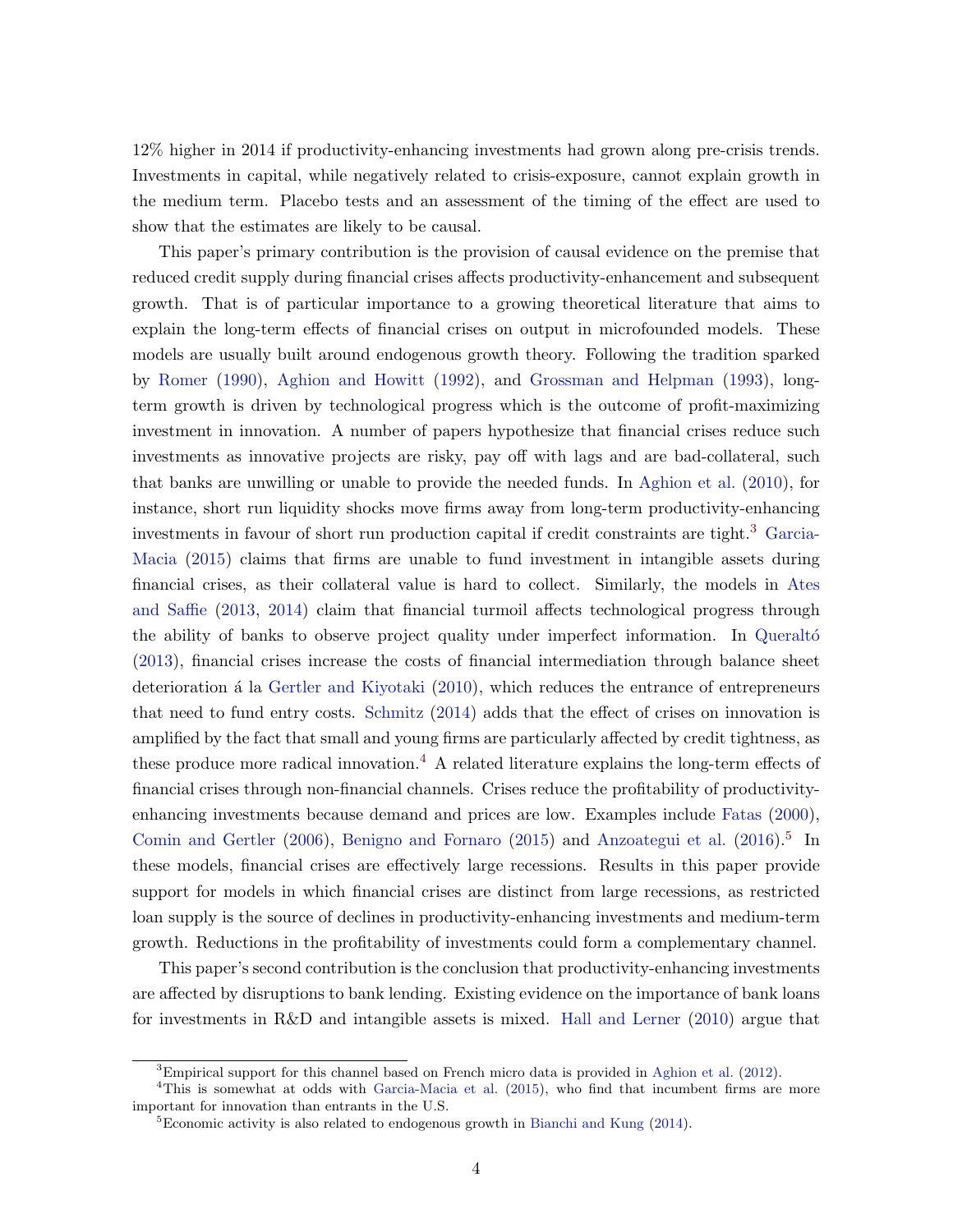firms vastly prefer to finance such investments internally using cash flow or equity because intangible capital has poor collateral and because it is difficult for lenders to estimate the quality of projects, which raises the cost of loans. In line with this, [Brown et al.](#page-40-6) [\(2009\)](#page-40-6) find that young firms tend to finance R&D expenditures almost entirely without debt. Alternatively, [Nanda and Nicholas](#page-43-6) [\(2014\)](#page-43-6) show that innovative firms in the Great Depression that operated in the same county as banks which suspended depositor payments produced fewer patents in following years. Patents at affected firms were also less frequently cited, less general and less original, as derived from patent citations. For the 2008-9 financial crisis, [Kipar](#page-42-7) [\(2011\)](#page-42-7) shows that German firms were more likely to cancel innovative projects if firms borrowed from credit unions rather than commercial banks. [Garicano and Steinwender](#page-42-8) [\(2013\)](#page-42-8) use Spanish data to show that crises change the composition of investments towards short-term instead of long-term capital. An emerging literature, surveyed by [Nanda and Kerr](#page-43-7) [\(2015\)](#page-43-7), furthermore finds that bank deregulation during the 1980s benefited innovation.<sup>[6](#page-0-0)</sup>

The empirical strategy builds on a number of papers that use firm-exposure to lending shocks to assess the real effects of financial crises. Firm-level data is well suited to analyze this paper's question because firms differ exogenously in the extent to which they are exposed to the financial crisis, facilitating causal interpretation of results. This is one of the main reasons that micro data has become increasingly popular in macroeconomic work. Particularly relevant examples include [Chodorow-Reich](#page-40-2) [\(2014\)](#page-40-2), [Acharya et al.](#page-39-7) [\(2015\)](#page-39-7), [Bentolila et al.](#page-40-7) [\(2015\)](#page-40-7) and [Giroud and Mueller](#page-42-9) [\(2015\)](#page-42-9), who analyse the employment effects of credit shocks by considering variation in firm-level crisis-exposure. [Franklin et al.](#page-41-5) [\(2015\)](#page-41-5) conduct a similar exercise for the United Kingdom, and add that credit thightning negatively affected labor productivity in 2008-9. It is similarly related to [Almeida et al.](#page-39-8) [\(2012\)](#page-39-8), [Greenstone et al.](#page-42-10) [\(2014\)](#page-42-10), [Adelino et al.](#page-39-9) [\(2015\)](#page-39-9), [Aghion et al.](#page-39-10) [\(2015\)](#page-39-10), and [Paravisini et al.](#page-43-8) [\(2015\)](#page-43-8). These papers use exposure to credit shocks to analyse the effect on employment, investments, exports and short-term output. To my knowledge, this is the first paper to apply that methodology to study the effect of credit shocks on productivity-enhancing investments and subsequent growth over the medium run.

This paper is also related to papers on episodes of slow recovery from recessions. [Shimer](#page-44-1) [\(2012\)](#page-44-1) develops a model with rigid wages and show that shocks to capital stocks have persistent effects on the level of output. Galí et al.  $(2012)$  show that recovery from recessions in the U.S. has been slow after the 1990s, and suggest that an increase in risk premiums in the recessions' wake is likely responsible. Others have used financial frictions as a source of persistently low output in the aftermath of shocks (e.g. [Hall,](#page-42-11) [2010;](#page-42-11) [Gertler and Kiyotaki,](#page-42-5) [2010\)](#page-42-5). These models predict that GDP will eventually recovery to its original trend. This paper does not address the empirical question whether the effect of financial crises is permanent or fades over long horizons, as such an analysis requires decades of data.

 $6$ This paper is also related to a long literature on the effect of innovation and R&D on output growth. An elaborate discussion of past work and empirical strategies is provided in [Cohen](#page-41-7) [\(2010\)](#page-41-7).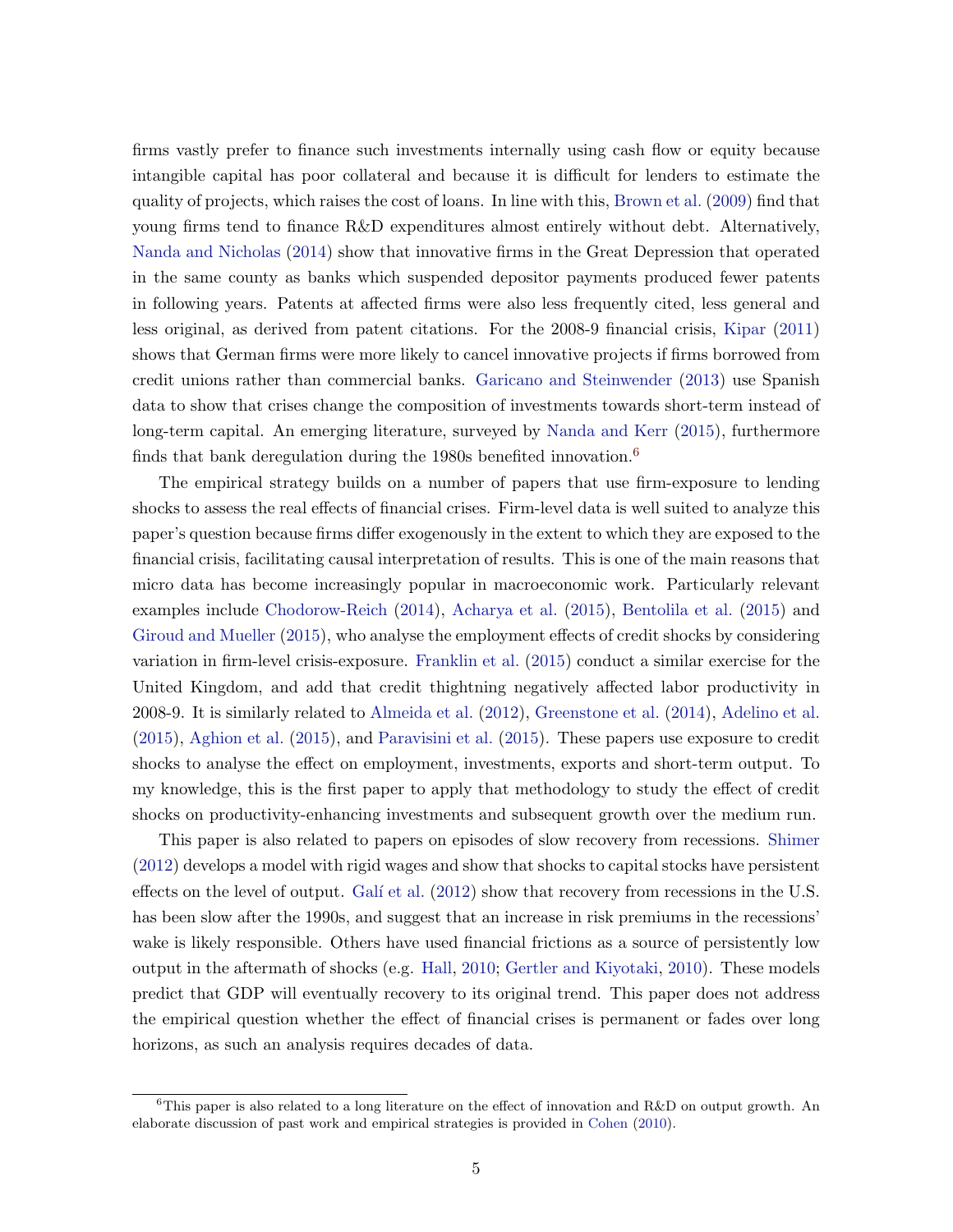The remainder of this paper is structured as follows. Section [2](#page-6-0) outlines the empirical strategy and introduces the linked lender-borrower dataset, while Section [3](#page-12-0) provides measures of exposure to the 2008-9 financial crisis. Results are presented in Section [4,](#page-16-0) while an aggregation exercise is discussed in Section [5.](#page-32-0) Section [6](#page-37-0) concludes.

## <span id="page-6-0"></span>2. Empirical Methodology

This section explains the empirical strategy used to test whether investment in productivity by firms can explain the long-term effects of financial crises on output. The identification problem and estimation equations are outlined in Section [2.1.](#page-6-1) Section [2.2](#page-8-0) introduces the dataset and measures of investments and output growth, while summary statistics and a discussion of sample representativeness are provided in [2.3.](#page-11-0)

#### <span id="page-6-1"></span>2.1. Identifcation Strategy

A firm's decision to invest in productivity-enhancement depends on the profits which it expects to gain from investing, which are directly affected by exposure to the 2008-9 financial crisis. Reductions in the supply of new bank loans raise interest rate costs, especially for investments in assets that are poor collateral [\(Garcia-Macia,](#page-41-2) [2015\)](#page-41-2). Credit rationing may even prevent firms from obtaining adequate funds at all. While credit tightens throughout the economy during a crisis, firms differ in the extent to which their access is impeded. As shown by [Chodorow-Reich](#page-40-2) [\(2014\)](#page-40-2), there is a strong relationship between the supply of loans to firms and health of the banks from which they obtained their loans prior to the 2008-9 financial crisis. Similarly, [Almeida et al.](#page-39-8) [\(2012\)](#page-39-8) show that firms which had a smaller percentage of their long-term debt due during the crisis were more able to sustain capital investments.

These firm-level differences are expected to determine the change in productivity-enhancing investments during the 2008-9 financial crisis. If differences can be captured in exogenous variables, they enable an instrumental variable analysis on the effect of such investments on output growth in subsequent years. Instruments are needed because a simple regression of output growth on productivity-enhancing investments is impeded by endogeneity. Firms that expect output to grow irrespective of the crisis have an incentive to invest in, for instance, the efficiency of production processes or to expand their line of products. Alternatively, firms that foresee declining sales might invest in the development of new goods and services in an attempt to regain growth. These channels create a positive or negative correlation between productivity-enhancing investments and output growth irrespective of whether firms were affected by the crisis. An instrumental variable strategy will yield unbiased estimates of the coefficients if the instruments satisfy the exogeneity condition: they may not affect a firm's ability or desire to undertake productivity-enhancing investments other than through its abil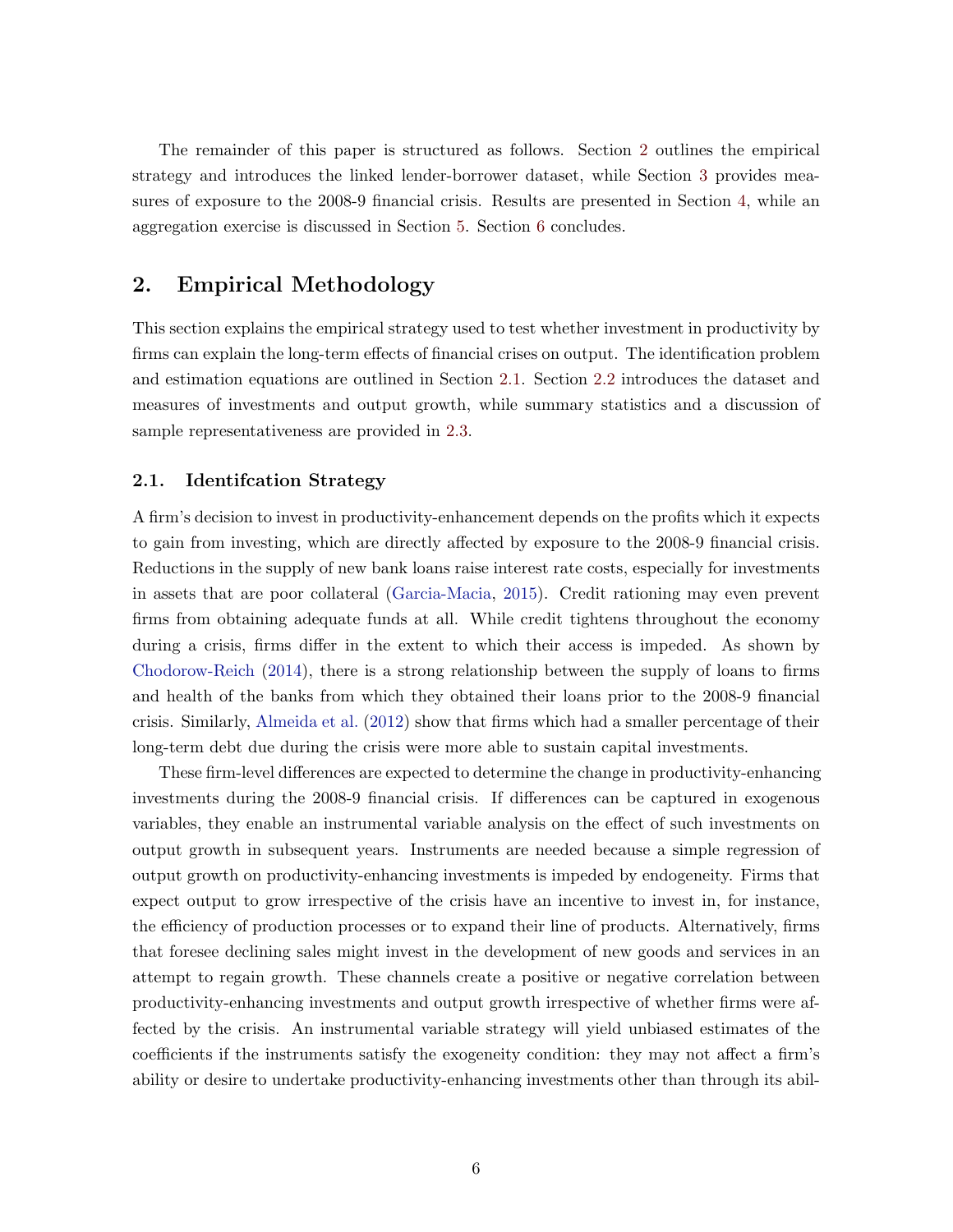ity to obtain loans under acceptable conditions. If this condition holds, the following equation describes the first stage:

<span id="page-7-0"></span>
$$
Invest_i = \alpha + \beta Exposure_i + \mu' X_i + \phi_k + \psi_s + \epsilon_{i,k}
$$
\n<sup>(1)</sup>

where  $Invest$  denotes the ratio of average productivity-enhancing investments after the Lehman Brothers bankruptcy over average i§nvestments during pre-crisis base years for firm  $i, X$  is a vector of firm-level control variables while  $\phi$  and  $\psi$  are industry and state fixed effects, respectively. This metric corrects for unobserved time-invariant heterogeneity that determines the amount that firms invest in productivity. It also corrects for the fact that not all firms require equal expenditure to increase productivity. Exposure is a set of measures that determine to what extent firms are exposed to credit tightening during the 2008-9 financial crisis. To verify that Invest is unaffected by  $Exposure$  before 2008, [\(1\)](#page-7-0) is also estimated in difference-in-difference form.

The second stage of the estimation measures the effect of developments in investments on medium-term output growth. At the macro-level, endogenous growth models suggest that investments in productivity affect steady state output through total factor productivity. Firmlevel total factor productivity and potential output cannot be measured accurately, because production functions differ across firms and factor utilization is not observable. Growth in actual output is used instead, measured through real sales. Sales are a common measure in work that studies determinants of firm growth.<sup>[7](#page-0-0)</sup> As a robustness check I also analyse the effect of productivity-enhancing investments on labor productivity, which yields similar results. Actual output is a good approximation for developments in potential output when the economy is in steady state, but might be far off if the economy experiences a recession. The 2008-9 financial crisis was joined by the largest decline in economic activity since the Great Depression of the 1930s. This is problematic, because the initial recession might obscure the correlation between productivity-enhancing investments and medium-term growth. To correct for this, I analyze developments in growth once firms have, on average, recovered from the demand shock. This is defined as the point where their sales are equal to the peak level prior to the crisis. If firms were producing at their potential rate, further growth has to come from growth in potential output, which is more likely to be driven by productivity-enhancing investments.[8](#page-0-0) The second stage estimation equation reads:

<span id="page-7-1"></span>
$$
\Delta Output_i = \alpha + \gamma \widehat{Invest}_i + \mu' X_i + \phi_k + \psi_s + \eta_i \tag{2}
$$

where  $\Delta Output$  denotes the growth rate of medium-term output after the average firm has recovered for firm i in industry k with headquarters in state s. Invest<sub>i</sub> denotes the fitted

 ${}^{7}$ Examples include [Gabaix](#page-41-8) [\(2011\)](#page-41-8), [Bloom et al.](#page-40-8) [\(2013\)](#page-40-8), and [Kogan et al.](#page-43-9) [\(2016\)](#page-43-9).

<sup>8</sup>A detailed motivation is provided in Section [2.2.2.](#page-9-0)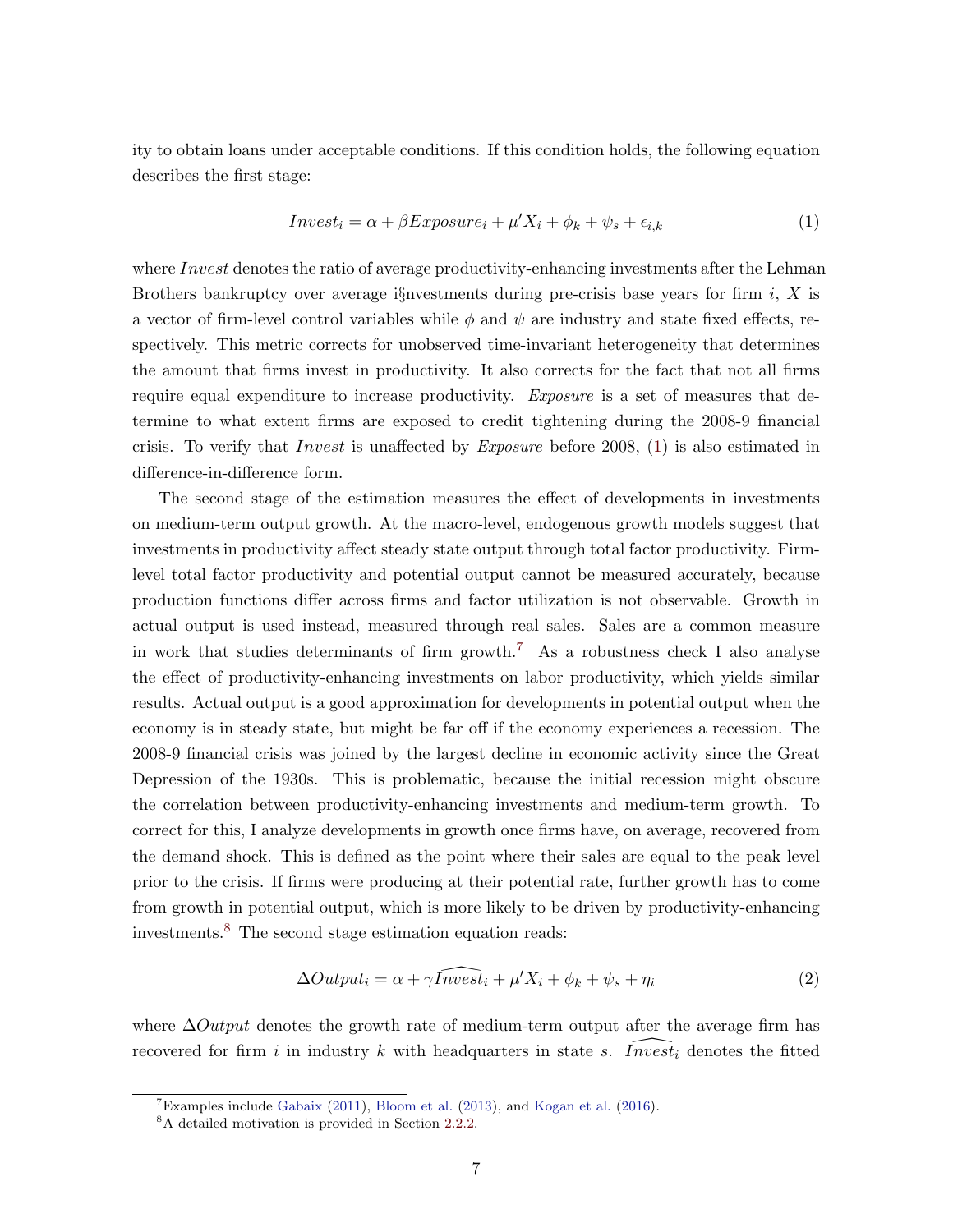values from first-stage equation [\(1\)](#page-7-0). A significantly positive estimate of  $\gamma$  is consistent with the hypothesis. Causal inference requires that productivity-enhancing investments are the only channel through which exposure affects medium-term growth. Falsification tests using other types of investments are provided to assess whether this exclusion restriction is satisfied. To assess the timing of the effect of investments, a projection along equation [\(2\)](#page-7-1) is estimated for annual developments in output.

#### <span id="page-8-0"></span>2.2. Dataset and Variable Construction

Data on firm variables for investments, output growth and covariates are taken from S&P's Compustat. Compustat contains balance sheet and income statement data for all publicly listed firms in the U.S. It is the largest public firm-level micro dataset for the United States and the only dataset containing R&D investments. The latter implies that larger datasets which include private firms, such as the Longitudinal Business Database, are not suitable. I start from the annual file and keep firms that engaged in R&D at least once in the three years prior to the crisis. I drop observations with missing or negative total assets and sales, as well as firms that leave or enter the dataset between 2002 and 2014.[9](#page-0-0) Firms that first appear in the data after 2001 are excluded to allow sufficient years to calculate a pre-crisis growth trend and to exclude very young firms. Firms in finance, insurance and real estate (FIRE), as well as firms in government and regulated utility sectors are excluded. All variables are deflated to 2009 USD using the BAE's GDP deflator and are winsorized at bottom and top 3% tails.

The resulting dataset is merged with a 2015 extract of Thomson Reuters' DealScan. DealScan contains loan-level information on the characteristics of large commercial loans, including the amount, conditions, collateral requirements, the purpose of loans, and most importantly: the name of borrowers and lenders. Reuters obtains this information primarily from SEC filings, complemented by sources such as news reports and from contacts inside borrowing and lending institutions.[10](#page-0-0) Loans in DealScan account for over 75% of commercial loans in the U.S., making it the most complete overview of debt transactions available and the primary source of bank loan data for research.<sup>[11](#page-0-0)</sup> To select the sample of loans from DealScan, I roughly follow the criteria in [Sufi](#page-44-2) [\(2007\)](#page-44-2), [Ivashina and Scharfstein](#page-42-2) [\(2010\)](#page-42-2) and [Chodorow-](#page-40-2)[Reich](#page-40-2) [\(2014\)](#page-40-2). Loans with start dates prior to 1995 are not included as DealScan's coverage increased substantially from that year onwards. Loans with extraordinary purposes, such as

 $92014$  is the final year because a number of firms did not have data for 2015 at the time of writing.

 $10$ Information obtained from non-official sources is verified at the relevant firm before inclusion in the dataset.  $11$ [Carey and Hrycray](#page-40-9) [\(1999\)](#page-40-9) find that between 50 to 75% of the volume of commercial loans is included in the dataset, and a large majority of large loans. [Chava and Roberts](#page-40-10) [\(2008\)](#page-40-10) suggest that coverage has been even

higher from the late 1990s onwards. Examples of studies using DealScan data include [Dennis and Mullineaux](#page-41-9) [\(2000\)](#page-41-9), [Sufi](#page-44-2) [\(2007\)](#page-44-2), [Ivashina and Scharfstein](#page-42-2) [\(2010\)](#page-42-2), [De Haas and Van Horen](#page-41-10) [\(2012\)](#page-41-10). [Chava and Roberts](#page-40-10) [\(2008\)](#page-40-10) and in particular [Chodorow-Reich](#page-40-2) [\(2014\)](#page-40-2) link DealScan to firm-level data in similar ways to mine.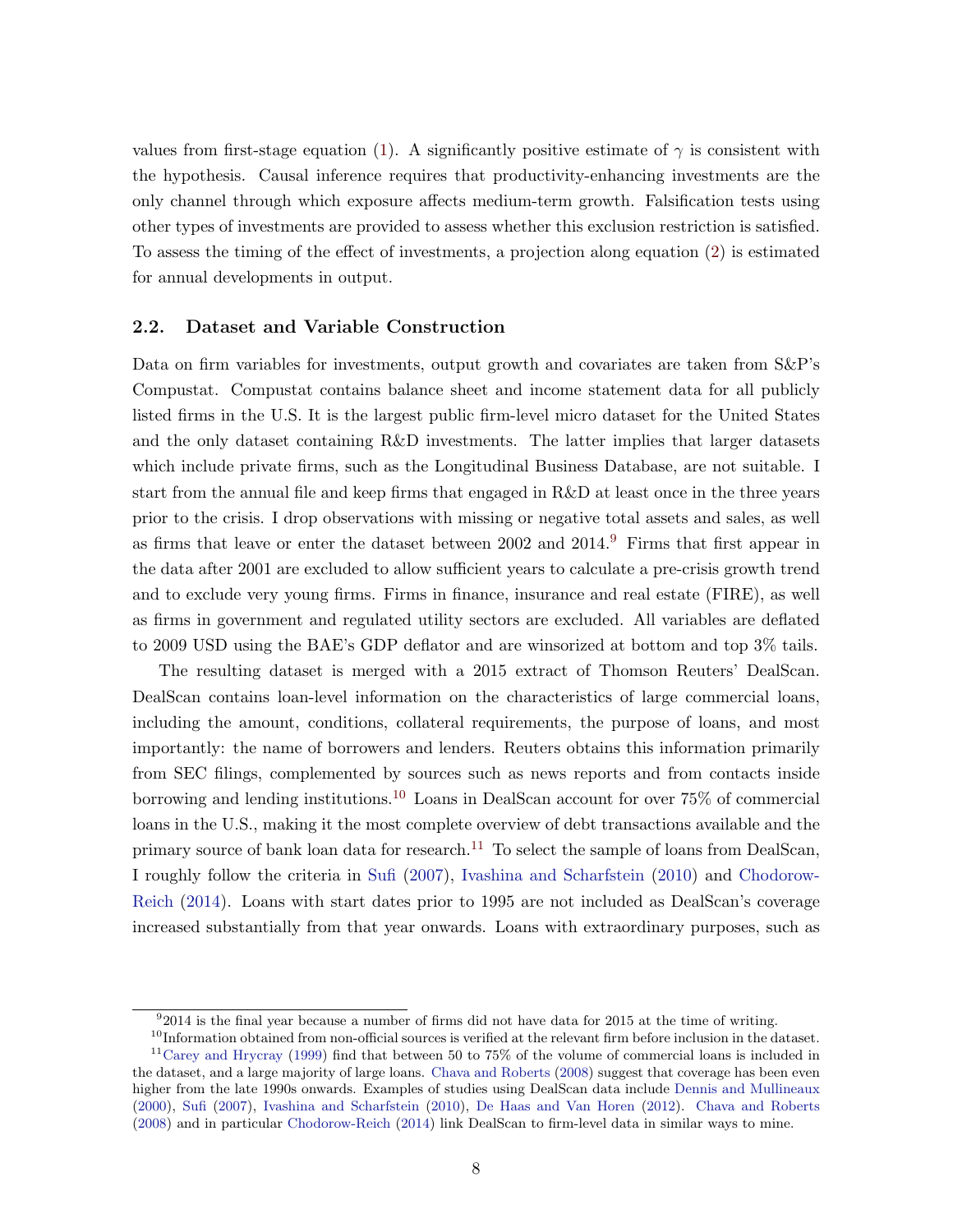management buyouts, are also excluded.<sup>[12](#page-0-0)</sup> Following [Chodorow-Reich](#page-40-2)  $(2014)$ , I also require that at least one of the lenders for each loan is part of the top 43 of overall lenders and drop lenders without any loans two years prior to the crisis, to allow balanced matching with bank data later on. Finally, 260 loans with values below \$10,000 are excluded. The samples are merged using a linking table by [Chava and Roberts](#page-40-10) [\(2008\)](#page-40-10). The merged Compustat-DealScan sample of R&D performers contains 519 firms whose total sales equal 28% of GDP and are responsible for 54% of corporate R&D in 2007.

#### 2.2.1. Measures for Productivity-Enhancing Investments

For these firms I create two variables to measure investment in productivity-enhancement. The first is total R&D expenditures (Compustat item  $xrd$ ). These include all the costs incurred for the development of new products and services, including software costs. They also include R&D activities undertaken by others for which the firm paid. This is particularly important as firms increasingly rely on external sources for R&D (e.g. [Arora et al.](#page-39-11) [2016](#page-39-11) and [Chesbrough](#page-40-11) [et al.](#page-40-11) [2006\)](#page-40-11). The second measure also includes advertisement and marketing expenditures (Compustat item  $rad$ ). This variable is referred to as intangible capital investments.<sup>[13](#page-0-0)</sup> Ideally, a measure of investment in productivity would also contain efforts to increase production efficiency like employee training. Data on such expenses is unfortunately not available. Past literature suggests however that these are likely correlated with other intangible investments as their gains interact (see e.g. [Michie and Sheehan](#page-43-10) [1999,](#page-43-10) [Thornhill](#page-44-3) [2006\)](#page-44-3). My measures are therefore proxies for changes in the total effort of firms to become more productive. Invest is calculated by taking the ratio of average annual investments in productivity in 2009 and 2010 to average annual investments in the three years prior to the crisis. 2009 and 2010 are used to measure investments during the crisis because most firms reduced investments in those years compared to their peak in 2008. The ratio with investments three years prior the crisis is taken as it makes the measure robust to volatile year-to-year differences in expenditure, keeps firms without expenditures in specific years in the sample, and corrects for unobserved heterogeneity.<sup>[14](#page-0-0)</sup>

#### <span id="page-9-0"></span>2.2.2. Measures for Medium-Term Growth

To measure  $\Delta Output$  I use the percentage increase in real sales between 2010 and 2014. Growth between these years is likely to capture the effect of the crisis over the medium horizon, for three reasons. Firstly, the vast majority of firms experienced their trough in

 $12$ Specifically, loans for general corporate purchases, asset acquisitions, aircraft finance, credit enhancement, debt refinancing, project, hardware and software financing, equipment purchases, real estate financing, ship finance, telecoms build outs, trade finance and working capital are included.

 $13$ [Chen](#page-40-12) [\(2014\)](#page-40-12) use sales, general and administrative investments to measure intangible investments. This is problematic when assessing the drivers of sales growth, as components of these expenses are variable costs.

<sup>&</sup>lt;sup>1[4](#page-16-0)</sup>Sensitivity checks on definitions of *Invest* in Section 4 show that results are robust to using different years.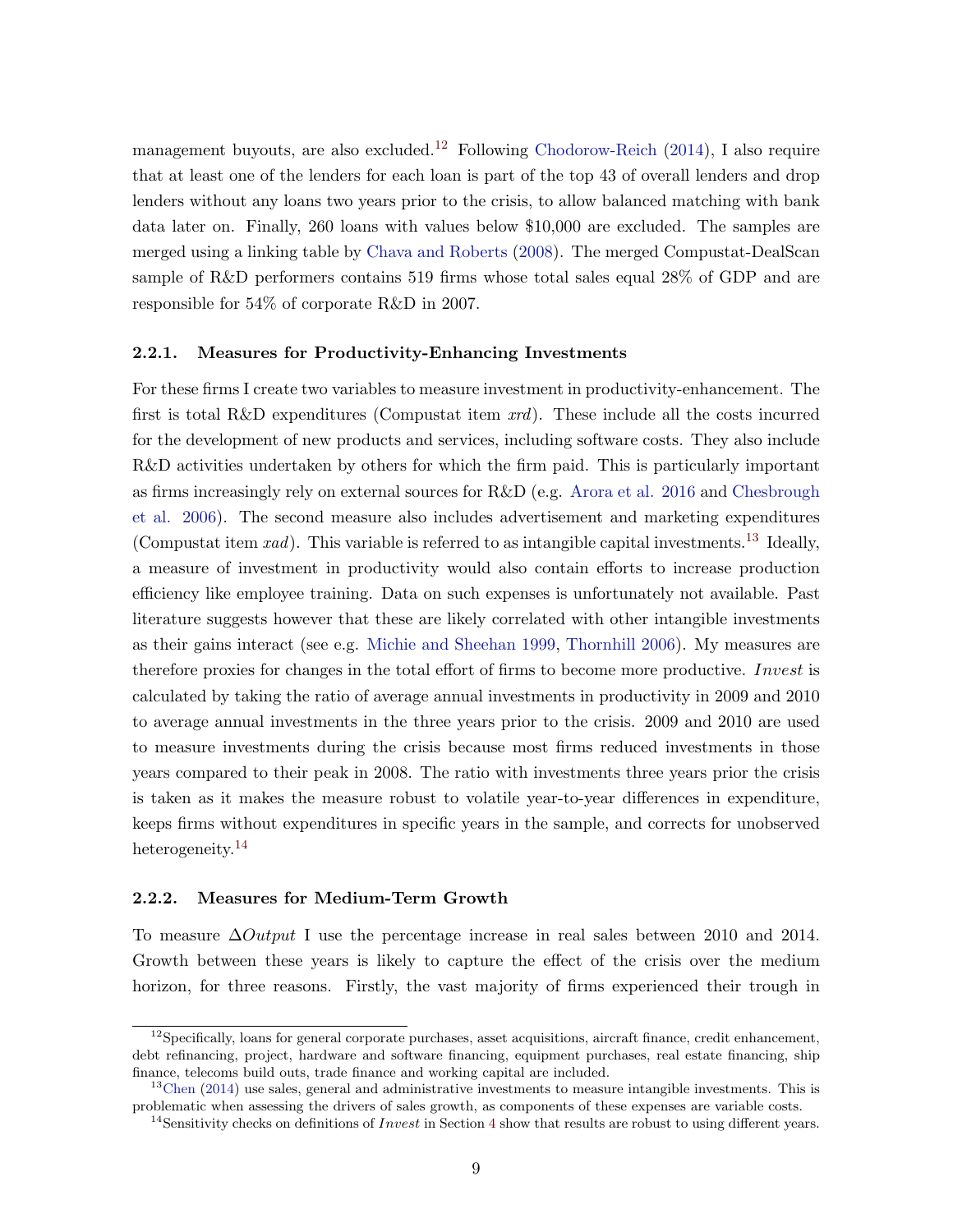

<span id="page-10-0"></span>Figure 2. Firm-Level Output Turning Points and Growth, 2002-2014

Note: Left figure presents the number of firms reaching the peak (dark, upper half) and trough (light, lower half) of output cycles in a given quarter. Calculated using turning point dating algorithms described in text. Right figure: average real output standardized to 1 for the third quarter of 2008. Vertical line marks the quarter of Lehman Brother's bankruptcy.

output before the end of 2010. To show this, the left graph of Figure [2](#page-10-0) plots the distribution of turning points over time. Turning points are defined as quarters in which the direction of a firm's output growth changes from expansionary to recessionary (at the peak) and vice versa (at the trough). Turning points are obtained for each firm using a simple dating algorithm.<sup>[15](#page-0-0)</sup> The figure shows that output amongst most firms peaked between the second and fourth quarter of 2008. Over half the sampled firms reach their trough in 2009, while by the end of 2010 most firms have regained growth. Growth after 2010 is therefore likely to capture crisis-recovery rather than the crisis-impact. Secondly, 2010 is the year in which firm-output had, on average, recovered to pre-crisis levels. The right graph in Figure [2](#page-10-0) plots an index of mean output within the sample, which exceeds its pre-crisis peak in the first quarter of 2011. Growth beyond that level is more likely to reflect increases in potential output due to productivity-enhancing investments, as demand shocks from the crisis have worn off. Thirdly, investments in R&D start paying off after at least 2 or 3 years [\(Mansfield et al.,](#page-43-11) [1971\)](#page-43-11). Because investments first declined in 2009, the first year in which a treatment effect is expected is 2011. Patents are not used as outcomes because available data ends in 2010 [\(Kogan et al.,](#page-43-9) [2016\)](#page-43-9).

 $15$ The algorithm works as follows. First, quarterly sales for each firm are obtained from the Compustat quarterly file. These series are seasonally adjusted using the X-11 procedure. Second, short term volatility is smoothed by taking a three-month centred moving average of the output series. Third, local minima and maxima are identified using a script by Philippe Bracke that implements methods from [Harding and Pagan](#page-42-12) [\(2002\)](#page-42-12). Their method imposes restrictions on the number of quarters between turning points. In my calibration, each turning point must be at least 2 quarters long, while a complete cycle (from through to through or from peak to peak) must be at least 6 quarters long.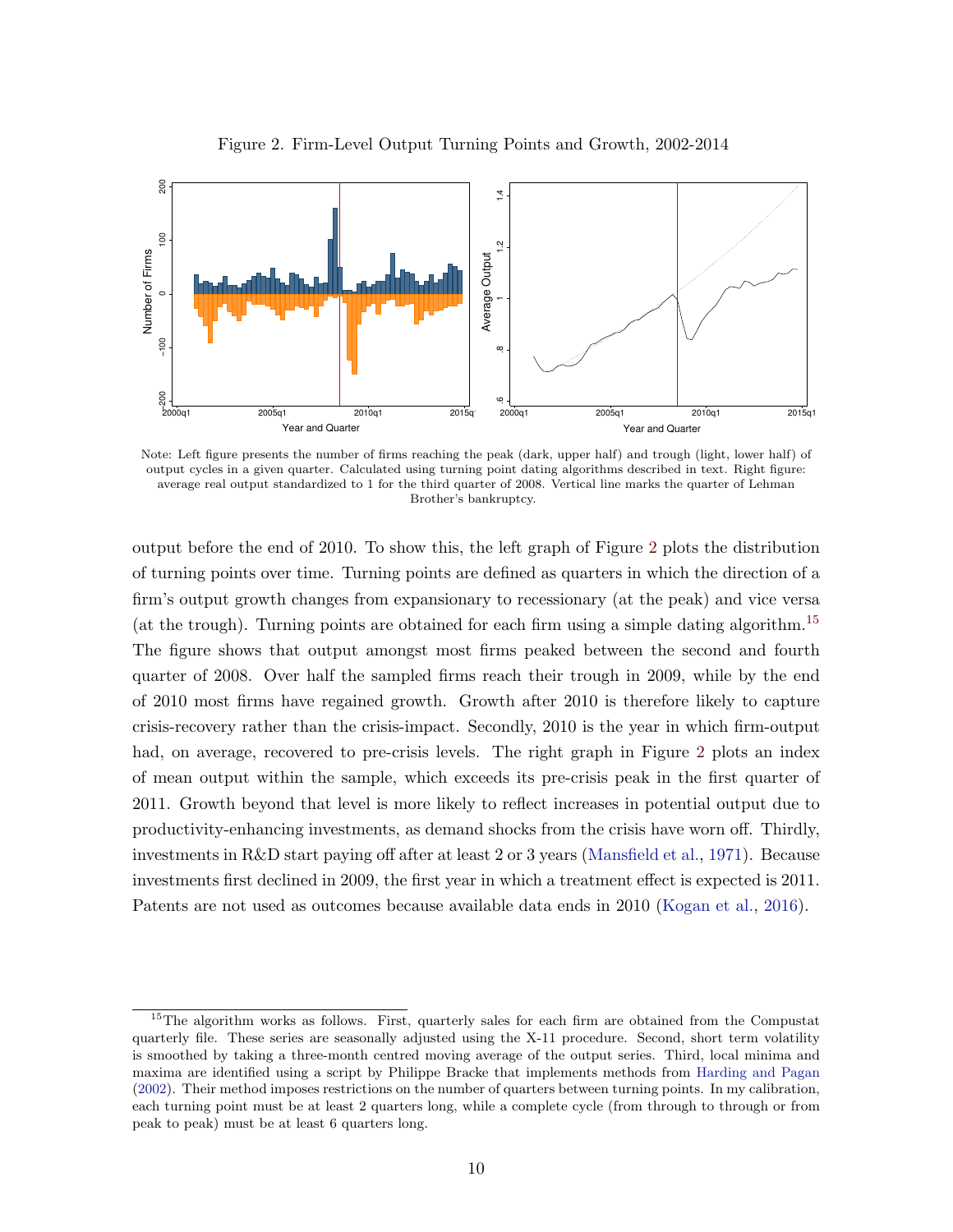#### <span id="page-11-0"></span>2.3. Descriptive Statistics

Summary statistics for the resulting dataset are provided in Table [1.](#page-11-1) The upper panel summarizes firm characteristics prior to the financial crisis, in 2007. The median firm employs over 5000 employees, holds \$230 million in capital and sold over \$1.3 billion in 2007. This implies that sampled firms are much larger than average U.S. corporations. Return on assets and sales, measured as the ratio of net income and real total assets and sales, lie around 5%. Yearly output growth, measured as percentage change of real sales, was highest prior to 2008 when the median firm grew more than 7% per year. The bottom panel of Table [1](#page-11-1) summarizes the main variables of interest: investment growth in R&D and intangible capital. Note that median growth of both variables is slightly positive despite the decline in investments during the crisis. This is driven by a large increase in investments between  $2005$  and  $2008$ .<sup>[16](#page-0-0)</sup>

Although companies in the sample are much larger than average American firms, their productivity-enhancing investments are highly correlated with national values. Figure [3](#page-12-1) shows that indices of both investments in R&D and investments in intangible capital co-move closely with the OECD index of U.S. enterprise R&D. The associated correlation coefficients are 0.87 and 0.83, respectively. This is expected as sampled firms are responsible for 54% of aggregate industrial R&D in 2007. Consequently, even though firms in the sample are not a random sample of the universe of American firms, they form a significant population on their own.

| Variable                        | Median   | Mean     | St. Dev. | 10th Pct. | 90th Pct. | Obs. | <b>Notes</b>    |
|---------------------------------|----------|----------|----------|-----------|-----------|------|-----------------|
| Characteristics, 2007           |          |          |          |           |           |      |                 |
| Capital                         | 231.88   | 1234.61  | 2522.76  | 9.81      | 3653.71   | 519  | Mil.<br>'09 USD |
| Sales                           | 1360.09  | 5379.26  | 10275.32 | 94.21     | 14702.00  | 519  | Mil. '09 USD    |
| Employment                      | 5.14     | 15.83    | 26.89    | .32       | 46.00     | 519  | Thousands       |
| Return on Assets                | 5.48     | 4.14     | 9.10     | $-5.42$   | 13.19     | 519  | Percentage      |
| Return on Sales                 | 5.65     | 4.30     | 10.32    | $-6.90$   | 15.20     | 519  | Percentage      |
| Annual Sales Growth             |          |          |          |           |           |      |                 |
| Average 2003-2007               | 7.18     | 10.70    | 13.42    | $-3.31$   | 25.16     | 518  | Percentage      |
| Average 2008-2009               | $-11.77$ | $-11.76$ | 16.07    | $-32.93$  | 7.52      | 518  | Percentage      |
| Average 2010-2014               | 3.23     | 4.06     | 8.67     | $-9.10$   | 14.34     | 519  | Percentage      |
|                                 |          |          |          |           |           |      |                 |
| <i>Investment Growth Crisis</i> |          |          |          |           |           |      |                 |
| R&D Investment                  | 3.96     | 14.11    | 64.13    | $-46.34$  | 77.18     | 519  | Percentage      |
| Intangible Investment           | 3.01     | 13.46    | 53.52    | $-41.40$  | 79.46     | 519  | Percentage      |

<span id="page-11-1"></span>Table 1: Descriptive Statistics Firm Characteristics

Descriptive statistics for the merged Compustat-DealScan sample. Includes all non-FIRE firms continuously present in the dataset from 2003 to 2014 that had positive R&D expenditures in at least one year between 2004 and 2007.

<sup>&</sup>lt;sup>16</sup>In 2009, for instance, median R&D investments were 7% lower than in 2008 while intangible investments declined by 8%.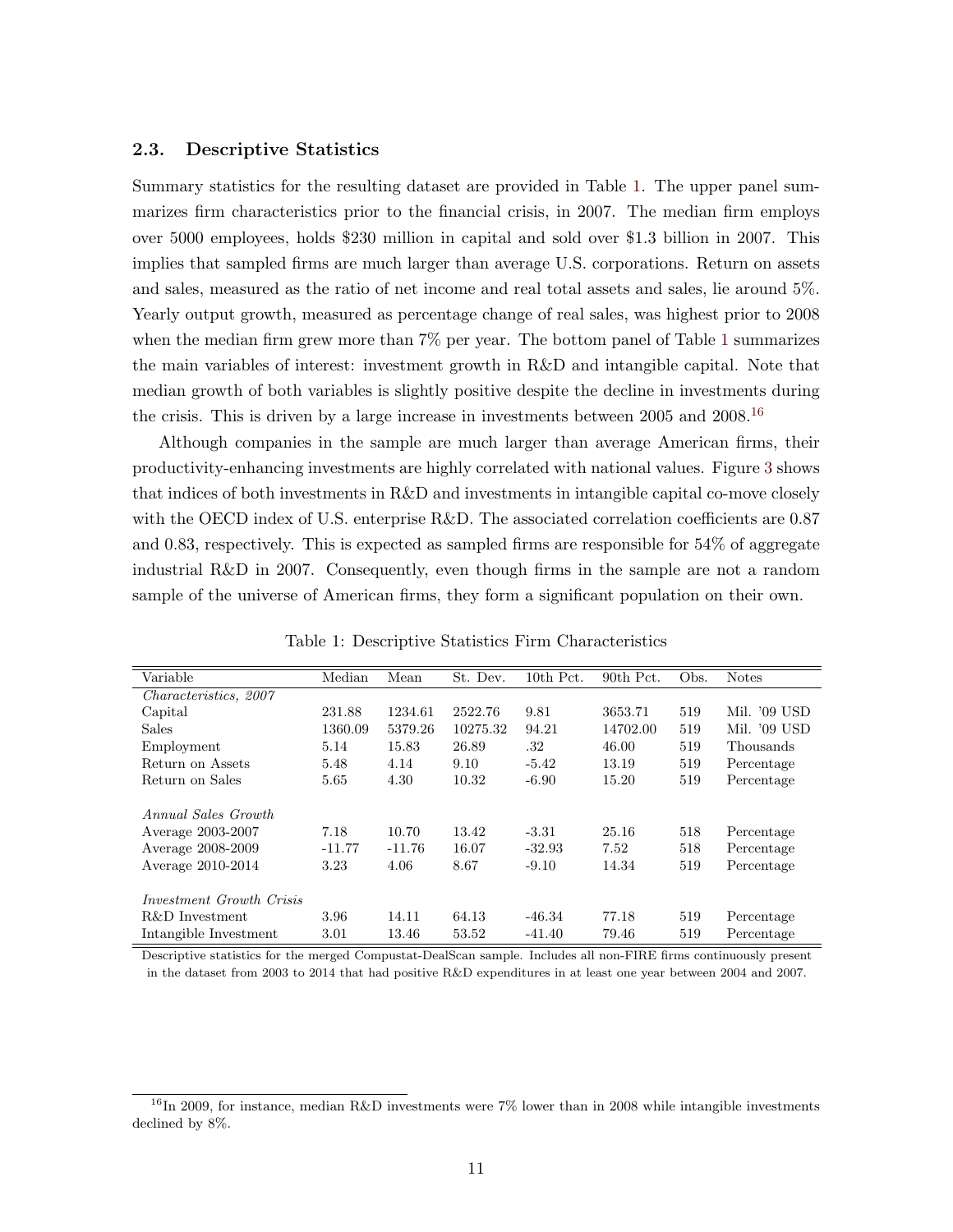<span id="page-12-1"></span>



Note: Solid and dashed lines present productivity-enhancing investments in the sample and at the aggregate level, respectively. Aggregate investments use OECD business and enterprise broad R&D expenditures. Correlation between aggregate investments and R&D (left figure) is 0.87 and 0.83 for intangible investments (right figure).

## <span id="page-12-0"></span>3. Measuring Exposure to Crisis

Firms face greater exposure to the 2008-9 financial crisis if they suffered an above-average restriction in credit supply. The extent to which firms have access to credit cannot be inferred from the amount of loans they take out or the interest rate charged, because these variables are also determined by firms' solvability and demand for loans. Instead, I rely on indirect measures of firm-level exposure to the crisis. I first summarize these measures in Section [3.1.](#page-12-2) Data sources are discussed in Section [3.2](#page-15-0) while descriptive statistics are provided in [3.3.](#page-16-1)

#### <span id="page-12-2"></span>3.1. Measures

To measure *Exposure* in first-stage equation [\(1\)](#page-7-0), variables are composed that quantify exogenous exposure to credit tightening. Exogeneity requires that these do not affect a firm's ability or desire to undertake productivity-enhancing investment, other than through its ability to obtain loans under acceptable conditions. Measures are grouped into two categories: bank relationships and debt structure.

#### 3.1.1. Measures using Relationship Banking

The main measures use the health of banks from which firms usually borrowed prior to the crisis to measure exposure. Firms tend to borrow from a limited number of financial institutions because of the benefits to relationship banking. By repeating interaction with borrowers, banks are able to monitor and screen loans more closely, which helps to solve problems of asymmetric information.<sup>[17](#page-0-0)</sup> Measures of exposure that use bank health explicitly rely on relationship banking, as firms should not be able to perfectly substitute loans from

 $17A$  review of theory and evidence is provided in [Boot](#page-40-13) [\(2000\)](#page-40-13).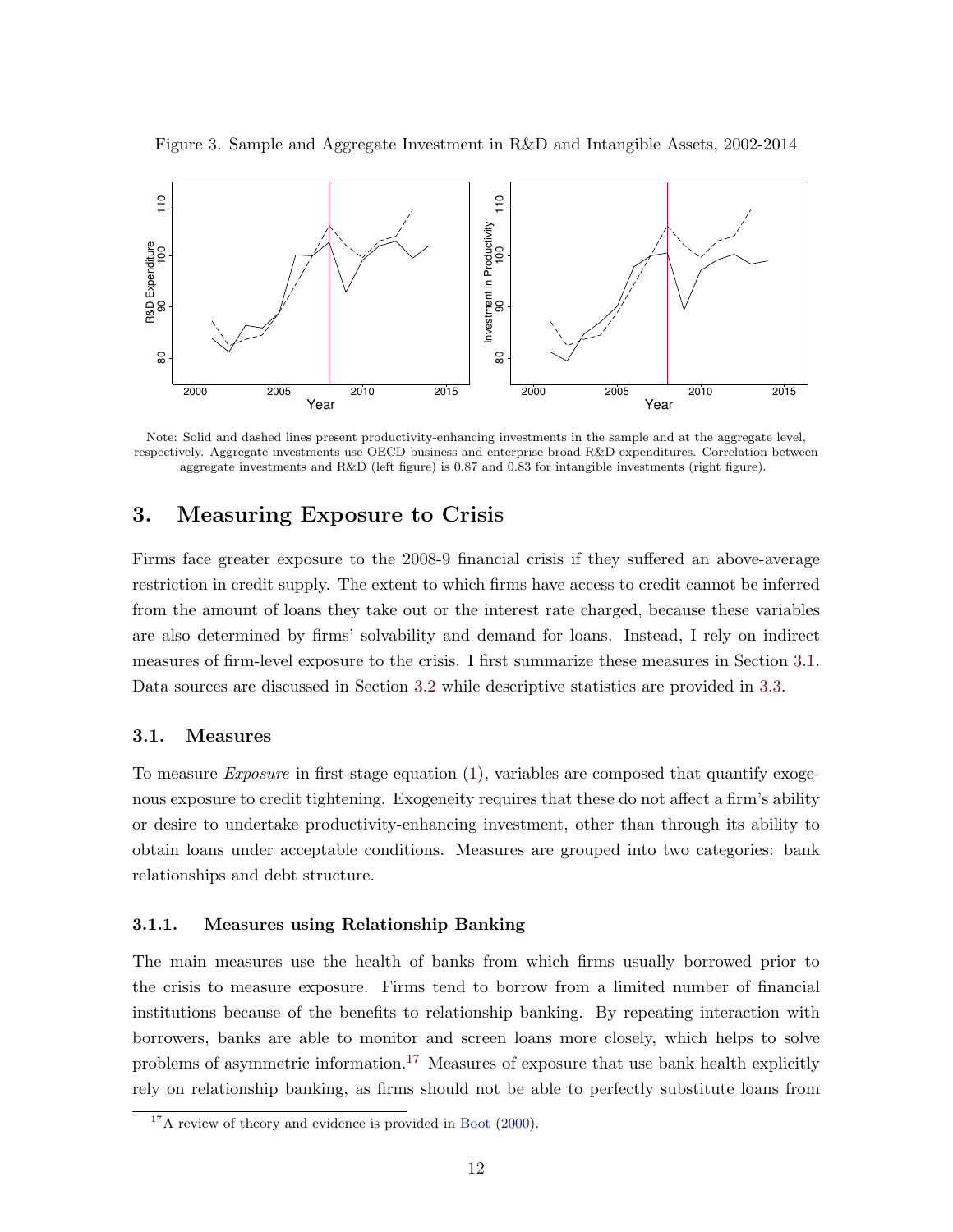affected banks with loans from alternative, unaffected banks. [Chodorow-Reich](#page-40-2) [\(2014\)](#page-40-2), on which this part of the empirical strategy is based, shows that the health of banks from which firms obtained loans was an important determinant of firm-level employment growth between 2008 and 2009. This is in line with the importance of relationships in bank-loan provision.

The relationship between each firm and bank in the sample is derived from the share that bank h contributed to the last loan taken out by firm  $i$  in the DealScan sample prior to June 2007. This share is usually smaller than one because the majority of loans in DealScan (73%) is syndicated.<sup>[18](#page-0-0)</sup> Such loans are the primary source of bank loans for U.S. corporations.<sup>[19](#page-0-0)</sup> In contrast to standard loans, syndicated loans are provided by a group (the syndicate) rather than an individual lender. The choice to divide loans amongst participants is usually driven by the desire to diversify on the side of banks, as syndicated loans can be very large. They take the form of fixed term loans, bridge loans, credit lines, leases, or most other conventional forms. Firms seeking a syndicated loan arrange the basic terms with a lead arranger, also known as the underwriting bank. Once the loan amount, interest rate and additional requirements like collateral and fees have been agreed upon, the lead arranger recruits other investors to participate in the loan.

The primary measure of bank-level exposure to the financial crisis captures the soundness of bank assets, in a novel way. I use the distribution of assets across risk weighing categories for Basel 1 capital requirements. Under the original Basel Accord, banks were to classify assets in 5 categories along credit risk. Assets such as cash and U.S. treasury notes carry risk weights of 0%. Securities with excellent ratings, including AAA-rated mortgage-backed securities, carry a weight of 20%. Residential mortgages fall under the 50% risk category, provided that they are fully first lien and accruing on schedule. Commercial loans and most non-performing assets fall under the  $100\%$  risk category.<sup>[20](#page-0-0)</sup> Risk-weighted assets are calculated by multiplying the dollar amount of assets in each category with the weight-percentage. Because higher percentages imply greater credit risk, these categories measure the soundness of the bank's asset portfolio. Specifically, banks with high risk-weighted assets compared to total assets hold lower quality assets than firms with less risk-weighted assets. To measure the overall soundness of assets, I therefore calculate:

$$
Asset\ Quality = Assets/Risk-Weighted\ Assets
$$
\n(3)

for each bank. To my knowledge, this is the first paper to use this measure for firm-exposure to the financial crisis. Banks with low-quality assets in 2007 are expected to face greater difficulty satisfying capital requirements during the financial crisis, and hence to decrease

<sup>&</sup>lt;sup>18</sup>Loans after June 2007 are not considered because turmoil on financial markets commenced around the summer of 2007 BNP Paribas blocked withdrawals from three hedge funds engaged in asset-backed security investment in early August.

<sup>19</sup>This explanation draws on [Sufi](#page-44-2) [\(2007\)](#page-44-2).

 $^{20}$ Full reporting requirements for U.S. banks are available via this [link.](http://www.federalreserve.gov/reportforms/formsreview/FRY9C_20140806_i.pdf)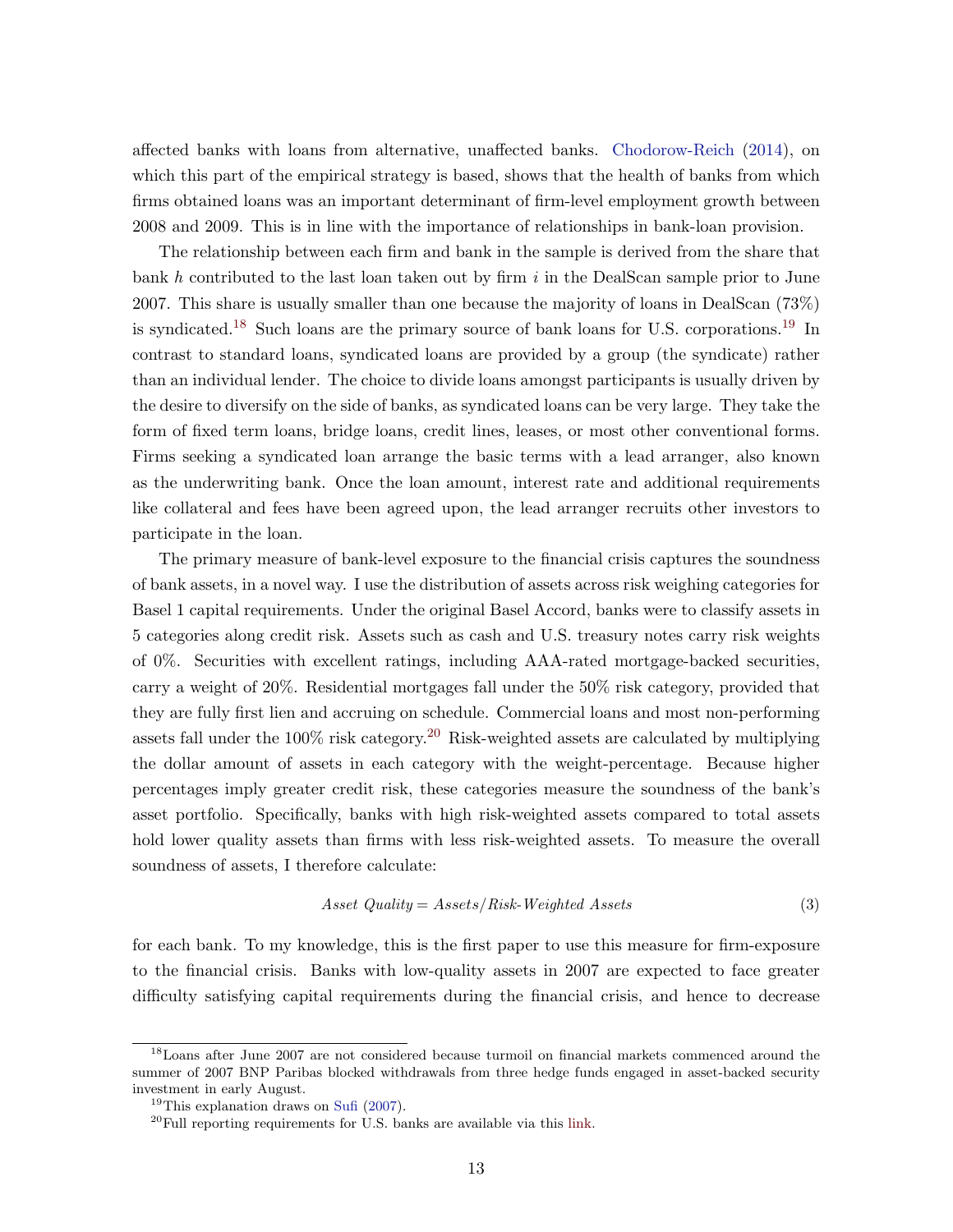supply of loans.<sup>[21](#page-0-0)</sup> A second measure of bank balance sheet health is the percentage change in Asset Quality between 2007 and 2009.<sup>[22](#page-0-0)</sup> Because assets need to be reclassified to higher risk categories when not performing, exposure to failing mortgages or asset-backed securities leads to an increase in risk-weighted assets and a decline in asset quality.[23](#page-0-0)

Alternative measures of bank-exposure to the crisis capture the extent to which banks were affected by the credit-supply shock and the collapse of interbank markets. Most of these measures are taken from past work. The first measure quantifies a bank's relationship with Lehman Brothers, following [Ivashina and Scharfstein](#page-42-2) [\(2010\)](#page-42-2). This variable is calculated as the fraction of the total amount of syndicated loans that Lehman Brothers played a lead role in. Banks with high exposure to Lehman provided less new loans during the 2008-9 financial crisis.<sup>[24](#page-0-0)</sup> The second measure quantifies a bank's exposure to the collapse of assetbacked securities (ABS), for which data is taken from [Chodorow-Reich](#page-40-2) [\(2014\)](#page-40-2). He derives ABS exposure from the correlation between a firm's daily stock returns with an index that tracks the price of ABS securities issued in 2005 with, at the time, a  $AAA$ -rating.<sup>[25](#page-0-0)</sup> This is preferred over the use of balance-sheet derived measures of ABS-exposure, as foreign banks do not report such items consistently. The third measure is the ratio of deposits over assets. Deposits capture the stability of bank funding, because it is less volatile than, for instance, short term loans on interbank markets which eroded during the crisis (e.g. [Brunnermeier](#page-40-14) [2009\)](#page-40-14). In line with this, [Ivashina and Scharfstein](#page-42-2) [\(2010\)](#page-42-2) show that banks with higher levels of deposits reduced lending supply less than banks with other funding sources. The final measure of credit-shock exposure is a dummy equal to 1 if the financial institution ceased to exist in its current form during the crisis. To identify these banks, the sample is first restricted to banks that stop reporting financial data between 2007 and 2010. These banks are hand-classified as failed if they filed for bankruptcy during the crisis or if they merged to a healthier institution under, for instance, regulatory pressure. The most important bank in the first category is Lehman Brothers, while Bear Stearns and Washington Mutual are examples of the second. To measure the health of bank balance sheets in 2007, two standard measures are used. The first is the ratio of bad loan provisions over total loans, which is a proxy for the quality of the bank's loan portfolio. The second is leverage, defined as the ratio of liabilities over equity. Higher leverage is associated with higher risk, as small changes in asset values can swiftly turn equity negative.

 $^{21}$ In line with this premise, [Das and Sy](#page-41-11) [\(2012\)](#page-41-11) find that firms with higher risk-weighted assets experienced greater declines in stock prices during the 2008-9 financial crisis.

<sup>22</sup>The main results are similar if using change between 2008 and 2009 or 2008 and 2010.

<sup>&</sup>lt;sup>23</sup>To alleviate endogeneity concerns, I asses the effect of new loans to firm i during the crisis on change in asset quality: these are subtracted from total and risk-weighted assets assuming the highest risk weight. Correlation with the original measure exceeds 0.99.

 $^{24}$ [Ivashina and Scharfstein](#page-42-2) [\(2010\)](#page-42-2) argues that this resulted from the decision by firms that borrowed from a syndicate with Lehman to increase their usage of existing credit lines from other banks in the syndicate after Lehman's failure, to prevent having inadequate liquidity. A similar measure has also been used by [De Haas](#page-41-10) [and Van Horen](#page-41-10) [\(2012\)](#page-41-10), [Chodorow-Reich](#page-40-2) [\(2014\)](#page-40-2), and [Acharya et al.](#page-39-7) [\(2015\)](#page-39-7).

<sup>25</sup>He notes that the use of alternative ABS indices yield similar results.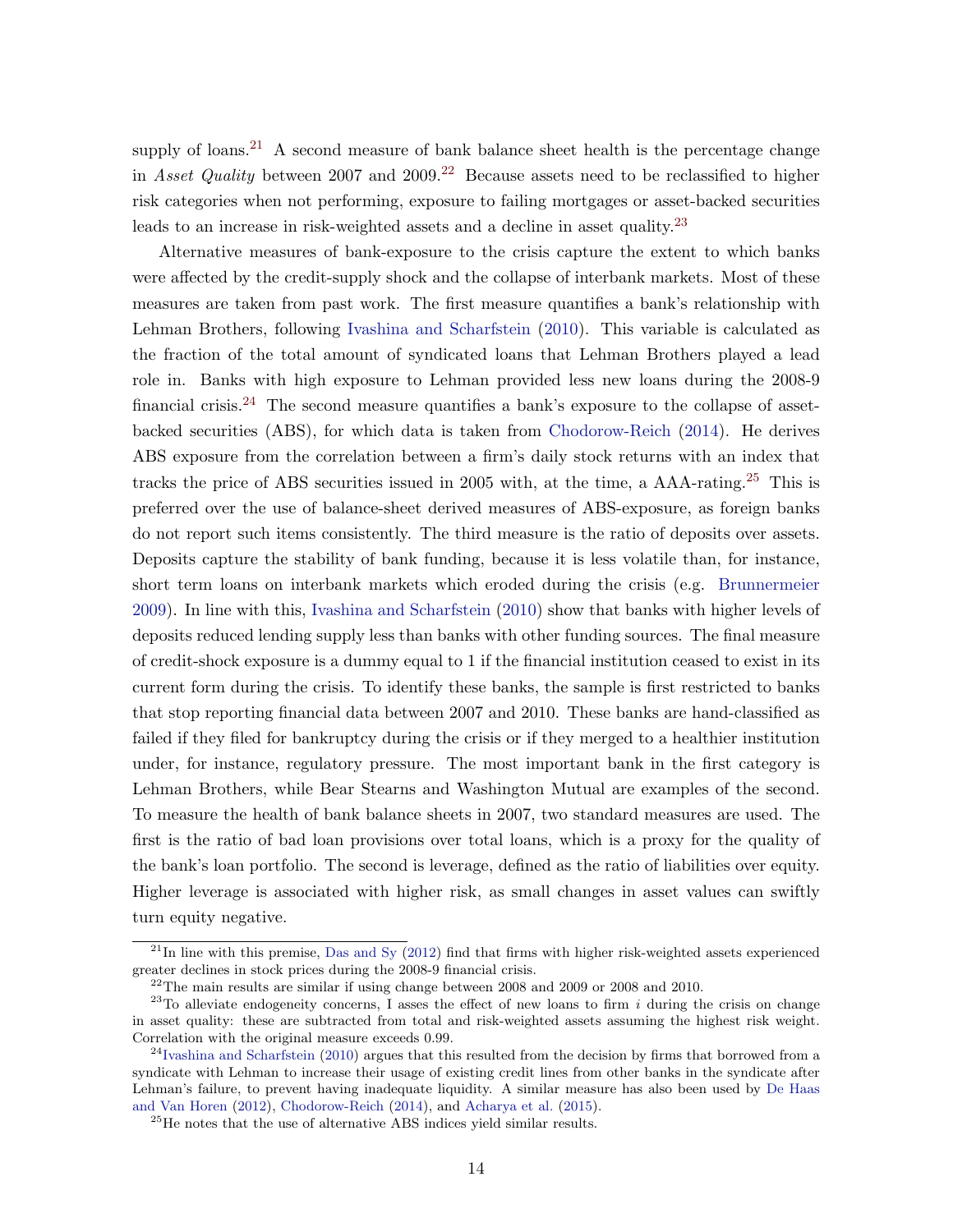The measures for crisis-exposure and balance sheet health above are calculated at the level of financial institutions. To translate measures into firm-level variables, their weighted average over the share of banks in the firm's last pre-crisis loan syndicate is taken:

$$
Exposure_i = \sum_{h=1}^{H} \psi_{i,h} \left( Exposure_h \right) \tag{4}
$$

where  $Exposure_h$  represents each of the bank-level exposure variables, while  $\psi_{i,h}$  denotes the share of bank h in firm i's final loan.<sup>[26](#page-0-0)</sup>

#### 3.1.2. Measures using Debt Structure

The final measure of firm-exposure to the 2008-9 financial crisis explores quasi-experimental variation in a firm's debt structure. Specifically, it measures the percentage of long-term debt due in the peak year of the financial crisis: 2008. Firms with a large fraction of their long-term debt due in middle of the credit crisis faced lower availability and higher costs of capital such that their ability to invest in productivity enhancement was hindered. As decisions on longterm debt payable right at the crisis' onset were made well before signs of the financial crisis appeared, firms with high amounts due face exogenously greater exposure to the financial crisis than others. A similar measure was first used by [Almeida et al.](#page-39-8) [\(2012\)](#page-39-8), who show that firms with large portions of debt due were not significantly different from other firms prior to the crisis in a number of dimensions, but displayed different investing behavior afterwards.

#### <span id="page-15-0"></span>3.2. Data

The Compustat-DealScan dataset of R&D performers is merged with bank balance sheet variables using Bureau Van Dijk's Bankscope and Federal Reserve FR Y-9C tables. Bankscope is used for data on international banks and investment banks, while Y-9C data is used for American depository institutions. The datasets are merged using a script kindly provided by Gabriel Chodorow-Reich. His file creates links for 258 banks which are responsible for the creation of 85% of loans in the year prior to the crisis. Amongst the remainder, I hand-match 90 large lenders to Bankscope and Federal Reserve identifiers.<sup>[27](#page-0-0)</sup> Combined, matched banks are responsible for issuing over 93% of DealScan loans. For Y-9C data, deposits are calculated as the sum of total demand deposits (item 2210), total non-transaction saving deposits (item 2389) and total time deposits (the sum of items 2604 and 6648). For Bankscope data, the sum of consumer and bank deposits (items 2031 and 2185) are used. Asset quality is only

<sup>&</sup>lt;sup>26</sup>If multiple loans were taken at the same date, shares are calculated over all loans. Because  $\psi$  is only available for a minority of loans in DealScan, it is imputed using the structure of syndicates. Following [Chodorow-Reich](#page-40-2) [\(2014\)](#page-40-2), shares of lead-arrangers and participants are based on average shares of both types in loans with the same number of leads and participants for which shares are available.

 $^{27}$ The main results are similar when only using identifiers from Chodorow-Reich, while first stage F-statistics are larger when including additional banks.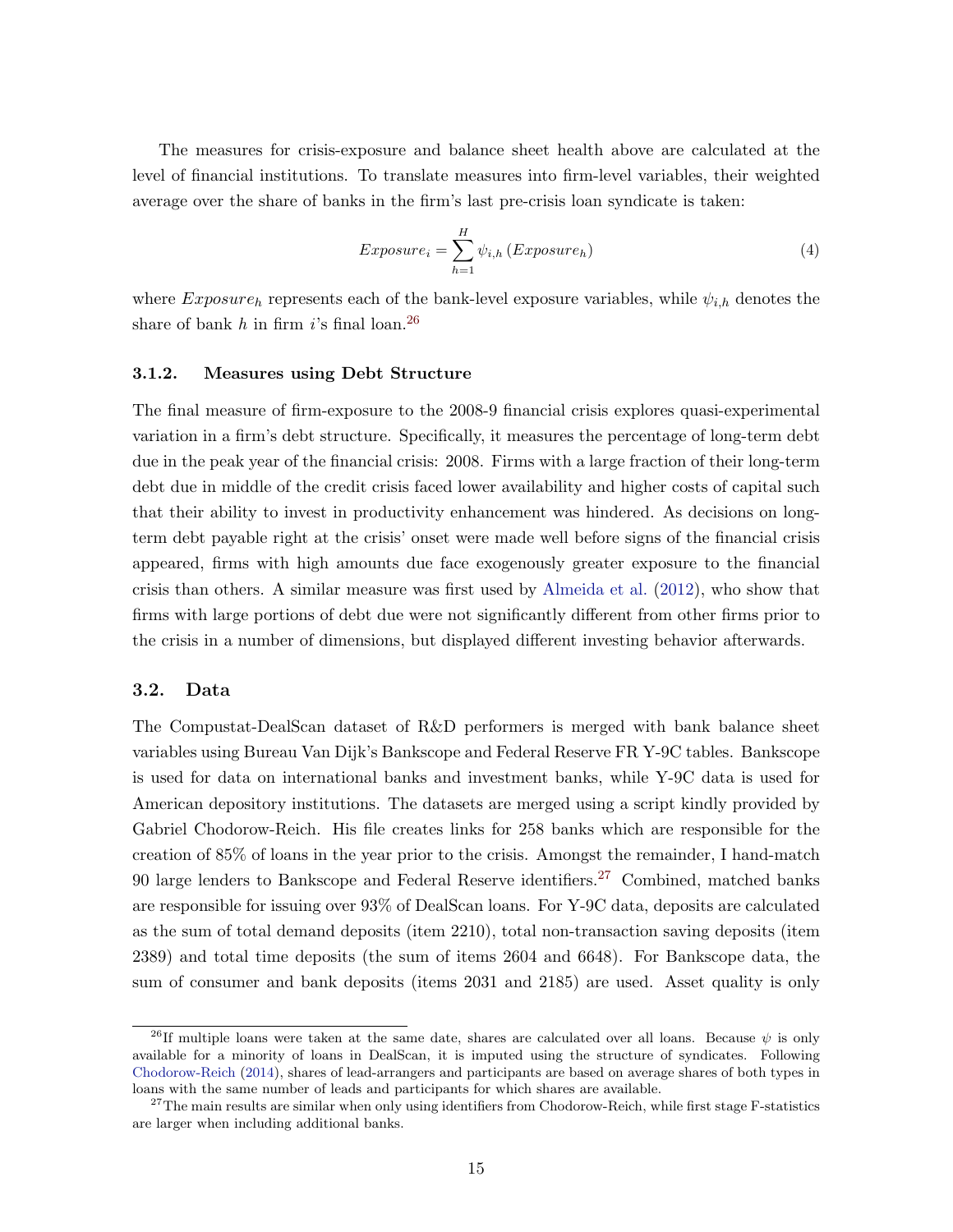calculated using Y-9C data because Bankscope's risk weighted assets use Basel II internal weights, which differ from Basel I's.[28](#page-0-0)

#### <span id="page-16-1"></span>3.3. Descriptive Statistics

Descriptive statistics are provided in Table [2.](#page-17-0) The upper panel provides standard summary statistics while to bottom panel provides a correlation matrix. All variables are winsorized at the bottom and top 3% tails. A number of results stand out. First, it seems that banks which were involved in many syndicated loans with Lehman Brothers were more heavily exposed to mortgage backed securities, held lower-quality assets and had higher leverage ratio's. Firms with higher bad loan provisions were also more than averagely affected by mortgage-backed securities and Lehman Brothers, although they are less likely to fail during the crisis. The latter suggests that such provisions are also a measure of bank prudence. There is no strong correlation between bank-relationship measures and the share of debt due after 2008. This is expected if firms do not anticipate the relevance of bank health.

### <span id="page-16-0"></span>4. Results

This section presents estimation results for the empirical strategy discussed in Section [2.](#page-6-0) Section [4.1](#page-16-2) presents results of the first stage regressions on the effect of crisis exposure on productivity-enhancing investments. Section [4.2](#page-24-0) presents reduced form estimates on the effect of exposure on  $\Delta Output$ , while Section [4.4](#page-28-0) presents estimates for the second stage. Identification assumptions are tested in Section [4.5.](#page-28-1)

#### <span id="page-16-2"></span>4.1. First Stage Results

#### 4.1.1. Effect of Exposure on Investment in Productivity

To estimate the effect of the 2008-9 financial crisis on productivity-enhancing investments, univariate regressions along first-stage equation [\(1\)](#page-7-0) are run using each measure of crisis exposure. Results are presented in Table [3.](#page-18-0) The left panel presents results using R&D investments for *Invest* as the dependent variable, while the right panel uses intangible investments. Standard errors are clustered by two-digit industry. All measures are standardized to have unit standard deviations. Results show that higher exposure to the financial crisis results in lower productivity-enhancing investments. Firms that rely on loans from banks with high-risk asset portfolios in 2007 or whose asset quality fell strongly during the crisis invested significantly less in research and development. Similarly, greater exposure to Lehman Brothers' bankruptcy,

<sup>&</sup>lt;sup>28</sup>A dummy is added to the instruments for firms that only rely on loans from banks with no Y-9C data available, which applies to 17 firms. The main results are similar if asset quality is calculated for Bankscope banks using Basel II risk weights, although the results are less significant in some specifications. Results are available upon request.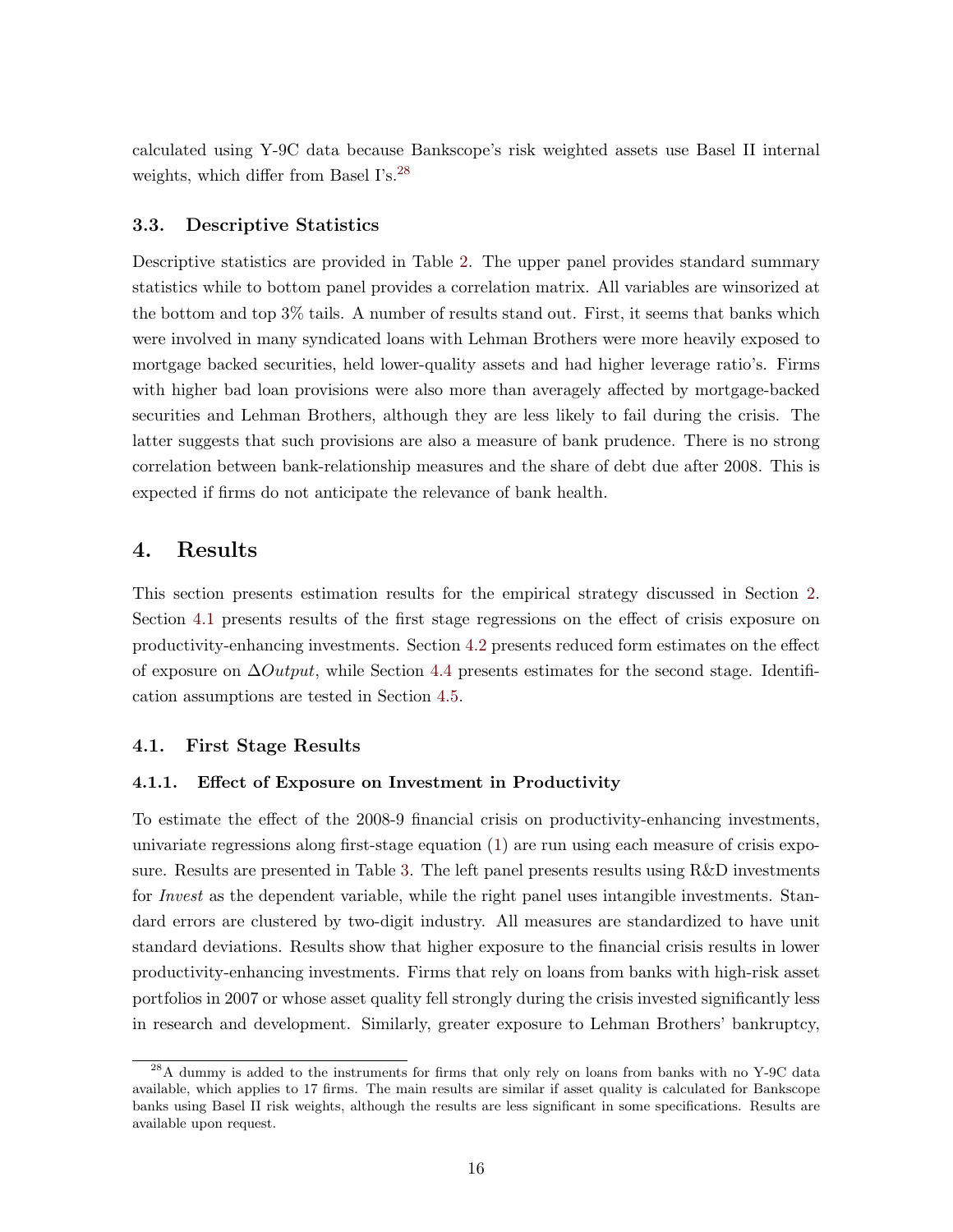| <b>Summary Statistics</b>                 | Median   | Mean           | St. Dev.     | 10th Perc.   | 90th Perc.   | Obs.         | <b>Notes</b> |                 |
|-------------------------------------------|----------|----------------|--------------|--------------|--------------|--------------|--------------|-----------------|
| <b>Bank's Asset Quality</b>               |          |                |              |              |              |              |              |                 |
| Asset Quality                             | 6.40     | 6.88           | 3.34         | 4.22         | 12.54        | 519          | See Text     |                 |
| $\Delta$ Asset Quality                    | $-32.90$ | $-41.73$       | 24.86        | $-76.73$     | $-27.56$     | 519          | Percentage   |                 |
|                                           |          |                |              |              |              |              |              |                 |
| Bank's Crisis Exposure                    |          |                |              |              |              |              |              |                 |
| Lehman Lead Share                         | 2.15     | 2.11           | 0.91         | 0.13         | 2.68         | 519          | Percentage   |                 |
| Abx Exposure                              | 1.08     | 1.04           | 0.24         | 0.28         | 0.24         | 519          |              | Stock Loading   |
| Deposit Ratio                             | 45.91    | 45.28          | 13.03        | 30.18        | 68.15        | 519          |              | Perc. of Assets |
| <b>Bankruptcy Dummy</b>                   | 0.00     | 4.72           | 1.30         | 0.00         | 14.70        | 519          | Percentage   |                 |
|                                           |          |                |              |              |              |              |              |                 |
| Bank's Balance Sheet                      |          |                |              |              |              |              |              |                 |
| Bad Loan Prov.                            | 0.90     | 0.86           | 0.37         | 0.41         | 1.26         | 519          |              | Perc. of Loans  |
| Leverage Ratio                            | 12.50    | 13.96          | 7.51         | 8.54         | 25.57        | 519          |              | Debt-to-equity  |
|                                           |          |                |              |              |              |              |              |                 |
| Firm's Characteristics                    |          |                |              |              |              |              |              |                 |
| Debt due after 2008                       | 3.89     | 12.64          | 21.76        | 0.00         | 33.56        | 456          |              | $\%$ of LT Debt |
|                                           |          |                |              |              |              |              |              |                 |
|                                           |          |                |              |              |              |              |              |                 |
|                                           |          |                |              |              |              |              |              |                 |
| <b>Correlation Matrix</b>                 | Asset Q. | $\Delta$ A. Q. | Lehman       | Abx          | Deposits     | Bankr.       | <b>BLP</b>   | Lev.            |
| <b>Bank's Asset Quality</b>               |          |                |              |              |              |              |              |                 |
| Asset Quality                             | 1        |                |              |              |              |              |              |                 |
| $\Delta$ Asset Quality                    | $0.61*$  | $\mathbf{1}$   |              |              |              |              |              |                 |
|                                           |          |                |              |              |              |              |              |                 |
| Bank's Crisis Exposure                    |          |                |              |              |              |              |              |                 |
| Lehman Lead                               | $-0.43*$ | $-0.13*$       | $\mathbf{1}$ |              |              |              |              |                 |
| Abx Exposure                              | $-0.43*$ | 0.08           | $0.60*$      | $\mathbf{1}$ |              |              |              |                 |
| Deposit Ratio                             | $0.63*$  | $0.21*$        | $-0.47*$     | $-0.42*$     | $\mathbf{1}$ |              |              |                 |
| Bankrupt                                  | $-0.21*$ | $-0.26*$       | 0.01         | $0.17*$      | $0.15*$      | $\mathbf{1}$ |              |                 |
| Bank's Balance Sheet                      |          |                |              |              |              |              |              |                 |
|                                           | $-0.10*$ | $0.46*$        | $0.33*$      | $0.28*$      | $-0.43*$     | $-0.18*$     | 1            |                 |
| Bad Loan Prov.<br>Leverage                | $-0.23*$ | 0.01           | $0.35*$      | $0.33*$      | $-0.10*$     | $-0.11*$     | $0.16*$      | $\mathbf{1}$    |
|                                           |          |                |              |              |              |              |              |                 |
| Firm's Characteristics<br>Debt Due in '08 | 0.04     | $-0.00$        | $-0.08$      | $-0.21*$     | 0.08         | $-0.05$      | $-0.02$      | $-0.09$         |

<span id="page-17-0"></span>Table 2: Descriptive Statistics Firm Exposure to 2008-2009 Financial Crisis

Summary statistics for the merged Compustat-DealScan sample. Includes all non-FIRE firms with continuous presence in the dataset from 2003 to 2014 that had positive R&D expenditures in at least one year between 2004 and 2007. Bank variables are averages weighted by bank shares in the firm's last pre-crisis loan syndicate.

\* indicates that pairwise correlation coefficients are significantly different from 0 at the 5% level.

low deposits or high leverage ratios is associated with a decline. For intangible investments the effect of asset quality, deposits, bankruptcy, and leverage are significant. The size of coefficients is economically relevant: a one standard deviation decline in asset quality results in an 8.4 percentage point decline in R&D. Coefficients for leverage and deposits are of similar size, while a standard deviation increase in exposure to the bankruptcy of Lehman Brothers reduces investments by 5 percentage points. The effect of having a greater share of debt due after 2008 is also highly significant on both types of investments: a one standard deviation increase reduces investments in R&D and intangibles by 6.4 and 7.3 percentage points, respectively. Coefficients for exposure to mortgage backed securities and bad loan provisions run in the expected direction, but are insignificant.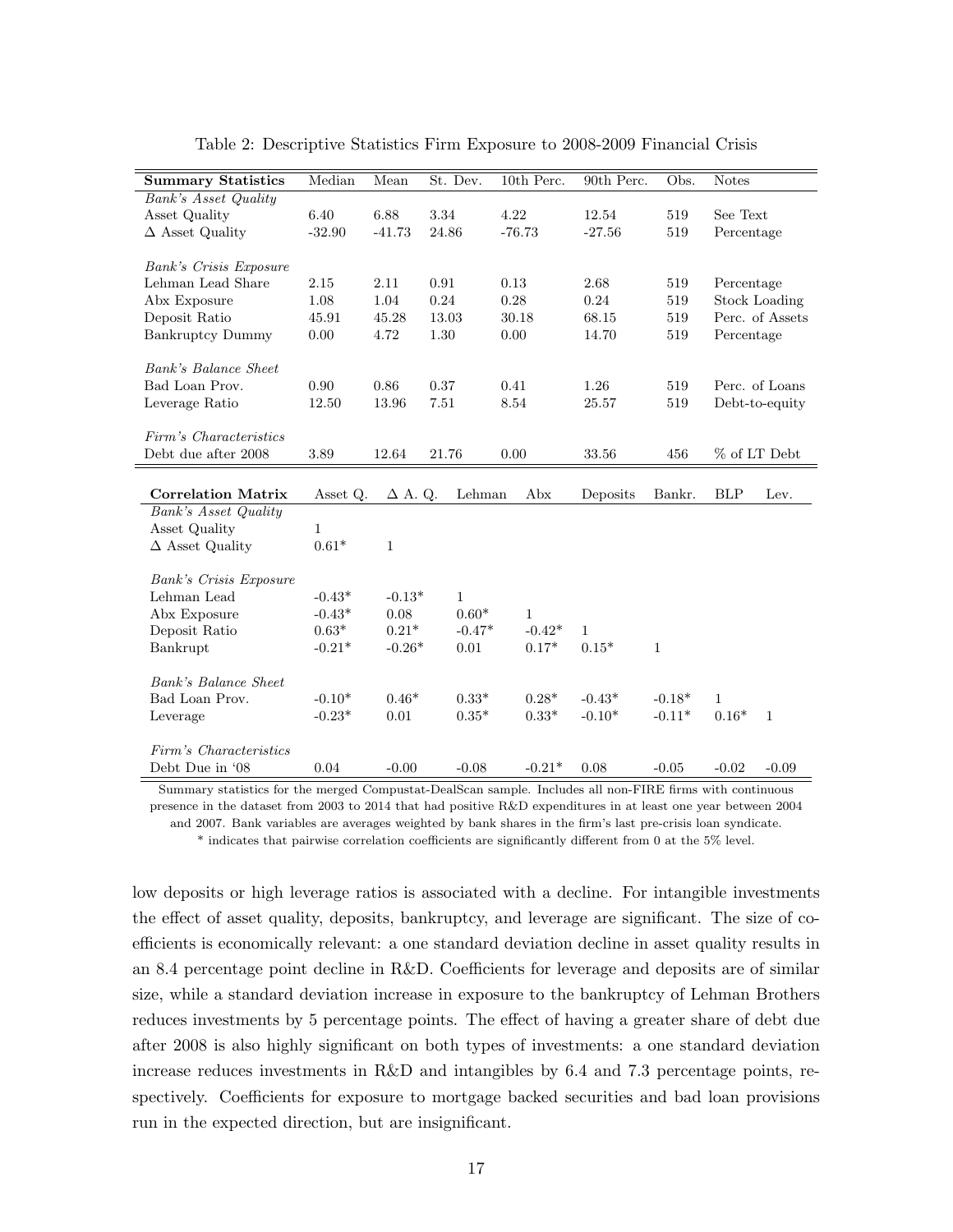|                                         |             | R&D Investments |       |         | Intangible Investments     |            |       |           |  |
|-----------------------------------------|-------------|-----------------|-------|---------|----------------------------|------------|-------|-----------|--|
| Variable                                | Coeff.      | Const.          | $R^2$ | F-val.  | $\overline{\text{Coeff.}}$ | Const.     | $R^2$ | $F$ -val. |  |
| <b>Bank's Asset Quality</b>             |             |                 |       |         |                            |            |       |           |  |
| Asset Quality                           | $0.084***$  | $-0.031$        | 0.020 | 10.5    | $0.056***$                 | 0.019      | 0.000 | 16.1      |  |
|                                         | (0.026)     | (0.071)         |       |         | (0.014)                    | (0.038)    |       |           |  |
|                                         |             |                 |       |         |                            |            |       |           |  |
| $\Delta$ Asset Quality                  | $0.057**$   | $0.980***$      | 0.016 | 3.3     | 0.026                      | 0.060      | 0.002 | $1.3\,$   |  |
|                                         | (0.022)     | (0.062)         |       |         | (0.023)                    | (0.058)    |       |           |  |
|                                         |             |                 |       |         |                            |            |       |           |  |
| Bank's Crisis Exposure<br>% Lehman Lead | $-0.049**$  | $0.256***$      | 0.006 | 4.5     | $-0.020$                   | $-0.017$   | 0.001 | 0.66      |  |
|                                         | (0.023)     | (0.048)         |       |         | (0.021)                    | (0.044)    |       |           |  |
|                                         |             |                 |       |         |                            |            |       |           |  |
| <b>ABX</b> Exposure                     | $-0.026$    | $0.255*$        | 0.001 | 0.7     | $-0.013$                   | 0.191      | 0.001 | 0.2       |  |
|                                         | (0.032)     | (0.130)         |       |         | (0.013)                    | (0.122)    |       |           |  |
|                                         |             |                 |       |         |                            |            |       |           |  |
| Deposits/Assets                         | $0.074***$  | $-0.116$        | 0.001 | 12.1    | $0.037***$                 | 0.004      | 0.005 | 7.7       |  |
|                                         | (0.021)     | (0.092)         |       |         | (0.013)                    | (0.064)    |       |           |  |
|                                         |             |                 |       |         |                            |            |       |           |  |
| Bankruptcy Dummy                        | $-0.029*$   | $0.152***$      | 0.002 | 3.7     | $-0.029**$                 | $0.144***$ | 0.003 | 4.4       |  |
|                                         | (0.015)     | (0.036)         |       |         | (0.014)                    | (0.032)    |       |           |  |
|                                         |             |                 |       |         |                            |            |       |           |  |
| Bank's Balance Sheet                    |             |                 |       |         |                            |            |       |           |  |
| BLP/Loans                               | $-0.014$    | $0.173***$      | 0.000 | 0.2     | $-0.015$                   | $0.168***$ | 0.000 | 0.5       |  |
|                                         | (0.028)     | (0.063)         |       |         | (0.022)                    | (0.044)    |       |           |  |
| Leverage Ratio                          | $-0.080**$  | $0.290***$      | 0.020 | $5.3\,$ | $-0.049*$                  | $0.225***$ | 0.009 | 2.9       |  |
|                                         | (0.035)     | (0.077)         |       |         | (0.029)                    | (0.063)    |       |           |  |
|                                         |             |                 |       |         |                            |            |       |           |  |
| Firm's Characteristics                  |             |                 |       |         |                            |            |       |           |  |
| Share 1 year                            | $-0.073***$ | 0.014           | 0.016 | 28.5    | $-0.064***$                | $0.163***$ | 0.016 | 24.0      |  |
|                                         | (0.014)     | (0.043)         |       |         | (0.013)                    | (0.037)    |       |           |  |

<span id="page-18-0"></span>Table 3: First Stage: Effect of Crisis-Exposure on Firm-Level Investment in Productivity

Note: Dependent variable is the ratio of real productivity-enhancing investments in 2009-2010 to 2005

-2007. 519 observations. Estimates obtained from univariate OLS. Standard errors clustered by industry and given in parentheses. \*, \*\*, and \*\*\* denote significance at the 10, 5, and 1% level, respectively.

#### 4.1.2. Difference-in-Difference Estimates

I next assess whether results in Table [3](#page-18-0) are driven by exogenous exposure to the financial crisis, and not by inherent differences between firms. To do so, first-stage regressions are estimated in difference-in-difference form with time-varying coefficients. The estimation equation reads:

<span id="page-18-1"></span>
$$
Invest_{i,t} = \alpha + \mu_t + \gamma_t Exposure_i + \epsilon_{i,t} \tag{5}
$$

where  $Invest_{i,t}$  measures the ratio of productivity-enhancing investments in year t over investments in 2007. The equation is estimated for all exposure measures that significantly affect one of the investment variables. Results are graphed in Figure [4.](#page-20-0) Graphs in the left column report coefficients for the effect of crisis-exposure on R&D investments, while intangible capital investments are used in the right column. Coefficients for asset quality, the change in asset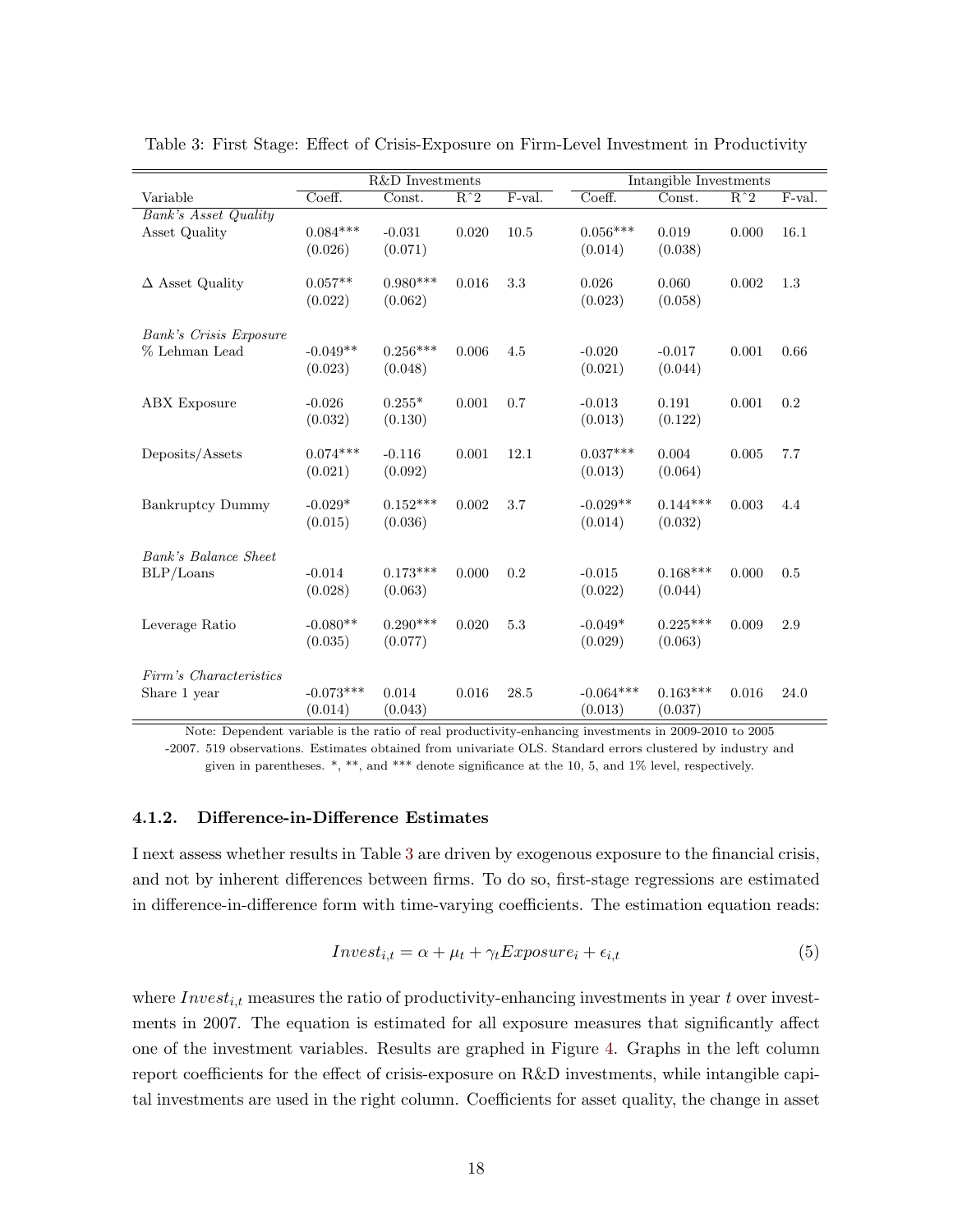quality and the deposit-to-asset ratio are multiplied by (-1). Standard errors are clustered by firm while 2007 is used as the base year. Results show that asset quality has a positive effect on productivity-enhancing investments after 2007. Oppositely, it has has no significant effect on developments in investments prior to the crisis. Graphs on the effect of Lehman exposure, deposit-to-asset ratios, bankruptcy, leverage and the share of debt due have similar profiles. This is in line with the notion that firms are not ex-ante different for varying degrees of exposure. In years after the 2008-9 financial crisis, the negative effects of Exposure do not diminish. Consistent with theory, productivity-enhancing investments do not mean-revert to compensate for low investments during the crisis. Rather, coefficients remain significant and often exceed 2009-10 values by the end of the sample. The persistent effect could arise endogenously: if firms grow slowly because of inadequate investments in productivity-enhancement, their ability to increase such investments later on is reduced. First-stage results in Table [3](#page-18-0) are based on investments in 2009 and 2010, which are unlikely to be affected by an endogenous lack of firm-growth in those years.<sup>[29](#page-0-0)</sup>

<sup>29</sup>Evidence on this is provided in Section [4.2.](#page-24-0)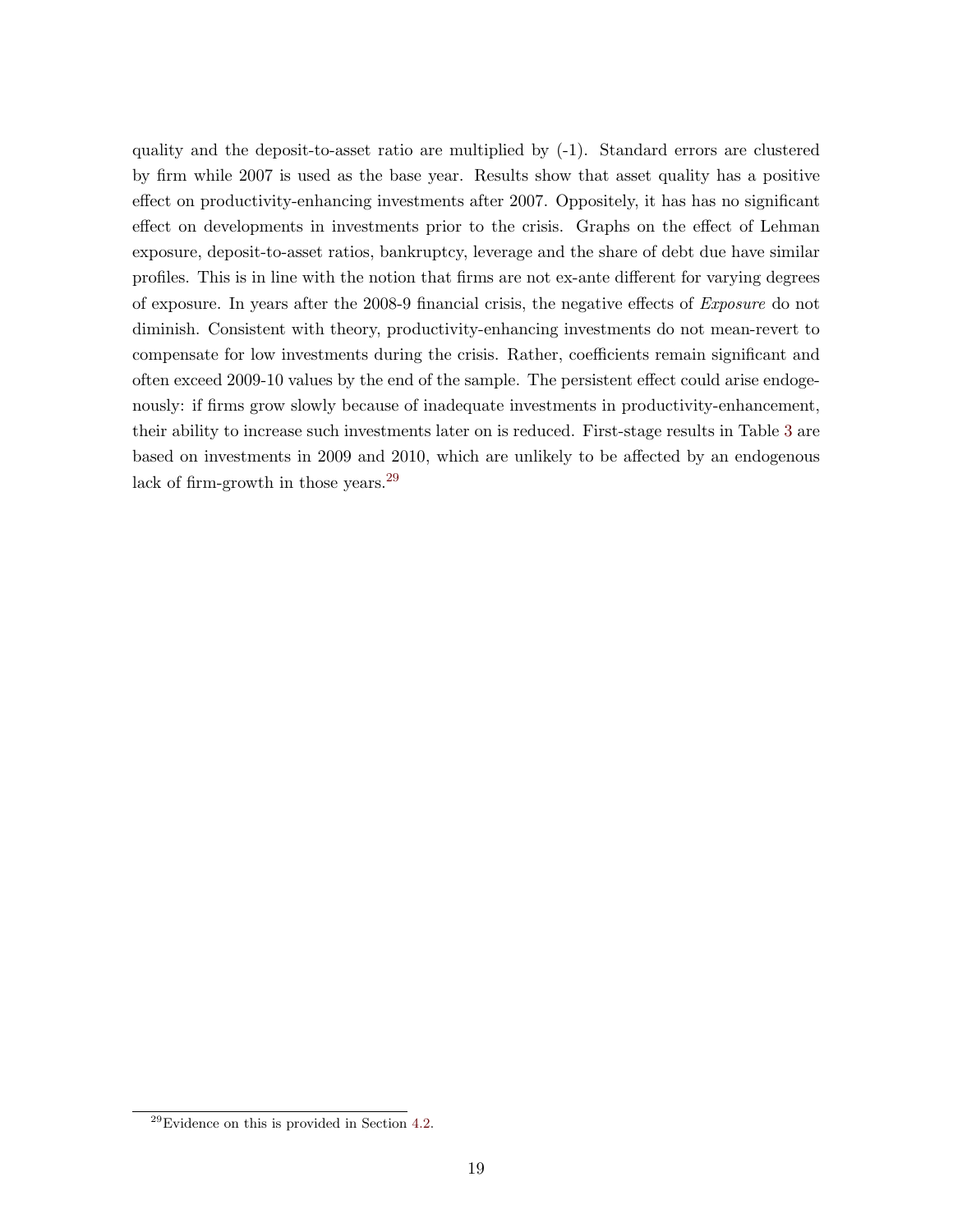

<span id="page-20-0"></span>Figure 4. Time-Varying Effects of Exposure on Investments in Productivity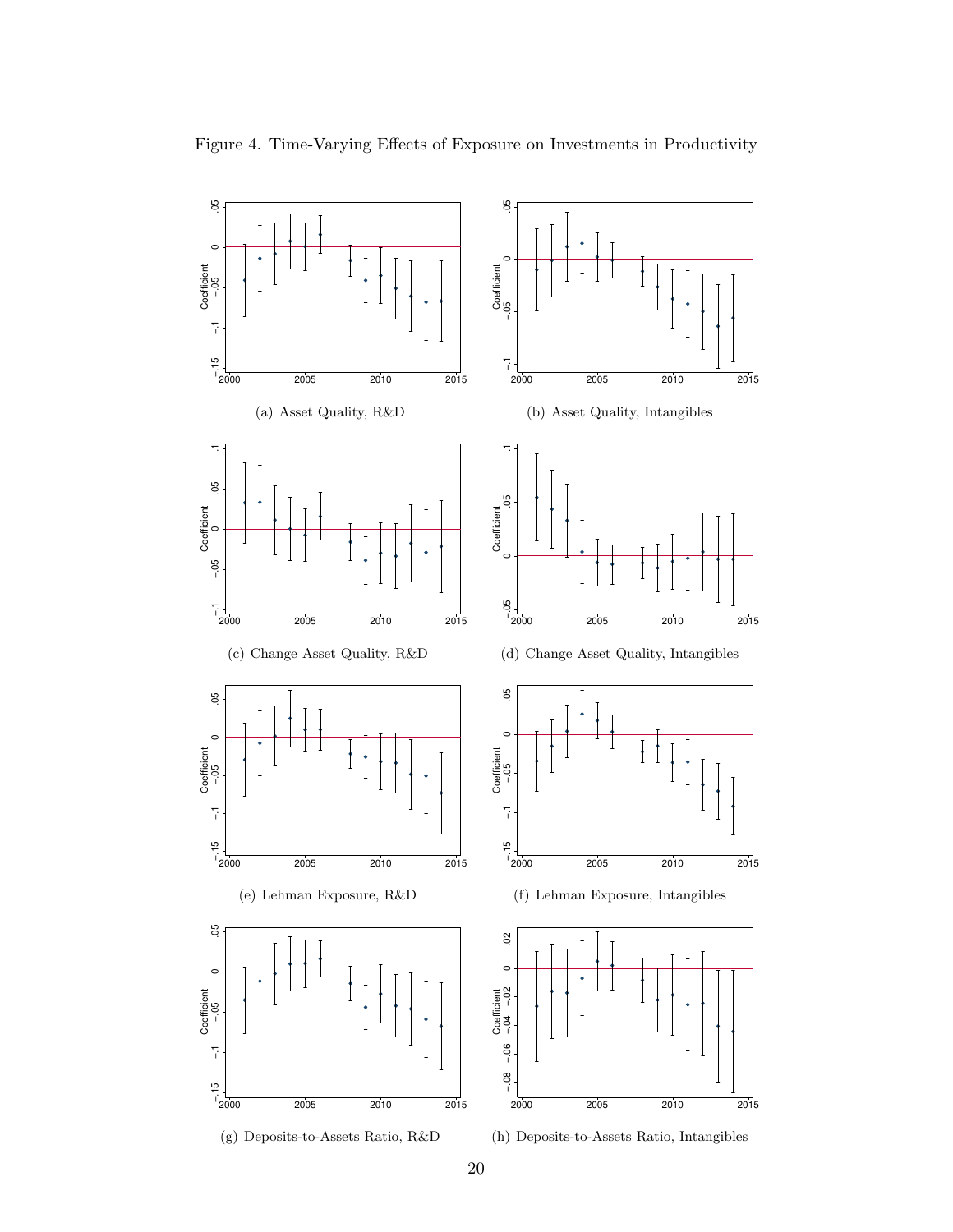

Note: Figures report point estimates for  $\gamma$  and 90% confidence intervals based on clustered standard errors. Base year is 2007.

The difference-in-difference results are robust to changes in the estimation. Alternatives include using the direct counterpart of Invest in Table [3](#page-18-0) as the dependent variable: the ratio of a two-period moving average of investments to average investments in 2005, 2006, and 2007. This yields very similar results. Alternatively, equation [\(5\)](#page-18-1) was estimated in levels using the log of spending as the dependent variable while adding firm fixed effects to control for timeinvariant heterogeneity. This method is less efficient if productivity-enhancing investments follow a random walk and standard errors are larger. Results are available upon request.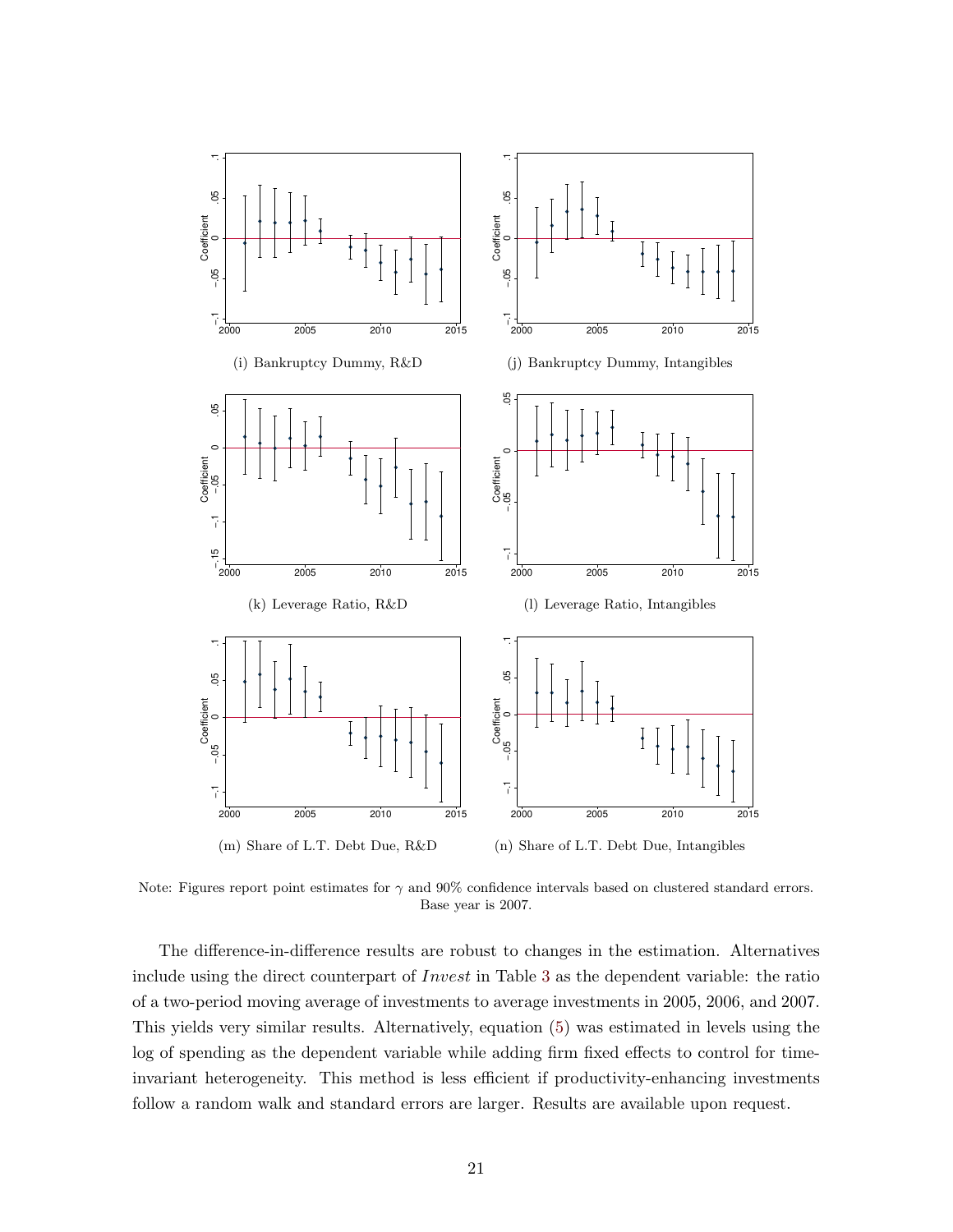<span id="page-22-0"></span>



Note: Solid lines present p-value of joint significance for bank health variables as instruments for R&D (left) and intangible (right) investment. Dashed lines add the share of a firm's long term debt due after 2008. The horizontal line marks the 5% significance level.

#### 4.1.3. Instrument Validity

To use these measures as instruments the relevance condition of a non-zero correlation between instruments and endogenous regressors must hold. Table [3](#page-18-0) shows that this is satisfied for most instruments, although some are 'weak'. Weak instruments can result in biased second-stage estimates as they distort the normality in coefficient and standard error distributions (e.g. [Stock and Yogo](#page-44-4) [2002\)](#page-44-4). [Staiger and Stock](#page-44-5) [\(1997\)](#page-44-5) suggest that as a rule of thumb, univariate F-statistics should at least equal 10. This condition only holds for asset quality and the share of debt due after 2008. To alleviate weak instrument concerns, I estimate the second stage using combinations of instruments, which increases overall relevance and significance of the first stage.<sup>[30](#page-0-0)</sup> All instruments that are at least significant in univariate regressions on one type of investment are used, in two combinations. The first combination uses all significant measures that rely on bank relationships, while the second adds the share-of debt due after 2008. Because the share of debt due is only available for firms with positive long-term debt, the second combination has a reduced sample size of 456.

To assess the relevance and validity of the combined instruments, Figure [5](#page-22-0) displays how the p-value of joint significance from an F-test over the instruments develops over time. If instruments capture the effect of exposure to the financial crisis on investments, they should be uncorrelated with change in investments prior to the crisis. The horizontal axis displays the years considered: 2009/2010 refers to the ratio of investments in those years to investments in three pre-crisis years, 2010/2011 refers to investments one year later, etc. Solid lines refer to bank-relationship measures of exposure using the full sample, while dashed lines include the

<sup>30</sup>Second-stage results using asset quality and the share of debt due after 2008 are provided in Appendix A. These results are in line with the hypothesis. The main results in this paper use the combination of instruments, as the associated results are more stable. Results with single instruments are more sensitive to changes in the estimation equation and show larger covariance imbalances, particularly in pre-crisis growth trends.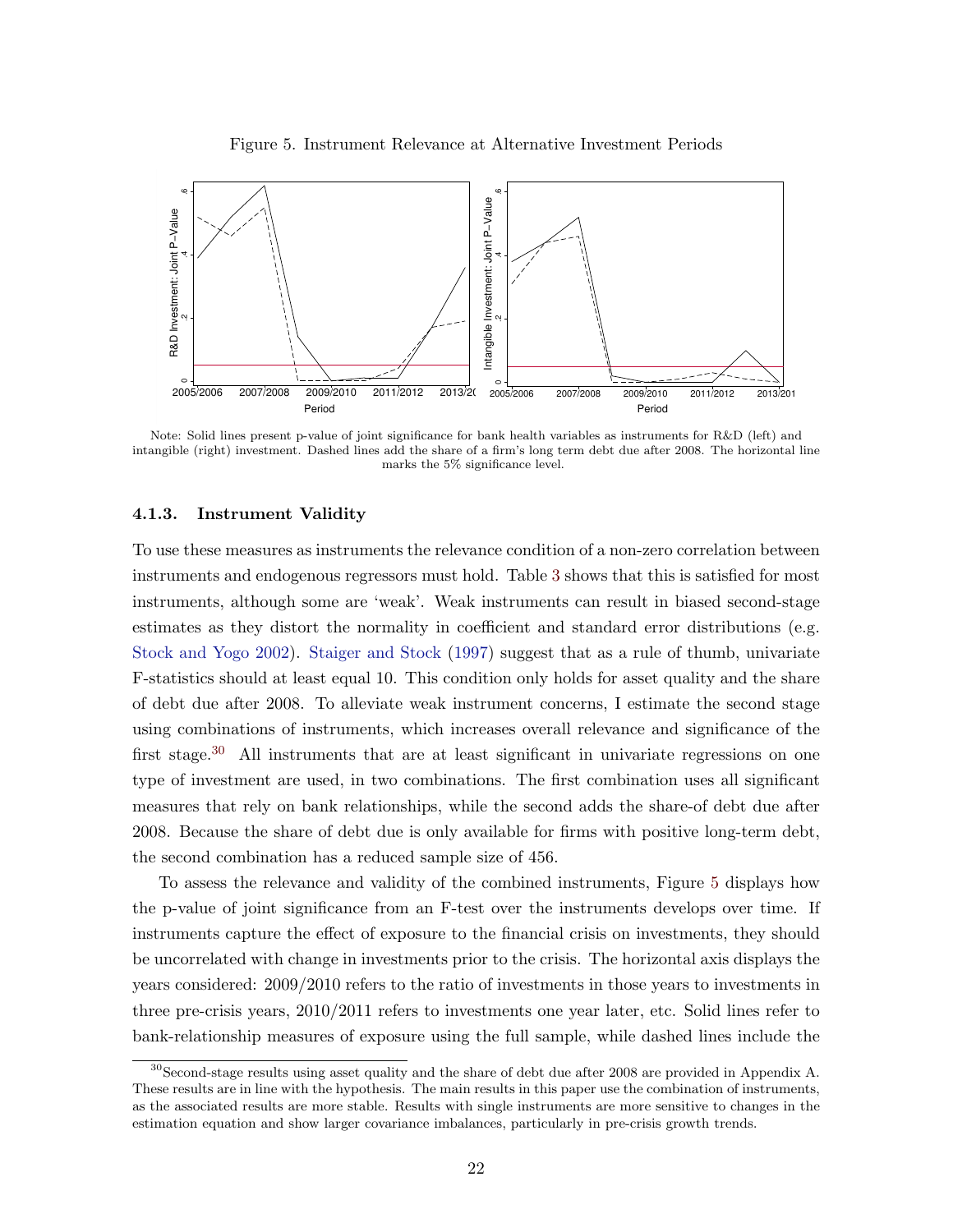|                         |      | Bank-Relationship Instruments |               |                                       | Incl. Share due after 2008 |              |           |                |  |
|-------------------------|------|-------------------------------|---------------|---------------------------------------|----------------------------|--------------|-----------|----------------|--|
|                         |      | Low Exposure                  | High Exposure |                                       |                            | Low Exposure |           | High Exposure  |  |
| Variable                |      | $N = 259$                     |               | $N = 260$                             | $N = 226$                  |              | $N = 227$ |                |  |
| Continuous Vars.        | Mean | St. Dev.                      | Mean          | St. Dev.                              | Mean                       | St. Dev.     | Mean      | St. Dev.       |  |
| Pre-Crisis Assets (log) | 6.40 | 1.52                          | 7.93          | 1.80                                  | 6.85                       | 1.48         | 7.89      | 1.94           |  |
| Pre-Crisis Sales Gr.    | 0.11 | 0.12                          | 0.10          | 0.12                                  | 0.11                       | 0.11         | 0.10      | 0.12           |  |
| Crisis Cash Flow Gr.    | 0.90 | 0.80                          | 0.90          | 0.71                                  | 1.03                       | 0.74         | 0.90      | 0.71           |  |
| Age $(\log)$            | 3.34 | 0.45                          | 3.55          | 0.53                                  | 3.41                       | 0.47         | 3.53      | 0.53           |  |
| <i>Fixed Effects</i>    |      | Spearman's Rank $r$           |               | Product Mom. r<br>Spearman's Rank $r$ |                            |              |           | Product Mom. r |  |
| Industry Code, 1-digit  |      | 0.85                          |               | 0.95                                  |                            | 0.89         | 0.96      |                |  |
| Industry Code, 2-digit  |      | 0.65                          |               | 0.84                                  | 0.67                       |              | 0.87      |                |  |
| Headquarter State       |      | 0.84                          |               | 0.85                                  |                            | 0.78         | 0.86      |                |  |

<span id="page-23-0"></span>Table 4: Covariate Balance Check from Fitted Values

Note: low and high exposure respectively refer to firms with fitted values of R&D and intangible investments above or below the median, from first stage regressions using bank characteristics, weighted by firm's last pre-crisis syndicate.

share of debt due after 2008. The figure shows that firm-exposure to the crisis has no significant effect on investments prior to 2008. After 2008, the instruments are highly significant and p-values are around 0.01 on most horizons between 2009 and 2012. This implies that the combined instruments have a prolonged effect on productivity-enhancing investments during the Great Recession while not affecting investments in earlier years, in line with Figure [4.](#page-20-0) The full first stage is provided in Tables X1 and X2 in the appendix. These tables contain the same control variables as those used in the second stage below. They show that when combining instruments, the largest coefficients appear for changes in asset quality, the deposits to asset ratio and the share of debt 1 year after Lehman Brother's failure, although there are substantial differences across specifications. Individual coefficients are often insignificant, which is in line with the high correlation between measures of crisis-exposure.

An additional test for instrument validity is provided in Table [4.](#page-23-0) It compares the mean values of covariates used in the second stage regressions. For both combinations of instruments, it compares firms for whom the fitted values in the first-stage equation were above (low exposure) and below (high exposure) the median. The left panel obtains fitted values from bank-relationship instruments while the right panel includes the share of debt due after 2008. It shows that average annual sales growth prior to the crisis and the decline in profits during the crisis is nearly identical for both groups. Values for fixed effects are also similar: the number of firms in each industry and state has correlation coefficients of at least 0.84, while the rank correlation is at least 0.65. Of some concern is the difference in mean age and pre-crisis asset size across both groups. Firms with higher exposure to the crisis are larger and slightly older, which means that some differences between both groups exist. Pre-crisis assets and age are therefore important control variables.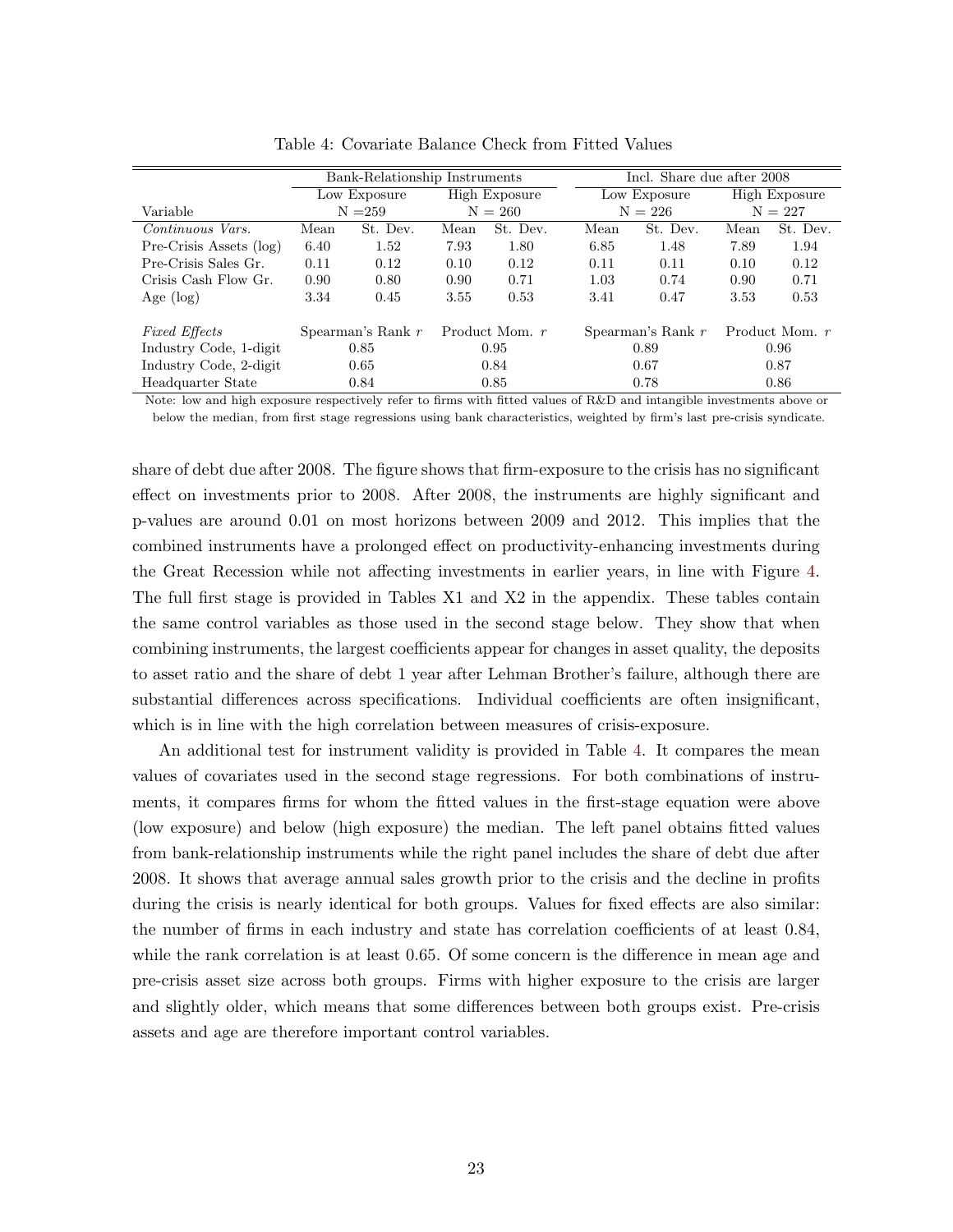

<span id="page-24-1"></span>Figure 6. Development in Output at Firms with High and Low Crisis Exposure

Note: Solid and dashed lines represent developments in seasonally-adjusted output at firms with below and above median exposure to the crisis, respectively. Left figure obtains fitted values from bank-relationship instruments while right figure includes the share of debt due after 2008. Dotted lines present trend growth in output between 2002 and 2007. Vertical line marks Lehman Brothers' bankruptcy date.

#### <span id="page-24-0"></span>4.2. Reduced Form Results

A potential objection to this paper's empirical strategy is that the exclusion restriction may be violated: exposure to the financial crises could affect medium-term output through al-ternative channels than productivity-enhancing investments.<sup>[31](#page-0-0)</sup> Before proceeding to second stage results in Section [4.4,](#page-28-0) this section presents results in reduced form. By estimating the effect of exposure to credit tightening on medium-term output growth, I assess whether credit tightening affects medium-term growth independent of the channel through this runs.

In simplest form, this is achieved by graphing the development of output amongst firms with different degrees of exposure to the crisis. Figure [6](#page-24-1) plots average real seasonally-adjusted output by quarter for firms with below-median (solid) and above-median exposure (dashed). Firms are grouped based on fitted values of Invest. The left figure uses measures on bank relationships while the right figure includes the share of debt due after 2008. Sales of each firm are indexed to unity in the first quarter of 2001. Three results stand out. First, firms have nearly identical trends prior to the crisis. Although the right hand figure shows some differences in output developments between 2002 and 2006, standardized output by the end of 2008 is roughly equal. Second, the decline in output during the crisis is similar for the two groups, both in timing and size. Third, and most importantly: growth after the trough in 2009 is stronger at firms with low exposure to the crisis. The similarity of both groups prior to the crisis marks a further validation of the empirical strategy, while diverging trends after the crisis are firmly in line with the hypothesis.

 $31$ The extent to which a violation is likely is addressed in Section [4.5.](#page-28-1)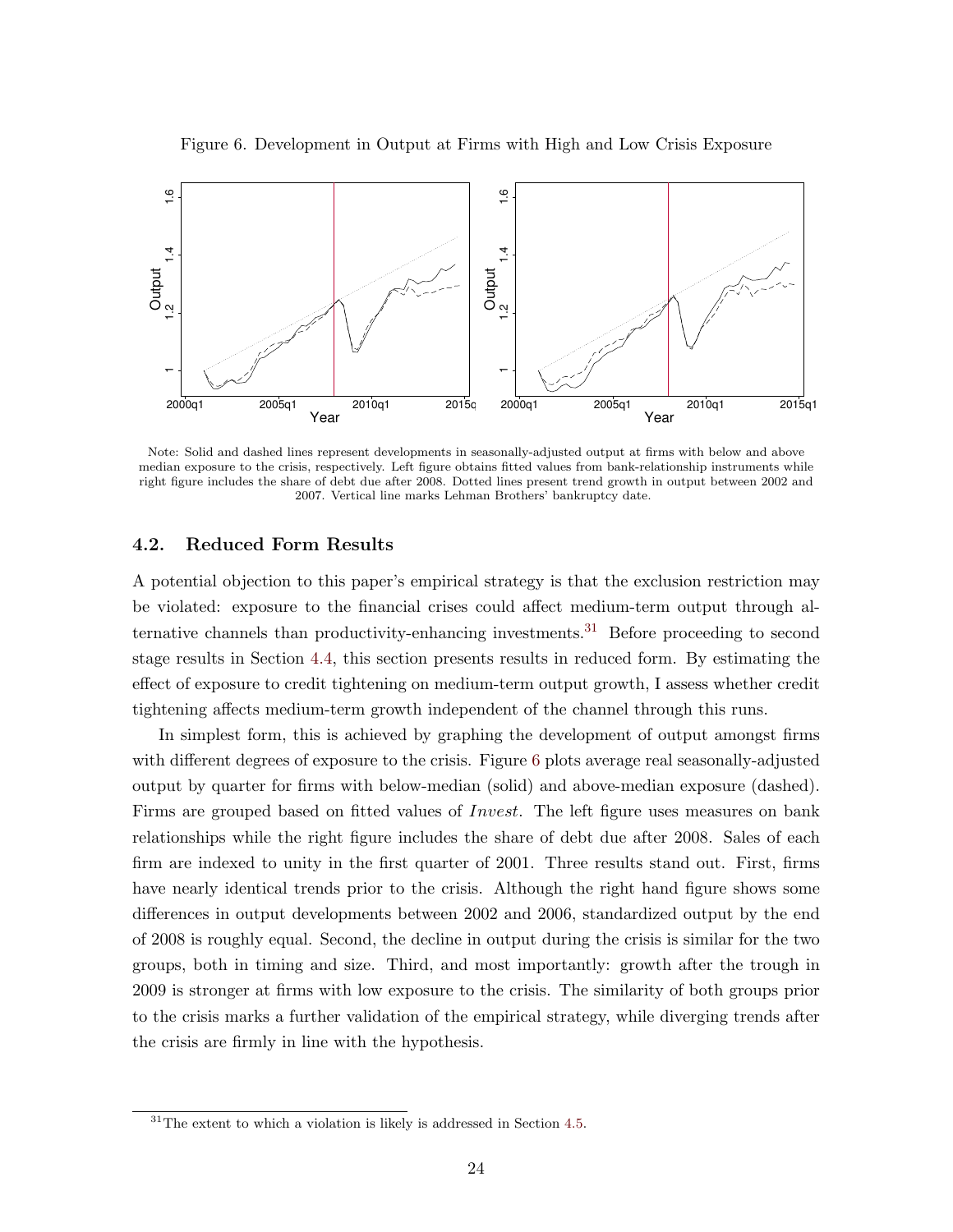|                                 | (1)     | (2)            | (3)      | (4)            | (5)      | (6)      |
|---------------------------------|---------|----------------|----------|----------------|----------|----------|
| Output Growth 2010-2014         |         |                |          |                |          |          |
| Panel A                         |         |                |          |                |          |          |
| <i>Exposure</i> Partial F-Stat. | $3.0**$ | $3.4**$        | $4.9***$ | $4.0***$       | $7.1***$ | $6.5***$ |
| F-Stat.'s P-value               | 0.02    | 0.01           | 0.00     | 0.01           | 0.00     | 0.00     |
| R-squared                       | 0.030   | 0.112          | 0.193    | 0.139          | 0.214    | 0.214    |
| Observations                    | 516     | 516            | 515      | 516            | 515      | 515      |
| Panel B                         |         |                |          |                |          |          |
| <i>Exposure</i> Partial F-Stat. | $2.1*$  | $3.0**$        | $3.4***$ | $2.2*$         | $2.4**$  | $2.0*$   |
| F-Stat.'s P-value               | 0.08    | 0.02           | 0.01     | 0.07           | 0.05     | 0.09     |
| R-squared                       | 0.047   | 0.134          | 0.230    | 0.166          | 0.255    | 0.259    |
| Observations                    | 453     | 453            | 452      | 453            | 452      | 452      |
| Control Variables               |         |                |          |                |          |          |
| Lagged Output Growth            | Yes     | Yes            | Yes      | Yes            | Yes      | Yes      |
| Sector Fixed Effects            | No      | Yes            | Yes      | Yes            | Yes      | Yes      |
| State Fixed Effects             | No      | N <sub>o</sub> | Yes      | N <sub>o</sub> | Yes      | Yes      |
| Firm Characteristics            | No      | N <sub>o</sub> | No       | Yes            | Yes      | Yes      |
| Impact 2008 Recession           | No      | No             | No       | No             | No       | Yes      |

<span id="page-25-0"></span>Table 5: Reduced Form: Effect of Crisis Exposure on Medium Term Growth

Note: Dependent variable is ∆Output between 2010 and 2014. Exposure variables in Panel A: Lehman lead share, deposits over assets, (change in) asset quality, leverage, share of long term debt due after 2008. Panel B adds the share of debt due after 2008. Bank variables are weighted by firm's last pre-crisis loan syndicate. Standard errors, clustered by industry, in parentheses. \*, \*\*, and \*\*\* denote significance at the 10 and 5, and 1% level, respectively. Firm characteristics: log firm age and firm asset size in 2007.

A formal estimation of the reduced form is provided in Table [5.](#page-25-0) It reports results from equation:

$$
\Delta Output_i = \alpha + \lambda' Exposure_i + \mu' X_i + \phi_k + \psi_s + \eta_i \tag{6}
$$

where  $Exposure_i$  is a vector of exposure-measures containing either bank-health variables or bank-health variables and the share of debt due after 2008, analogous to instruments in Figure [5.](#page-22-0) Because these measures are correlated, most elements of  $\lambda$  are insignificant. Results from Wald tests of joint-significance are therefore presented in Table [5.](#page-25-0) The estimations control for output growth between 2004 and 2007 to prevent differences in trend-growth from affecting results. Standard errors are clustered by two-digit industry to correct for arbitrary intra-sectorial correlation and heteroskedasticity. Column 1 presents the baseline estimations without additional controls. Column 2 adds industry fixed effects, while state fixed effects are added in Column 3. Column 4 and 5 add additional controls for pre-crisis asset size and age. Column 6 contains the preferred specification, which includes all control variables as well as the change in cash flow over 2008 to correct for differences in the impact of the crisis. Jointly, the effect of  $Exposure$  on  $\Delta Output$  is significant in all specifications.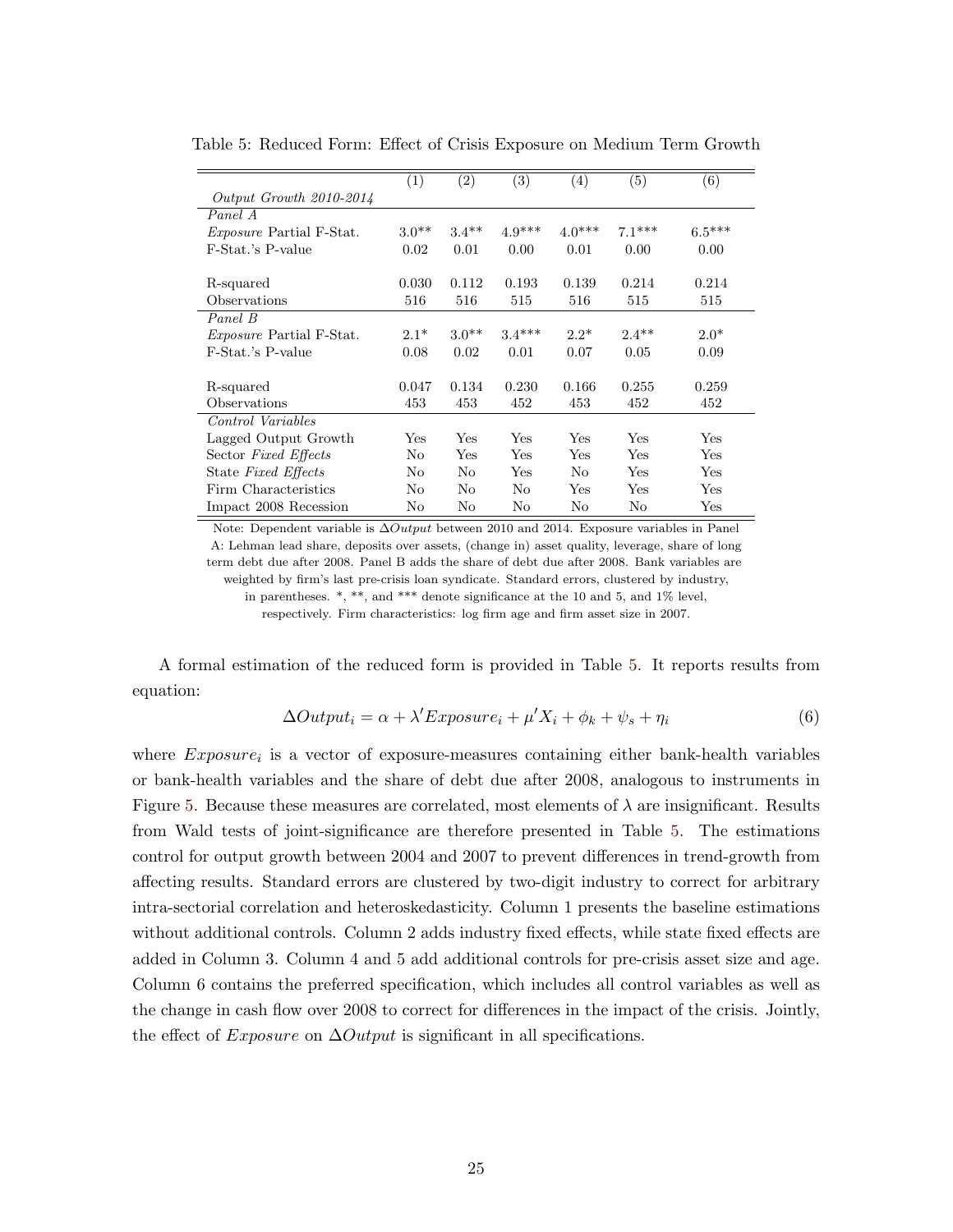|                               | $\overline{(1)}$ | $\overline{(2)}$ | $\overline{(3)}$ | (4)            | (5)        | $\overline{(6)}$ | (7)        |
|-------------------------------|------------------|------------------|------------------|----------------|------------|------------------|------------|
| Output Growth $10-114$        |                  |                  |                  |                |            |                  |            |
| Panel A                       |                  |                  |                  |                |            |                  |            |
| $\Delta$ R&D Investments      | $0.348***$       | $0.373***$       | $0.414***$       | $0.370***$     | $0.339***$ | $0.322***$       | $0.271***$ |
|                               | (0.111)          | (0.134)          | (0.114)          | (0.0937)       | (0.0954)   | (0.0830)         | (0.0942)   |
|                               |                  |                  |                  |                |            |                  |            |
| First Stage $R^2$             | 0.06             | 0.15             | 0.27             | 0.29           | 0.31       | 0.38             | 0.45       |
| First Stage Partial $R^2$     | 0.04             | 0.03             | 0.04             | 0.04           | 0.05       | 0.06             | 0.05       |
| First Stage F-Statistic       | 8.3              | 8.5              | 8.1              | 9.1            | 9.4        | 9.1              | 4.7        |
| F-Stat.'s P-value             | 0.00             | 0.00             | 0.00             | 0.00           | 0.00       | 0.00             | 0.00       |
| J-test Overid. P-value        | 0.69             | 0.47             | 0.45             | 0.39           | 0.41       | 0.37             | 0.44       |
| Observations                  | 515              | 515              | 514              | 514            | 514        | 514              | 502        |
| Panel B                       |                  |                  |                  |                |            |                  |            |
| $\Delta$ Investment in Intan. | $0.532***$       | $0.562***$       | $0.566***$       | $0.473***$     | $0.439***$ | $0.414***$       | $0.333**$  |
|                               | (0.174)          | (0.191)          | (0.137)          | (0.121)        | (0.110)    | (0.116)          | (0.152)    |
|                               |                  |                  |                  |                |            |                  |            |
| First Stage $R^2$             | 0.06             | 0.13             | 0.26             | 0.27           | 0.29       | 0.37             | 0.45       |
| First Stage Partial $R^2$     | 0.02             | 0.02             | 0.03             | 0.03           | 0.04       | 0.04             | 0.03       |
| First Stage F-Statistic       | 5.6              | 5.0              | 10.3             | 11.6           | 14.7       | 17.6             | $1.6\,$    |
| F-Stat.'s P-value             | 0.00             | 0.00             | 0.00             | 0.00           | 0.00       | 0.00             | 0.18       |
| J-test Overid. P-value        | 0.51             | 0.56             | 0.58             | 0.61           | 0.67       | 0.68             | 0.56       |
| Observations                  | 515              | 515              | 514              | 514            | 514        | 514              | 502        |
| Control Variables             |                  |                  |                  |                |            |                  |            |
| Lagged Output Growth          | Yes              | Yes              | Yes              | Yes            | Yes        | Yes              | Yes        |
| Sector Fixed Effects          | No               | Yes              | Yes              | Yes            | Yes        | Yes              | Yes        |
| State Fixed Effects           | No               | No               | Yes              | Yes            | Yes        | Yes              | Yes        |
| Firm Characteristics          | No               | No               | No               | Yes            | Yes        | Yes              | Yes        |
| Impact 2008 Recession         | No               | $\rm No$         | No               | N <sub>0</sub> | Yes        | Yes              | Yes        |
| $\Delta$ Capital Investments  | No               | $\rm No$         | No               | No             | No         | Yes              | Yes        |
| $\Delta$ Employment           | No               | No               | No               | No             | No         | No               | Yes        |

<span id="page-26-0"></span>Table 6: 2SLS: Effect of Productivity-Enhancing Investment during Crisis on Growth

Note: Dependent variable is ∆Output between 2010 and 2014. Instruments: Lehman lead share, deposits over assets, (change in) asset quality, leverage. Bank variables are weighted by firm's last pre-crisis loan syndicate. Standard errors, clustered by industry, in parentheses. \*, \*\*, and \*\*\* denote significance at the 10 and 5, and 1% level, respectively. Firm characteristics: log firm age and firm asset size in 2007.

#### 4.3. Second Stage Results

This section estimates the second stage of the empirical strategy. Results based on bankrelationship instruments are presented in Table [6,](#page-26-0) while results that also use the share of debt due after 2008 are presented in Table [7.](#page-27-0) Both tables have the same structure. The upper panel reports results using the fitted value of  $R\&D$  investments for Invest, while the bottom panel uses intangible investments. The estimations control for average output growth between 2004 and 2007 to prevent differences in trend-growth from affecting results. Standard errors are clustered by two-digit industry to correct for arbitrary intra-sectorial correlation and heteroskedasticity. Columns are ordered identically to Table [5.](#page-25-0)

Results in both tables firmly corroborate the hypothesis. Coefficients for productivityenhancing investments are highly significant in all specifications and are of economically relevant magnitude. According to the preferred specification in Column 6 of Table [6,](#page-26-0) a one point decline in the ratio of crisis R&D expenditures to pre-crisis expenditures lowers out-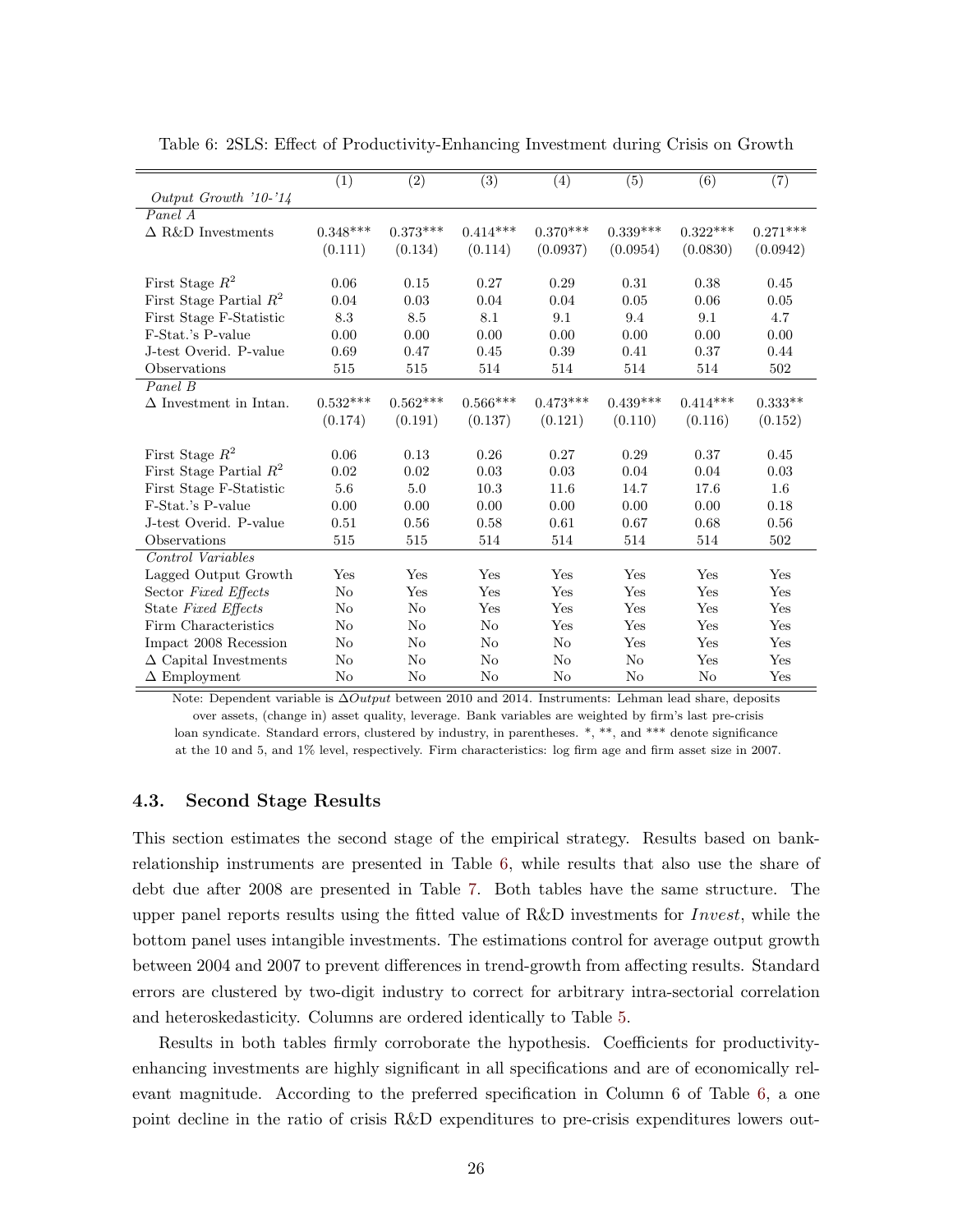|                               | (1)        | $\overline{(2)}$ | $\overline{(3)}$ | (4)            | (5)        | (6)        | (7)       |
|-------------------------------|------------|------------------|------------------|----------------|------------|------------|-----------|
| Output Growth $10-114$        |            |                  |                  |                |            |            |           |
| Panel A                       |            |                  |                  |                |            |            |           |
| $\Delta$ R&D Investments      | $0.345**$  | $0.347**$        | $0.396**$        | $0.348***$     | $0.366***$ | $0.345***$ | $0.244**$ |
|                               | (0.134)    | (0.165)          | (0.168)          | (0.119)        | (0.116)    | (0.104)    | (0.117)   |
|                               |            |                  |                  |                |            |            |           |
| First Stage $R^2$             | 0.07       | 0.17             | 0.31             | 0.34           | 0.37       | 0.41       | 0.47      |
| First Stage Partial $R^2$     | 0.05       | 0.04             | 0.04             | 0.06           | 0.06       | 0.06       | 0.05      |
| First Stage F-Statistic       | 9.0        | 9.0              | 8.8              | 11.7           | 10.8       | 9.9        | 4.0       |
| F-Stat.'s P-value             | 0.00       | 0.00             | 0.00             | 0.00           | 0.00       | 0.00       | 0.00      |
| J-test Overid. P-value        | 0.50       | 0.47             | 0.48             | 0.66           | 0.73       | 0.75       | 0.83      |
| <b>Observations</b>           | 452        | 452              | 451              | 451            | 451        | 451        | 440       |
| Panel B                       |            |                  |                  |                |            |            |           |
| $\Delta$ Investment in Intan. | $0.501***$ | $0.482***$       | $0.503**$        | $0.408***$     | $0.481***$ | $0.447***$ | 0.282     |
|                               | (0.180)    | (0.187)          | (0.208)          | (0.142)        | (0.162)    | (0.142)    | (0.184)   |
|                               |            |                  |                  |                |            |            |           |
| First Stage $R^2$             | 0.06       | 0.15             | 0.30             | 0.33           | 0.36       | 0.41       | 0.48      |
| First Stage Partial $R^2$     | 0.03       | 0.02             | 0.03             | 0.05           | 0.05       | 0.05       | 0.03      |
| First Stage F-Statistic       | 6.52       | 8.05             | 15.2             | 17.9           | 13.7       | 14.9       | 2.6       |
| F-Stat.'s P-value             | 0.00       | 0.00             | 0.00             | 0.00           | 0.00       | 0.00       | 0.18      |
| J-test Overid. P-value        | 0.54       | 0.63             | 0.58             | 0.74           | 0.81       | 0.86       | 82        |
| Observations                  | 452        | 452              | 451              | 451            | 451        | 451        | 440       |
| Control Variables             |            |                  |                  |                |            |            |           |
| Lagged Output Growth          | Yes        | Yes              | Yes              | Yes            | Yes        | Yes        | Yes       |
| Sector Fixed Effects          | No         | Yes              | Yes              | Yes            | <b>Yes</b> | Yes        | Yes       |
| State Fixed Effects           | No         | N <sub>o</sub>   | Yes              | Yes            | Yes        | Yes        | Yes       |
| Firm Characteristics          | No         | No               | No               | Yes            | <b>Yes</b> | Yes        | Yes       |
| Impact 2008 Recession         | $\rm No$   | N <sub>o</sub>   | No               | N <sub>o</sub> | Yes        | Yes        | Yes       |
| $\Delta$ Capital Investments  | No         | No               | No               | No             | No         | Yes        | Yes       |
| $\Delta$ Employment           | No         | No               | No               | No             | No         | No         | Yes       |

<span id="page-27-0"></span>Table 7: 2SLS: Effect of Productivity-Enhancing Investment during Crisis on Growth

Note: Dependent variable is ∆Output between 2010 and 2014. Instruments: Lehman lead share, deposits over assets, (change in) asset quality, leverage, share of long term debt due after 2008. Bank variables are weighted by firm's last pre-crisis loan syndicate. Standard errors, clustered by industry, in parentheses. \*, \*\*, and \*\*\* denote significance at the 10 and 5, and 1% level, respectively. Firm characteristics: log firm age and firm asset size in 2007.

put growth between 2010 and 2014 by 0.34 percentage points. This translates to a decline in annual output growth of 0.08 percentage points. Based on first-stage estimates, a one standard-deviation change in exposure to the financial crisis would therefore implicitly lead to a decline in annual post-crisis growth by 0.2 to 0.6 percentage points, depending on the measure used. Point coefficients are stable across specifications, and differences never exceed the size of a standard error. This suggests that omitted variable bias is limited. First-stage F-statistics usually exceed the rule of thumb value of 10, while J-statistics for Hansen's test of overidentifying restrictions never reject the instrument exogeneity condition. Regressions using different years for investment in productivity and medium term output are provided in Appendix B. Results are robust to both.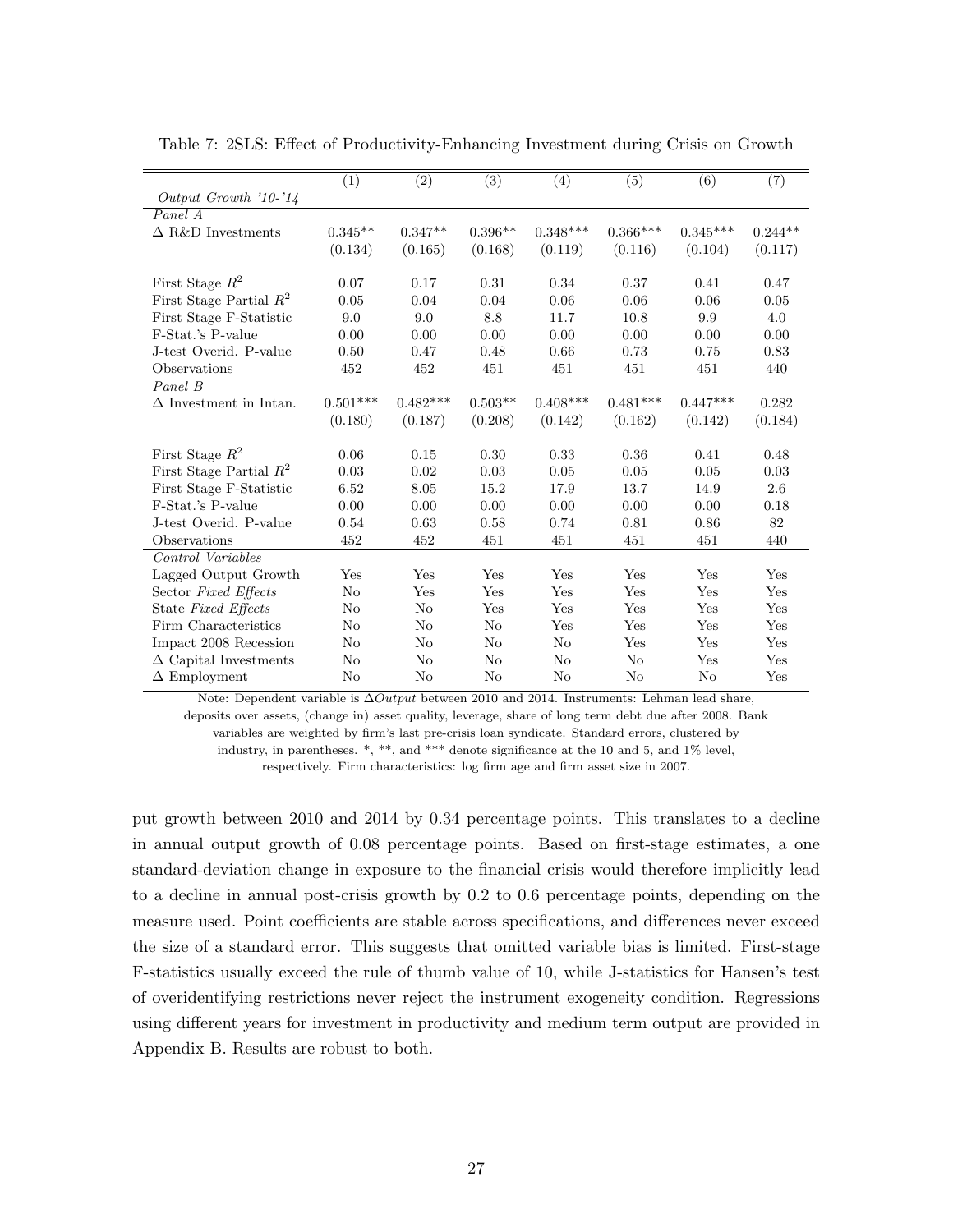#### <span id="page-28-0"></span>4.4. Effect over Time

I next assess how the effect of productivity-enhancing investments on output develops over time. Because it takes two to three years for productivity-enhancing investments to affect a firm's potential output, the effect of investments on output in 2010 should be smaller than in subsequent years. To test this, the following projection is estimated annually:

$$
Output_{t+h,i}/Output_{t,i} = \alpha_h + \gamma_h \widehat{Invest_i} + \mu'_h X_i + \phi_k + \psi_s + \eta_i \tag{7}
$$

for  $h = 1, 2, 3, 4$  and  $t = 2009$ . The equation is estimated using the preferred specification in column 6 of Tables [6](#page-26-0) and [7.](#page-27-0) Standard errors are clustered by industry. Results are presented in Table [8.](#page-29-0) Each column presents results from regressions at a separate point of the projection horizon. The upper panel uses the significant bank health measures as instruments for investments, while the bottom panel adds the share of long term debt due after 2008. In line with expectations, the effect of investments during the crisis on growth in 2010 is insignificant in all specifications. Coefficients vary between -0.11 and 0.10. By 2012, a one percentage point decline in investments comes with a 0.2 percentage point reduction in growth. The size of coefficients increases until the end of the sample in each specification. The monotonic increase of coefficients is consistent with two expectations. First, it is in line with estimates in [Mansfield et al.](#page-43-11) [\(1971\)](#page-43-11) on the time required from expenditures in R&D to become productive. Second, it is in line with endogenous growth models, in which a temporary shortfall in productivity-enhancing investments is not undone by an increase in investments after the crisis.

#### <span id="page-28-1"></span>4.5. Falsification Tests

Results in the previous section provide evidence that firms with higher exposure to the financial crisis reduced productivity-enhancing investments and subsequently had lower mediumterm growth. I next conduct two falsification tests to further establish whether these results are causal.

#### 4.5.1. Investments in Other Production Factors

The first falsification test assesses whether investments in other type of production factors can explain medium-term growth. Firms with higher exposure to the crisis might invest less in physical capital or reduce employment, which could also affect growth after 2010. If this is the case, the instrument exogeneity condition is violated and results in Section [4.4](#page-28-0) have no causal interpretation. Results remain valid if investments in other forms of intangible capital like on-the-job training are at play, because my measures are used as proxies for a firm's total effort to become more productive. From a theoretical standpoint it is unlikely that declines in physical capital could explain medium-term growth: if total factor productivity is unaffected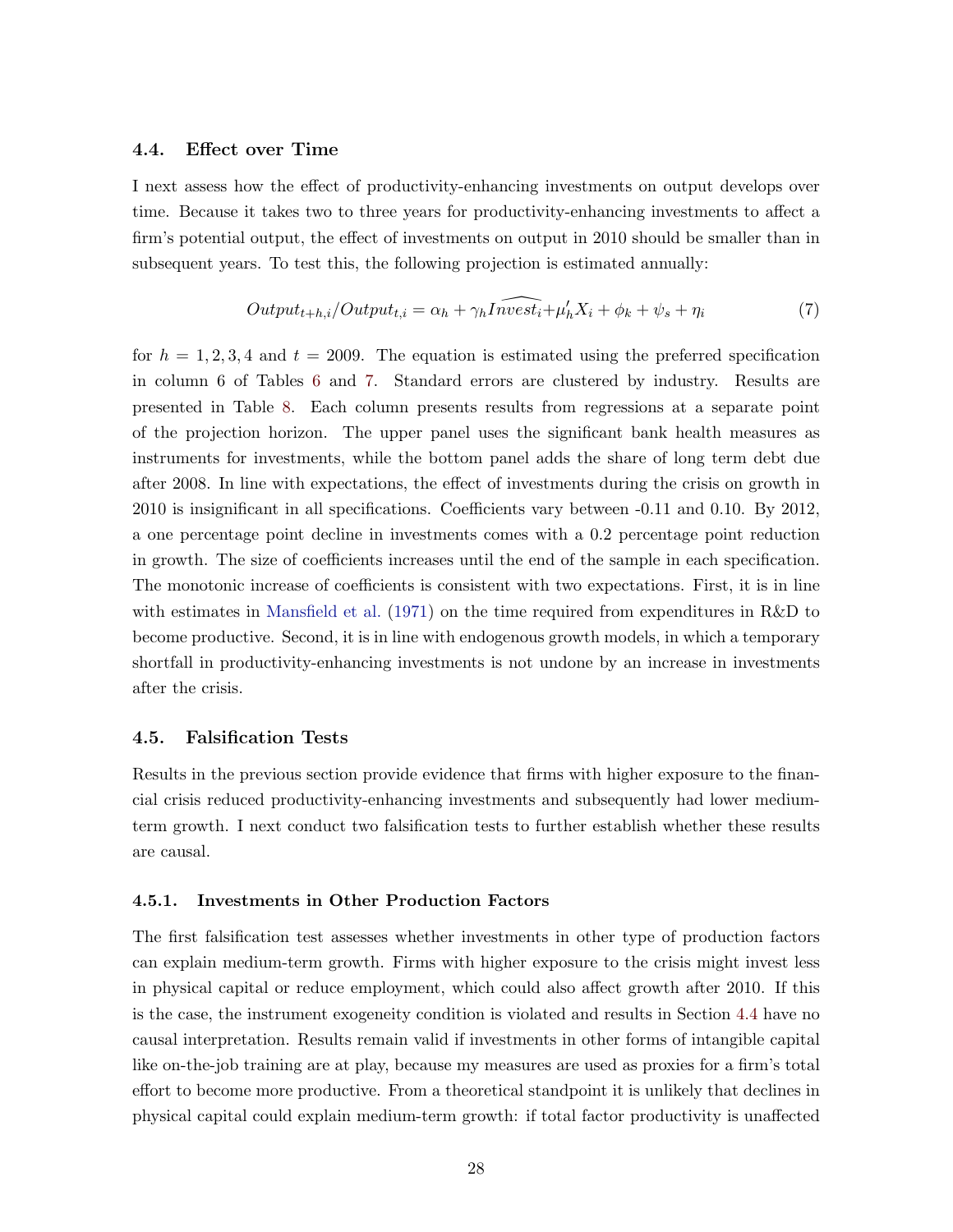|                                    | (1)         | $\left( 2\right)$ | (3)                                                             | (4)         | (5)         |
|------------------------------------|-------------|-------------------|-----------------------------------------------------------------|-------------|-------------|
|                                    | Output 2010 | Output 2011       | Output 2012                                                     | Output 2013 | Output 2014 |
|                                    |             |                   | Instruments: Bank Health Variables $(N = 513)$                  |             |             |
|                                    |             |                   |                                                                 |             |             |
| $\Delta$ R&D Investments           | 0.101       | 0.153             | 0.187                                                           | $0.387***$  | $0.461***$  |
|                                    | (0.0703)    | (0.115)           | (0.116)                                                         | (0.139)     | (0.146)     |
| R-squared                          | 0.206       | 0.196             | 0.186                                                           | 0.105       | 0.092       |
|                                    |             |                   |                                                                 |             |             |
| $\Delta$ Investment in Intangibles | 0.0988      | 0.190             | $0.238*$                                                        | $0.352**$   | $0.470***$  |
|                                    | (0.0824)    | (0.135)           | (0.132)                                                         | (0.143)     | (0.143)     |
| R-squared                          | 0.223       | 0.196             | 0.195                                                           | 0.173       | 0.154       |
|                                    |             |                   | Instruments: Bank Health and Share of L.T. Debt Due $(N = 450)$ |             |             |
|                                    |             |                   |                                                                 |             |             |
| $\Delta$ R&D Investments           | $-0.0140$   | $0.107*$          | $0.217***$                                                      | $0.353***$  | $0.489***$  |
|                                    | (0.0497)    | (0.0573)          | (0.0624)                                                        | (0.0921)    | (0.125)     |
| R-squared                          | 0.220       | 0.242             | 0.199                                                           | 0.169       | 0.120       |
|                                    |             |                   |                                                                 |             |             |
| $\Delta$ Investment in Intangibles | $-0.114$    | 0.0828            | $0.220*$                                                        | $0.239*$    | $0.372**$   |
|                                    | (0.0919)    | (0.0928)          | (0.117)                                                         | (0.144)     | (0.178)     |
| R-squared                          | 0.138       | 0.251             | 0.235                                                           | 0.246       | 0.238       |
|                                    |             |                   |                                                                 |             |             |

<span id="page-29-0"></span>Table 8: Projection on Effect Producticity-Enhancing Investments During Crisis on Output

Note: Standard errors, clustered by industry, in parentheses. \*, \*\*, and \*\*\* denote significance at the 10 and 5, and 1% level, respectively. Control variables from column 6 of Tables [6](#page-26-0) and [7.](#page-27-0)

Each cell presents results  $\gamma_h$  in a seperate regression.

by the crisis, firms have an incentive to increase investments until their marginal product equals the cost of capital. Similarly, employment should be increased until wages equal the marginal product of labor. Consequently, short-term credit disruptions should have no lasting effect.

To test whether this is confirmed by the data, estimations from Sections [4.1](#page-16-2) and [4.4](#page-28-0) are repeated using change in investments in physical capital, measured through capital expenditures (item capex in Compustat), and changes in employment (item emp). Results from first-stage regressions are presented in Table [9.](#page-30-0) The left panel uses growth in capital expenditures as the dependent variable, while the right panel uses growth in employment. Results show that exposure has the expected effect on capital expenditures. Coefficients are significant for exposure to mortgage backed securities, low deposit ratios, bad loan provisions, and the share of debt due in one year. Most coefficients are only marginally significant and F-values never exceed 5.6. This implies that the effect of my measures of exposure is weaker for capital investments than for investments in productivity-enhancement. Results on employment growth in the right panel are stronger. These regressions effectively replicate results in [Chodorow-Reich](#page-40-2) [\(2014\)](#page-40-2) on the Compustat sample. F-statistics exceed 10 for the deposits to assets ratio and asset quality, which are also important determinants of productivity-enhancing investments. Note that effects of exposure on employment could work through its effect on investments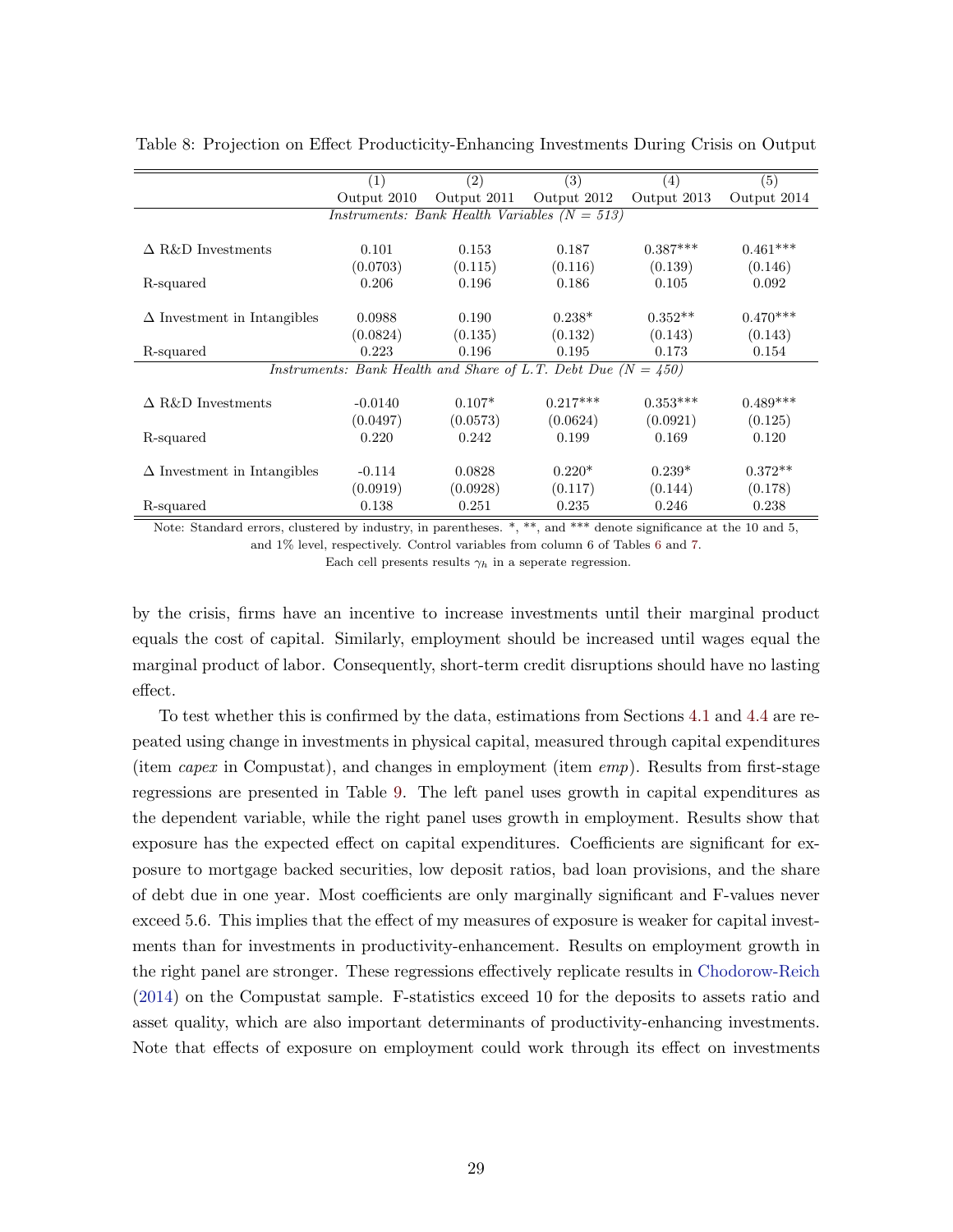|                             |           | Capital Investments |       |           |                            | Employment  |       |           |
|-----------------------------|-----------|---------------------|-------|-----------|----------------------------|-------------|-------|-----------|
| Variable                    | Coeff.    | Const.              | $R^2$ | $F$ -val. | $\overline{\text{Coeff.}}$ | Const.      | $R^2$ | $F$ -val. |
| <b>Bank's Asset Quality</b> |           |                     |       |           |                            |             |       |           |
| Asset Quality               | 0.035     | $-0.075$            | 0.000 | 0.8       | $0.046***$                 | $-0.054$    | 0.017 | 13.5      |
|                             | (0.040)   | (0.105)             |       |           | (0.013)                    | (0.036)     |       |           |
|                             |           |                     |       |           |                            |             |       |           |
| $\Delta$ Asset Quality      | $-0.052$  | 0.154               | 0.001 | 2.1       | $-0.001$                   | 0.046       | 0.000 | 0.0       |
|                             | (0.036)   | (0.131)             |       |           | (0.015)                    | (0.059)     |       |           |
|                             |           |                     |       |           |                            |             |       |           |
| Bank's Crisis Exposure      |           |                     |       |           |                            |             |       |           |
| % Lehman Lead               | $-0.028$  | 0.061               | 0.001 | 0.7       | $-0.014$                   | 0.075       | 0.001 | 0.8       |
|                             | (0.034)   | (0.085)             |       |           | (0.016)                    | (0.057)     |       |           |
|                             | $-0.063*$ |                     | 0.001 | 3.0       | $-0.031*$                  | $0.180**$   | 0.001 | 3.9       |
| <b>ABX</b> Exposure         |           | $0.274*$            |       |           |                            |             |       |           |
|                             | (0.037)   | (0.162)             |       |           | (0.016)                    | (0.088)     |       |           |
| Deposits/Assets             | $0.062**$ | $-0.219*$           | 0.001 | 5.6       | $0.041***$                 | $-0.101*$   | 0.013 | 11.0      |
|                             | (0.026)   | (0.115)             |       |           | (0.013)                    | (0.058)     |       |           |
|                             |           |                     |       |           |                            |             |       |           |
| <b>Bankruptcy Dummy</b>     | 0.026     | $0.152***$          | 0.001 | 0.2       | $-0.015$                   | 0.047       | 0.002 | 1.2       |
|                             | (0.054)   | (0.053)             |       |           | (0.014)                    | (0.032)     |       |           |
|                             |           |                     |       |           |                            |             |       |           |
| Bank's Balance Sheet        |           |                     |       |           |                            |             |       |           |
| BLP/Loans                   | $-0.059*$ | 0.133               | 0.001 | 0.1       | $-0.036**$                 | $0.127**$   | 0.011 | 6.7       |
|                             | (0.033)   | (0.091)             |       |           | (0.014)                    | (0.050)     |       |           |
|                             |           |                     |       |           |                            |             |       |           |
| Leverage Ratio              | $-0.041$  | 0.074               | 0.000 | 2.0       | $-0.010$                   | $\,0.061\,$ | 0.000 | 0.5       |
|                             | (0.035)   | (0.089)             |       |           | (0.015)                    | (0.052)     |       |           |
|                             |           |                     |       |           |                            |             |       |           |
| Firm's Characteristics      |           |                     |       |           |                            |             |       |           |
| Share 1 year                | $-0.060*$ | 0.004               | 0.001 | 4.0       | $-0.042***$                | $0.64**$    | 0.016 | 25.9      |
|                             | (0.030)   | (0.051)             |       |           | (0.008)                    | (0.031)     |       |           |

<span id="page-30-0"></span>Table 9: First Stage: Effect of Crisis-Exposure on Capital Expenditure and Employment

Note: Dependent variable is the ratio of real productivity-enhancing investments in 2009-2010 to 2005 -2007. 519 observations. Estimates obtained from univariate OLS. Standard errors clustered by industry and given in parentheses. \*, \*\*, and \*\*\* denote significance at the 10, 5, and 1% level, respectively.

in productivity-enhancement, as a reduction in spending on (e.g.) R&D comes with lower personnel requirements.[32](#page-0-0)

Results for the second stage are provided in Table [10.](#page-31-0) The upper and lower panel present results for capital expenditures and employment, respectively. Because significance of the exposure variables is different for capital expenditures and employment, the second-stage regressions are estimated using different combinations of instruments. Columns I uses all significant bank-relationship instruments for either capital expenditures and employment. Columns II add the share of debt due after 2008. Columns III and IV use instruments from Section [4.4](#page-28-0) excluding and including the share of debt due after 2008, to preserve comparability

 $32$ An alternative channel through which exposure to the crisis may affect growth is the ability of firms to acquire other firms. First stage regressions of crisis-exposure on the amounts that firms spend on acquisitions (Compustat item aqc) were however insignificant for all measures. Regressions on the change in the amount spent on acquisitions are significantly negative for the percentage of long-term debt due, but insignificant in difference-in-difference specifications.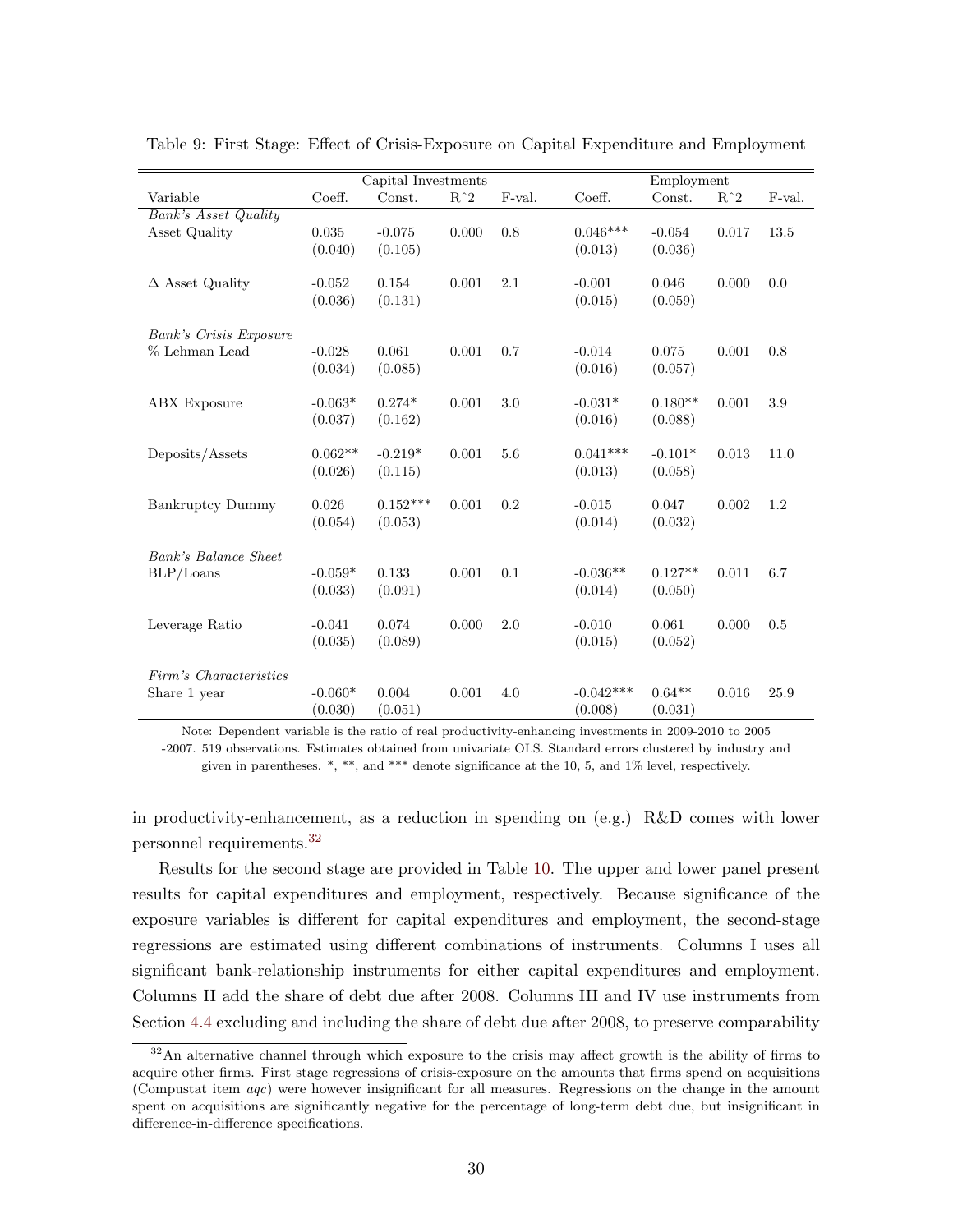|                        | (1)     | $\overline{(2)}$ | $\overline{(3)}$ | (4)      | $\overline{(5)}$ | $\overline{(6)}$ | $\overline{(7)}$ | (8)       |
|------------------------|---------|------------------|------------------|----------|------------------|------------------|------------------|-----------|
| Output Growth          | Ι       | Ι                | $_{\rm II}$      | П        | III              | Ш                | IV               | IV        |
| Panel A                |         |                  |                  |          |                  |                  |                  |           |
| $\Delta$ Capital Inv.  | 0.000   | $-0.112$         | 0.113            | $-0.075$ | 0.035            | $-0.024$         | 0.124            | 0.215     |
|                        | (0.168) | (0.148)          | (0.151)          | (0.143)  | (0.125)          | (0.159)          | (0.0950)         | (0.139)   |
|                        |         |                  |                  |          |                  |                  |                  |           |
| 1st St. $R^2$          | 0.03    | 0.29             | 0.05             | 0.34     | 0.05             | 0.30             | 0.06             | 0.34      |
| 1st St. Part. $R^2$    | 0.01    | 0.01             | 0.02             | 0.02     | 0.02             | 0.02             | 0.03             | 0.03      |
| 1st St. F-Stat.        | 3.2     | 1.2              | 4.7              | 2.1      | 6.7              | 4.0              | 3.8              | 4.6       |
| F-Stat.'s P-val.       | 0.02    | 0.33             | 0.00             | 0.11     | 0.00             | 0.00             | 0.00             | 0.00      |
| J-test Overid. P-value | 0.37    | 0.14             | 0.57             | 0.39     | 0.10             | 0.16             | 0.20             | 0.45      |
| Observations           | 516     | 515              | 453              | 452      | 516              | 515              | 453              | 452       |
| Panel B                |         |                  |                  |          |                  |                  |                  |           |
| $\Delta$ Employment    | 0.234   | 0.483            | 0.170            | 0.588    | 0.145            | $0.620*$         | 0.289            | $0.980**$ |
|                        | (0.242) | (0.336)          | (0.212)          | (0.366)  | (0.217)          | (0.348)          | (0.207)          | (0.448)   |
|                        |         |                  |                  |          |                  |                  |                  |           |
| 1st St. $R^2$          | 0.12    | 0.35             | 0.13             | 0.38     | 0.13             | 0.35             | 0.12             | 0.37      |
| 1st St. Part. $R^2$    | 0.03    | 0.02             | 0.04             | 0.03     | 0.03             | 0.03             | 0.04             | 0.02      |
| 1st St. F-Stat.        | 4.0     | $4.3\,$          | 11.4             | $9.1\,$  | 3.6              | $3.8\,$          | $7.2\,$          | 8.9       |
| F-Stat.'s P-val.       | 0.00    | 0.00             | 0.00             | 0.00     | 0.01             | 0.01             | 0.00             | 0.00      |
| J-test Overid. P-value | 0.40    | 0.29             | 0.58             | 0.63     | 0.11             | 0.49             | 0.17             | 0.57      |
| Observations           | 504     | 503              | 442              | 441      | 504              | 503              | 442              | 441       |
| Control Variables      |         |                  |                  |          |                  |                  |                  |           |
| Lagged Growth          | Yes     | Yes              | Yes              | Yes      | Yes              | Yes              | Yes              | Yes       |
| Sector Fixed Eff.      | No      | Yes              | No               | Yes      | No               | Yes              | N <sub>o</sub>   | Yes       |
| State Fixed Eff.       | No      | Yes              | No               | Yes      | No               | Yes              | No               | Yes       |
| Firm Charact.          | No      | Yes              | $\rm No$         | Yes      | No               | Yes              | No               | Yes       |
| Impact 2008 Rec.       | No      | Yes              | No               | Yes      | No               | Yes              | No               | Yes       |

<span id="page-31-0"></span>Table 10: 2SLS: Effect of Capital Expenditure and Employment on Output

Note: Columns I: bank health instruments that are significant for investments in physical capital or employment (respectively). Columns II: adds share of debt due after 2008. Columns III: banking instruments used in R&D tables. Columns IV: adds share of debt due after 2008. Dependent variable is ∆Output between 2010 and 2014. Instruments: Lehman lead share, deposits over assets, (change in) asset quality, leverage. Bank variables are weighted by firm's last pre-crisis loan syndicate, share of long term debt due after 2008. Standard errors, clustered by industry,in parentheses. \*, \*\*, and \*\*\* denote significance at the 10, 5, and% level, respectively. Firm characteristics: log firm age and firm asset size in 2007.

with previous results. Standard errors are clustered by two-digit industry. The effect of capital expenditures on medium-term growth is insignificant in all specifications. Coefficients never exceed 0.22 and are negative in a number of regressions. This implies that, while affected firms reduce investments in both capital expenditures and productivity-enhancement, only the latter is significantly correlated with medium-term output growth. That confirms theoretical predictions and provides some evidence in favor of the instrument exogeneity condition. The effect of employment-declines in 2009 and 2010 on medium term growth is significant in two specifications, although F-values however are always below 10.

To address concerns that changes in employment during the crisis are responsible for results in Section [4.4,](#page-28-0) the dependent variable in the second stage is divided by employment. The resulting variable measures output per employee, which should be affected by productivityenhancing investments. Results are provided in Appendix Tables [A5](#page-25-0) and [A6,](#page-26-0) which are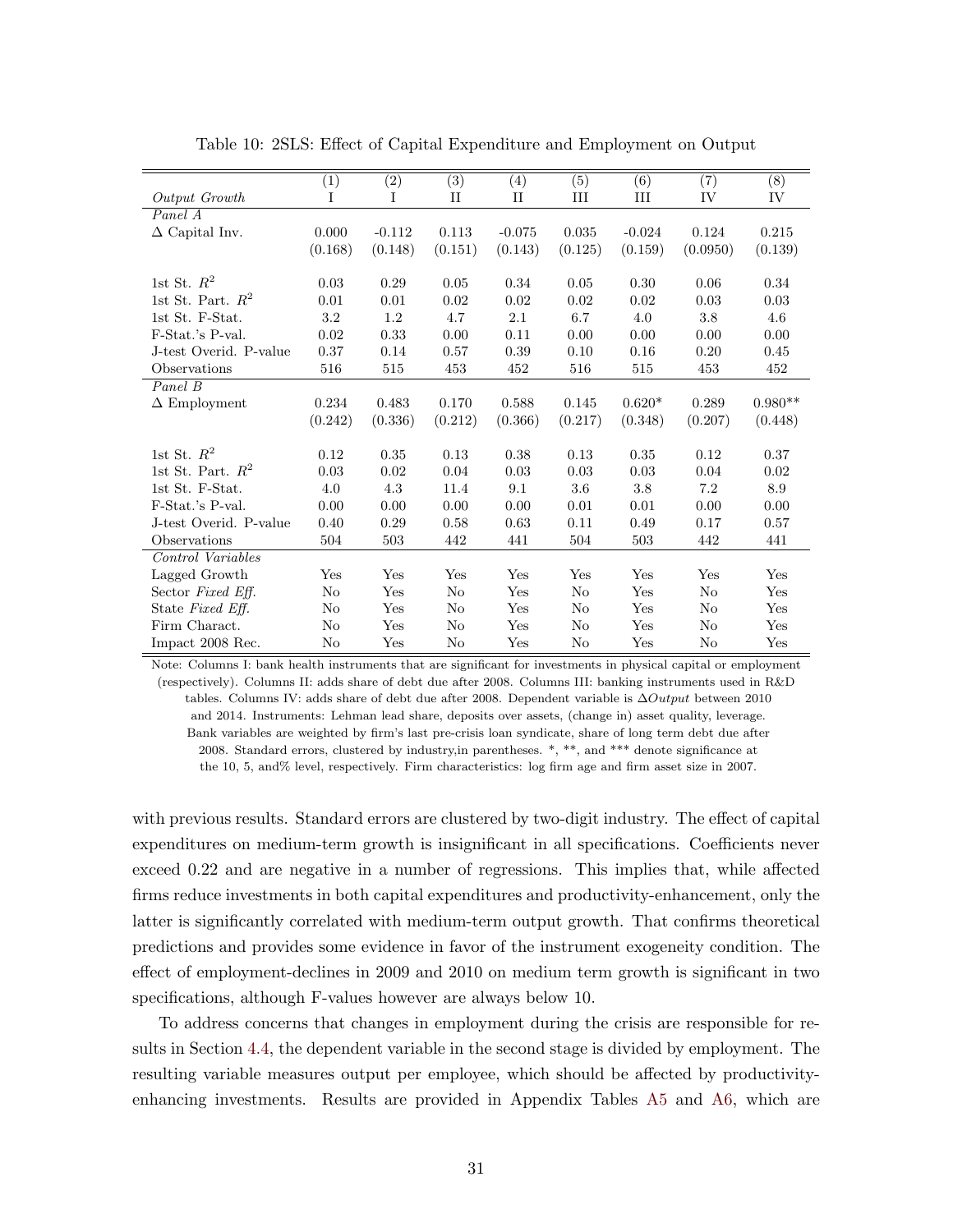identical to Section [4.4'](#page-28-0)s tables except for dependent variables. The estimated effect of investment in productivity are in line with the previously estimated effect on medium-term output growth. Results in Table [A5](#page-25-0) are similar in both significance and magnitude, which is expected if productivity-gains are the source of medium-term output growth. Regressions in Table [A6](#page-26-0) are significant if state fixed effects are taken into account.

#### 4.5.2. Placebo Regressions

The second falsification test consists of running placebo regressions on growth after the recession of 2002. This is a test of selection rather than the exclusion restriction. If results in Section [4.4](#page-28-0) present the causal effect of exposure to the 2008-9 financial crisis on medium-term growth, running the same regressions on growth after a different episode should yield insignificant coefficients. Results are presented in Tables [11](#page-33-0) and [12,](#page-34-0) which replicate Tables [6](#page-26-0) and [7,](#page-27-0) respectively. The dependent variable in both tables is growth in real output between 2002 and 2004. These years are considered because the pre-crisis trend variable used as a covariate in all prior specifications measures average growth between 2004 and 2007. Specifications are unchanged in terms of instruments and control variables. Results in both tables suggest that the empirical strategy is valid. Developments in productivity-enhancing investments during 2009 and 2010 have no significant effect on output growth between 2002 and 2004. In the full sample of Table [11](#page-33-0) coefficients are less than half the size of estimates in Table [6.](#page-26-0) Coefficients in some specifications even turn negative when using the share of debt due after 2008 as an additional instrument in Table [12.](#page-34-0)

### <span id="page-32-0"></span>5. Aggregation

This section provides a back-of-the-envelope aggregation of the results in Section [4.](#page-16-0) To do so, the firm-level effect of exposure to the crisis on investments and subsequent growth is added up across sampled firms and compared to a counterfactual. This partial-equilibrium exercise is presented in Section [5.1.](#page-32-1) The exercise is of partial equilibrium nature because it is uncertain to what extent the estimated effect of investments captures the impact on firm  $i$ 's growth alone, or firm  $i$ 's relative growth to others. Throughout Section [5.1](#page-32-1) it is assumed that the firm-level effect of exposure in growth translates one-on-one to aggregate output. A discussion on the validity of this assumption and the likely size of general equilibrium effects are provided in Section [5.2.](#page-35-0)

#### <span id="page-32-1"></span>5.1. Partial Equilibrium Effects

The aggregation exercise under partial equilibrium involves three steps. First, I create a counterfactual scenario of output growth in absence of the crisis amongst sampled firms. To do so, I assume that average productivity-enhancing investments would grow at the same rate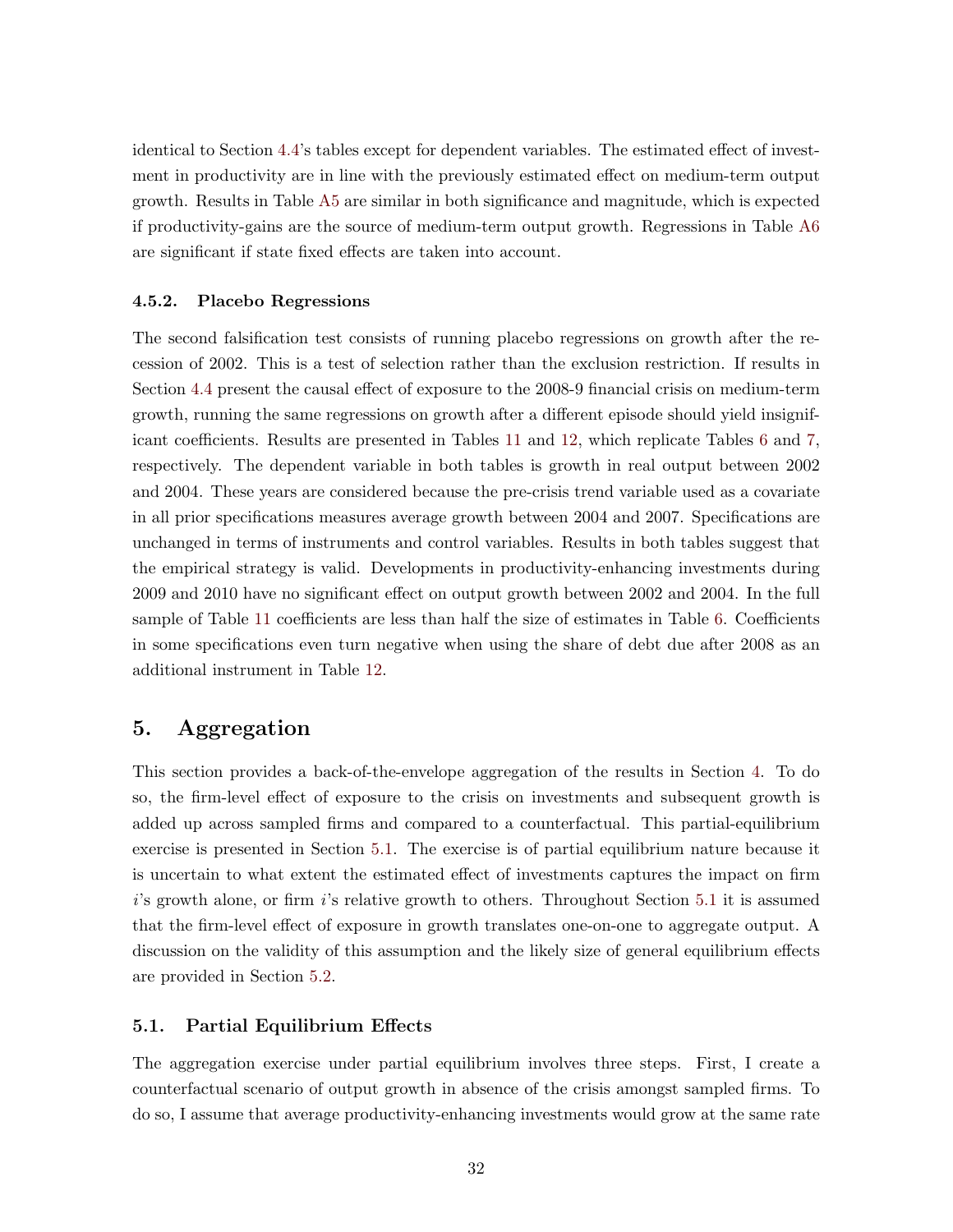|                                    | (1)     | $\overline{(2)}$ | $\overline{(3)}$ | (4)            | $\overline{(5)}$ | (6)     |
|------------------------------------|---------|------------------|------------------|----------------|------------------|---------|
| Output Growth 2002-2004            |         |                  |                  |                |                  |         |
| Panel A                            |         |                  |                  |                |                  |         |
| $\Delta$ R&D Investments           | 0.127   | 0.177            | 0.201            | 0.218          | 0.241            | 0.210   |
|                                    | (0.227) | (0.257)          | (0.225)          | (0.254)        | (0.241)          | (0.214) |
|                                    |         |                  |                  |                |                  |         |
| First Stage $R^2$                  | 0.06    | 0.15             | 0.27             | 0.17           | 0.29             | 0.31    |
| First Stage Partial $R^2$          | 0.04    | 0.03             | 0.04             | 0.03           | 0.04             | 0.05    |
| First Stage F-Statistic            | 8.3     | 8.5              | 10.2             | 14.7           | 12.6             | 12.5    |
| F-Stat.'s P-value                  | 0.00    | 0.00             | 0.00             | 0.00           | 0.00             | 0.00    |
| J-test Overid. P-value             | 0.24    | 0.25             | 0.31             | 0.54           | 0.79             | 0.79    |
| Observations                       | 516     | 516              | 515              | 516            | 515              | 515     |
| Panel B                            |         |                  |                  |                |                  |         |
| $\Delta$ Investment in Intangibles | 0.0747  | 0.193            | 0.286            | 0.134          | 0.201            | 0.184   |
|                                    | (0.475) | (0.547)          | (0.438)          | (0.356)        | (0.351)          | (0.315) |
|                                    |         |                  |                  |                |                  |         |
| First Stage $R^2$                  | 0.06    | 0.13             | 0.26             | 0.16           | 0.27             | 0.29    |
| First Stage Partial $R^2$          | 0.02    | 0.02             | 0.03             | 0.02           | 0.03             | 0.04    |
| First Stage F-Statistic            | 5.6     | 5.1              | 11.5             | 4.4            | 12.4             | 14.9    |
| F-Stat.'s P-value                  | 0.00    | 0.00             | 0.00             | 0.00           | 0.00             | 0.00    |
| J-test Overid. P-value             | 0.31    | 0.50             | 0.66             | 0.29           | 0.59             | 0.67    |
| Observations                       | 516     | 516              | 515              | 516            | 515              | 515     |
| Control Variables                  |         |                  |                  |                |                  |         |
| Lagged Output Growth               | Yes     | Yes              | Yes              | Yes            | Yes              | Yes     |
| Sector Fixed Effects               | No      | Yes              | Yes              | Yes            | Yes              | Yes     |
| State Fixed Effects                | No      | No               | Yes              | N <sub>o</sub> | Yes              | Yes     |
| Firm Characteristics               | No      | No               | N <sub>o</sub>   | Yes            | Yes              | Yes     |
| Impact 2008 Recession              | No      | No               | No               | No             | No               | Yes     |

<span id="page-33-0"></span>Table 11: Placebo Effect of R&D Investment during Crisis on Growth

Note: Dependent variable is ∆Output, 2002-2004. Instruments: Lehman lead share, deposits over assets, (change in) asset quality, leverage. Bank variables are weighted by firm's last pre-crisis loan syndicate. Standard errors, clustered by industry, in parentheses. \*, \*\*, and \*\*\* denote significance at the 10 and 5, and 1% level, respectively. Firm characteristics: log firm age and firm asset size in 2007.

during the crisis as the last three years prior to the crisis.<sup>[33](#page-0-0)</sup> Second, I use annual estimates from the projection in Table [8](#page-29-0) to calculate a firm-specific path of output if investments had grown at the average pre-crisis rate. $34$  The aggregate effect of productivity-enhancing investments is obtained by adding up the predicted path of output across sampled firms.

Before proceeding to the third step, Figure [7](#page-34-1) plots results from step two. It graphs developments in quarterly real output from the start of the sample up to 2010. Afterwards, it plots developments in actual (solid) and counterfactual (long-dashed) output. The left figure plots results based on R&D investments, while the right figure uses investment in intangible capital. The predicted effects are substantial: if all firms in the economy move from the actual to the 90th percentile of productivity-enhancing investments, aggregate output of sampled

<sup>&</sup>lt;sup>33</sup>Firms at the 90th percentile of investment growth during the crisis have similar growth rates prior to and during the crisis.

 $34$ Annual fitted growth is obtained by inserting the fitted values of productivity-enhancing investments at the counterfactual 90th percentile with firm-specific covariates and fixed effects:  $\widehat{Output}_{i,t+h}/Output_{i,t} =$  $\alpha_h + \gamma_h \widehat{Invest}_i^{\,90} + \mu'_h X_i + \phi_{k,h} + \psi_{s,h}.$  The equation is estimated along preferred specification [6](#page-26-0) in Tables 6 and [7](#page-27-0) which includes all covariates and fixed effects at industry and state level.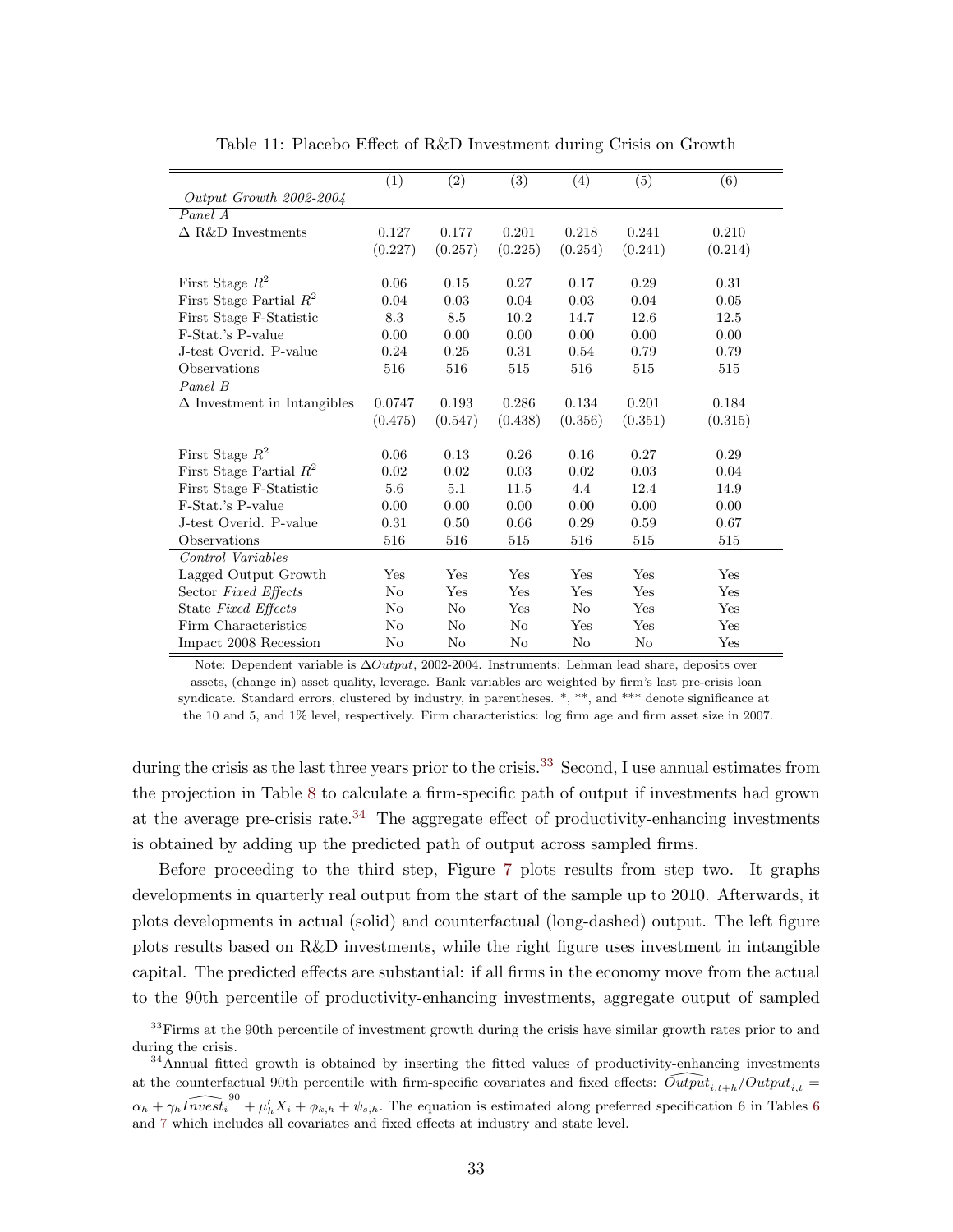|                                    |          | $\overline{(2)}$ | $\overline{(3)}$ |          | $\overline{(5)}$ | $\overline{(6)}$ |
|------------------------------------|----------|------------------|------------------|----------|------------------|------------------|
|                                    | (1)      |                  |                  | (4)      |                  |                  |
| Output Growth 2002-2004<br>Panel A |          |                  |                  |          |                  |                  |
| $\Delta$ R&D Investments           | .049     | $-0.019$         | 0.101            | 0.042    | 0.050            | 0.108            |
|                                    |          |                  |                  |          |                  |                  |
|                                    | (0.151)  | (0.199)          | (0.200)          | (0.166)  | (0.169)          | (0.173)          |
| First Stage $R^2$                  | 0.07     | 0.17             | 0.32             | 0.21     | 0.34             | 0.38             |
| First Stage Partial $R^2$          | 0.05     | 0.04             | 0.05             | 0.06     | 0.06             | 0.06             |
| First Stage F-Statistic            | 9.0      | 8.8              | 17.4             | 9.9      | 21.6             | 17.0             |
| F-Stat.'s P-value                  | 0.00     | 0.00             | 0.00             | 0.00     | 0.00             | 0.00             |
| J-test Overid. P-value             | 0.16     | 0.25             | 0.12             | 0.32     | 0.38             | 0.56             |
| Observations                       | 453      | 453              | 452              | 453      | 452              | 452              |
| Panel B                            |          |                  |                  |          |                  |                  |
| $\Delta$ Investment in Intangibles | $-0.035$ | $-0.121$         | 0.071            | $-0.053$ | $-0.075$         | $-0.003$         |
|                                    | (0.213)  | (0.323)          | (0.322)          | (0.176)  | (0.202)          | (0.208)          |
|                                    |          |                  |                  |          |                  |                  |
| First Stage $R^2$                  | 0.06     | 0.15             | 0.30             | 0.19     | 0.33             | 0.36             |
| First Stage Partial $R^2$          | 0.03     | 0.02             | 0.03             | 0.05     | 0.05             | 0.04             |
| First Stage F-Statistic            | 5.9      | 7.6              | 12.2             | 15.1     | 19.6             | 12.7             |
| F-Stat.'s P-value                  | 0.00     | 0.00             | 0.00             | 0.00     | 0.00             | 0.00             |
| J-test Overid. P-value             | 0.20     | 0.30             | 0.19             | 0.29     | 0.43             | 0.60             |
| Observations                       | 453      | 453              | 452              | 453      | 452              | 452              |
| Control Variables                  |          |                  |                  |          |                  |                  |
| Lagged Output Growth               | Yes      | Yes              | Yes              | Yes      | Yes              | Yes              |
| Sector Fixed Effects               | No       | Yes              | Yes              | Yes      | Yes              | Yes              |
| State Fixed Effects                | No       | No               | Yes              | No       | Yes              | Yes              |
| Firm Characteristics               | No       | No               | No               | Yes      | Yes              | Yes              |
| Impact 2008 Recession              | No       | No               | No               | No       | No               | Yes              |

<span id="page-34-0"></span>Table 12: Placebo Effect of R&D Investment during Crisis on Growth

Note: Dependent variable is  $ΔOutput$  between 2010 and 2014. Instruments: Lehman lead share, deposits over assets, (change in) asset quality, leverage, share of long term debt due after 2008. Bank variables are weighted by firm's last pre-crisis loan syndicate. Standard errors, clustered by industry, in parentheses. \*, \*\*, and \*\*\* denote significance at the 10 and 5, and 1% level, respectively. Firm characteristics: log firm age and firm asset size in 2007.



<span id="page-34-1"></span>Figure 7. Aggregate Effect of Investments in Productivity from Fitted Values

Note: Solid lines present aggregate seasonally adjusted quarterly output in the sample. Long- and short-dashed lines present predicted path of output for firms at the 90th and 50th percentile, respectively, of fitted investment growth using estimates from col. 6 in Table [6.](#page-26-0) Left figure uses R&D investments, right figure uses intangible investments.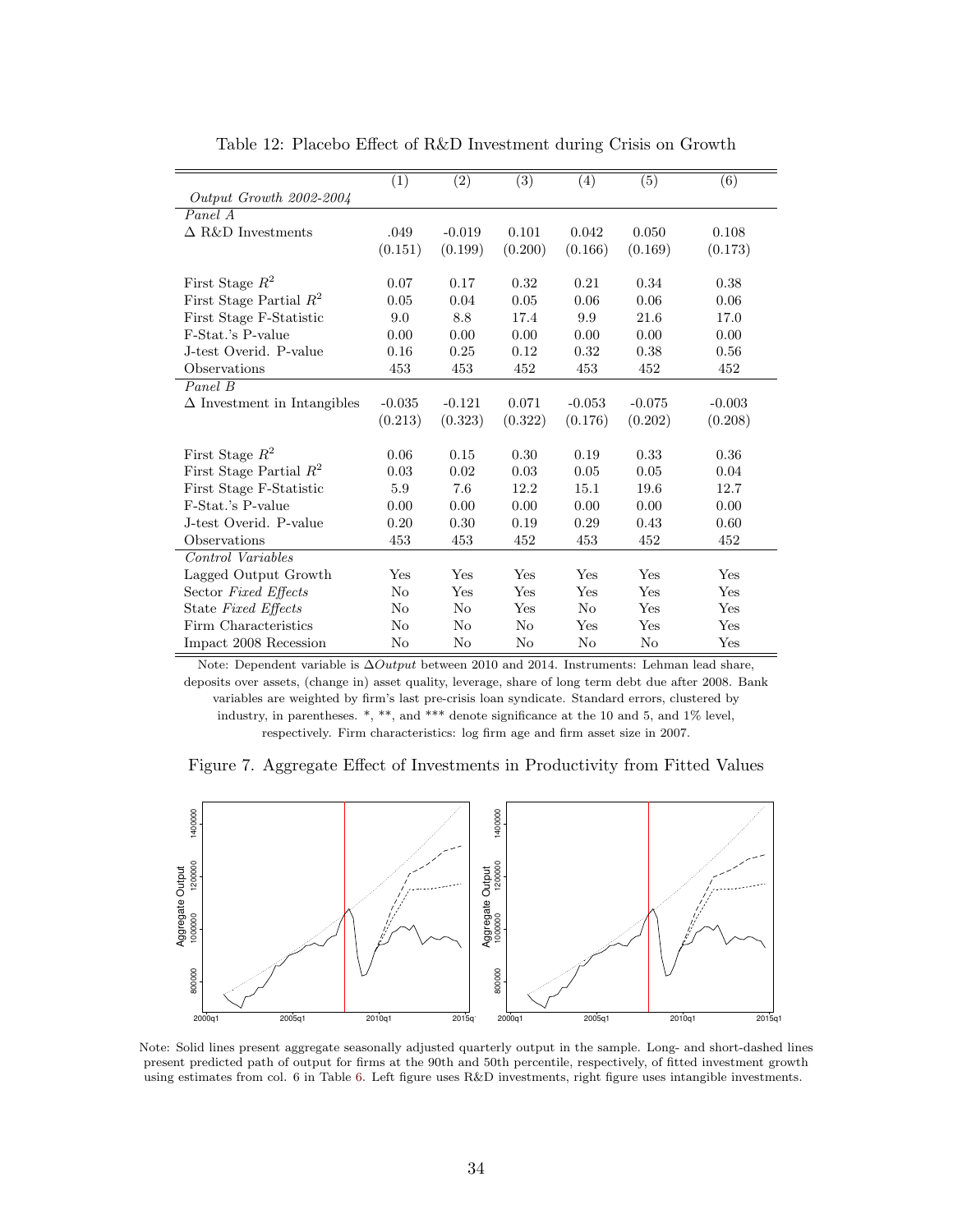firms in 2014 would be 40% higher. This number is elevated by the fact that a number of large firms has faced both strong exposure to the crisis and low growth in recent years, which exacerbates the difference between actual and counterfactual growth. It is more robust to compare counterfactual output with the predicted path of output if all firms had allowed investments to grow at the median rate (short-dashed). This comparison suggests that output in absence of the crisis would have been  $12\%$  higher.<sup>[35](#page-0-0)</sup>

The third step involves transforming the sample to facilitate an estimate of the aggregate effect on GDP. This requires two changes. First, output is multiplied by the average percentage value added in sales for each firm's 6-digit industry, to account for the use of intermediate goods in production.[36](#page-0-0) Total value added amongst firms in the sample is 445 billion in the fourth quarter of 2007, which is equal to  $11.9\%$  of real GDP.<sup>[37](#page-0-0)</sup> Second, I reweigh firms such that the distribution of R&D spending amongst firm-size classes in the sample is similar to the actual distribution in the U.S. in 2007.[38](#page-0-0)

Results from aggregating developments in value added for the reweighted sample are plotted in Figure [8.](#page-36-0) A comparison of output from fitted values of investments growing at the pre-crisis trend and at the median suggests that value added amongst R&D performers would have been  $11\%$  higher if no crisis had occurred. This implies a 2.3% increase in GDP, or 16% of the gap between trend and actual GDP displayed in Figure [1.](#page-2-0) Comparing actual developments in value added and fitted values if investments had grown at the pre-crisis rates suggests a 6.4% increase, which translates to over 40% of the gap.

#### <span id="page-35-0"></span>5.2. Limitations

The main concern with a partial equilibrium aggregation follows form the limitation that regressions capture the effect of crisis-exposure on productivity-enhancing investments at firms

<sup>&</sup>lt;sup>35</sup>This estimate implies that the gap between an extrapolated trend of growth between 2001 and 2007 would be 50% lower under the counterfactual of constant investments compared to median investments.

<sup>&</sup>lt;sup>36</sup>Sector data is used because value added is not observed directly: Compustat does not contain data on wage and salary payments for most sampled firms. Data is obtained from the BEA's benchmark input-output table for 2007. Firms are matched to industries in IO-tables using the following procedure. First, firms with NAICS codes that match a 6-dixit industry code are matched straight to codes on the BAE conversion table. This creates a match for over 90% of firms. Second, firms with only 3,4 or 5 digit codes in Compustat are matched to all 6-digit sub-codes in the IO-tables. Value added is calculated by taking a simple average over all codes. Firms without matchable codes are removed. BEA data is successfully matched for 513 firms. Average value added is 44%, which is expected for a sample with a large share of manufacturing firms [\(Moro,](#page-43-12) [2012\)](#page-43-12).

 $37$ The estimated output-fall of 12% in the previous section therefore suggests that the within-sample effect of the financial crisis on medium-term GDP in the U.S. is therefore 1.4%. This means that reduced investments amongst the 519 firms in my sample are responsible for almost 10% of the gap between trend and actual GDP displayed in Figure [1.](#page-2-0)

<sup>&</sup>lt;sup>38</sup>This is needed because the merged Compustat-DealScan sample consists of publicly listed and active on the syndicated loan market, creating an over-representation of large firms. Appendix Table [A7](#page-27-0) shows that firms with less than 1000 employees account for only 1.1 percent of sampled R&D spending, while they accounts for 24.1% of spending at aggregate level. Oppositely, firms with more than 10,000 employees account for 87.1% of spending by sampled firms and only 52.3% of U.S. spending. As sampled firms are responsible for 54% of aggregate R&D expenditures, developments in value added for the reweighted sample are then divided by 54% to approximate the out-of-sample effect of investments on GDP.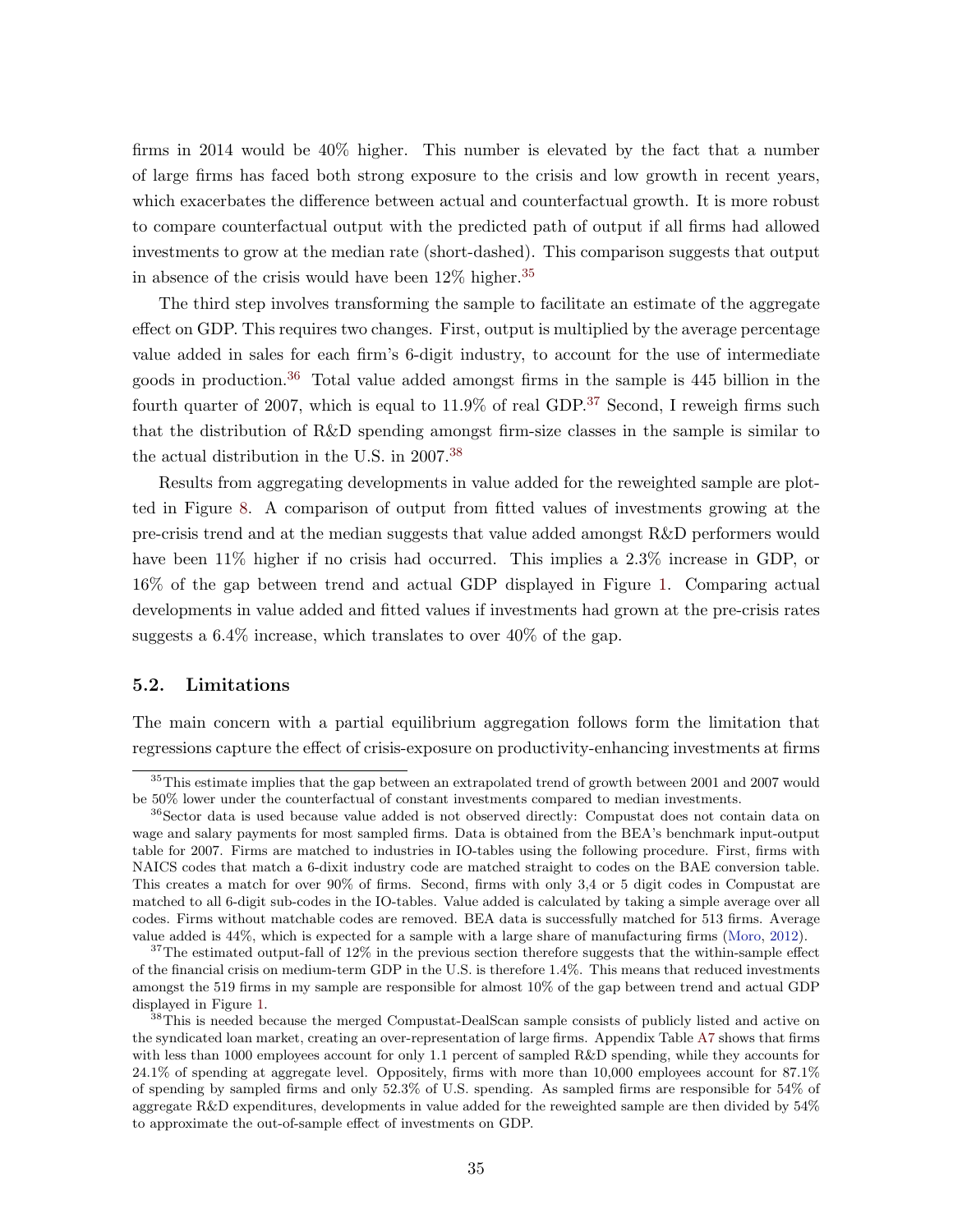<span id="page-36-0"></span>Figure 8. Aggregate Effect of Investments in Productivity from Reweighted Sample



Note: Solid lines present aggregate seasonally adjusted quarterly value added in the re-weighted sample. Long- and short-dashed lines present predicted path of value added for firms at the 90th and 50th percentile, respectively, of fitted investment growth using estimates from specification 6 in Table [6.](#page-26-0) Left figure uses R&D investments, right figure uses intangible investments.

relative to others. This could lead to an overestimation of the general equilibrium effect. A financial crisis raises the costs of investments at given prices, which reduces demand for inputs like skilled labor and equipment. In a perfect market this reduces their price and partly offsets the effect of the rate hike. In the empirical sections, the effects of price changes are not captured because they apply to all firms equally. Consequently, the aggregation in [5.2](#page-35-0) could overstate the general equilibrium effect of credit shocks on productivity enhancing investments.[39](#page-0-0)

From a theoretical standpoint, it seems unlikely that the offsetting effect of price reductions would be substantial. [Atkeson and Burstein](#page-39-12) [\(2015\)](#page-39-12) show that the general equilibrium effects of policies that affect aggregate demand for productivity-enhancing investments are large in a baseline endogenous growth model. The size of an offsetting general equilibrium effect depends primarily on the elasticity of input prices to the demand for productivity-enhancing investments. If prices and wages are sticky, the difference between a partial and general equilibrium exercise is modest because the response R&D costs to a crisis is impeded. U.S. median wages rose moderately in 2008 and 2009, which suggests that costs of productivity-enhancing investments did not decline much. The well-documented lack of disinflation in the aftermath of the crisis (e.g. [Gilchrist et al.,](#page-42-13) [2015\)](#page-42-13) lends further support to this notion. In line with this, the sticky price model in [Anzoategui et al.](#page-39-5) [\(2016\)](#page-39-5) replicates the slowdown in productivity around the Great Recession well. Note that the aggregation may also understate the general equilibrium effect of productivity-enhancing investments, because it does not consider spillovers. It is likely that companies which use the output of R&D performers as intermedi-

<sup>&</sup>lt;sup>39</sup>The appendix contains a dynamic business cycle model with endogenous growth in order to quantify the likely magnitude of the difference between partial and general equilibrium effects. Results from this model suggest that under a conservative calibration, at most 44% of partial equilibrium effects do not translate to general equilibrium.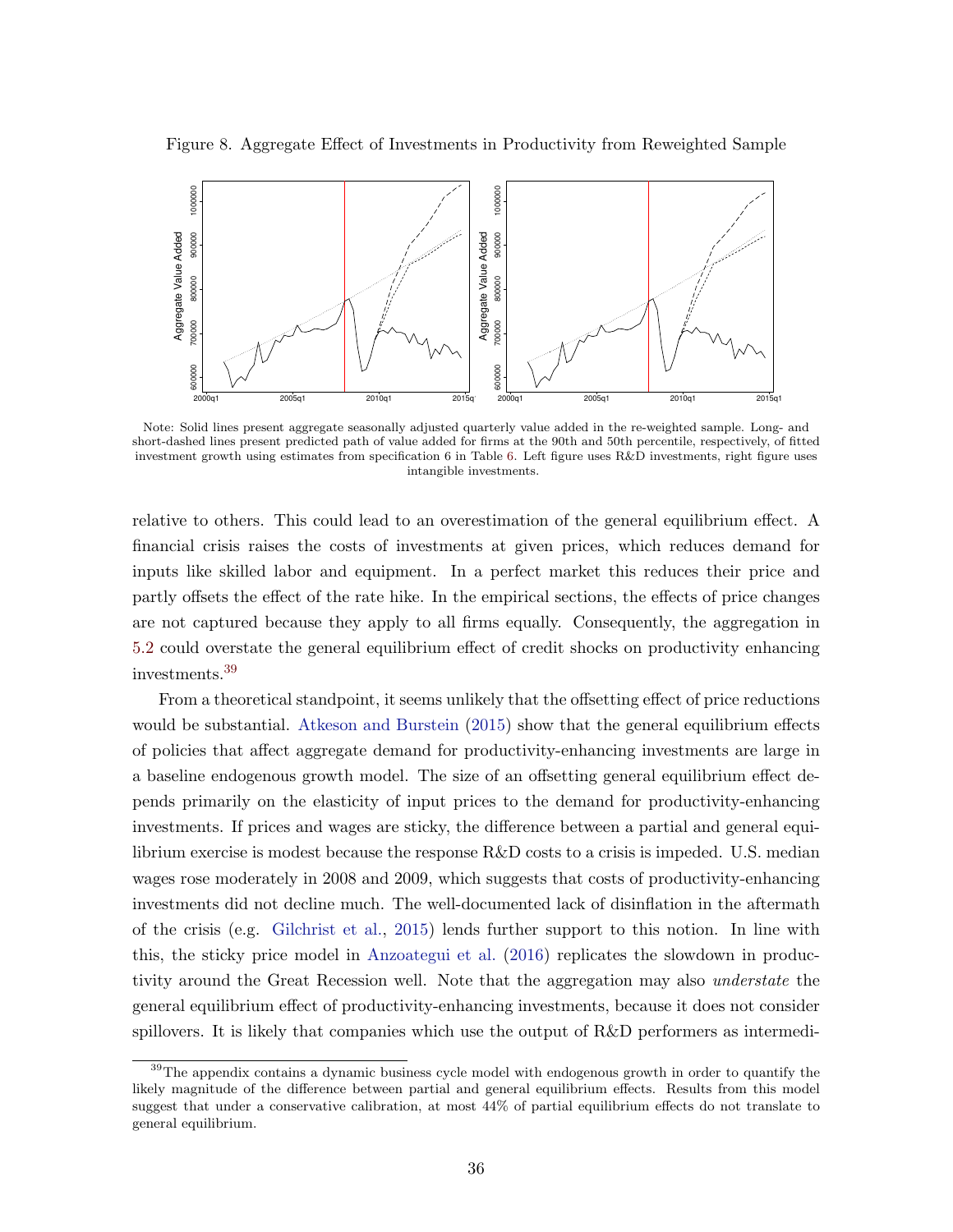ary inputs are also affected by reduced technological progress. These indirect effects are not captured in the aggregation, which may result in an underestimation of the aggregate effect.

## <span id="page-37-0"></span>6. Conclusion

The financial crisis of 2008-9 and the ensuing Great Recession have led to a large decline in output throughout developed economies. Per capita output in the United States and Europe has deviated 10 to 20% from its pre-crisis trend. This is in line with the lack of recovery observed throughout financial crises over the last century. A growing theoretical literature suggests that crises have such long-term effects through endogenous growth channels. Crises reduce the ability of firms to finance productivity-enhancing investments, leading to a temporary slowdown in growth of potential output. This paper has aimed to provide causal evidence on that mechanism.

I exploit quasi-experimental variation in bank health and firm debt maturity to exogenously infer the extent to which firms were exposed to credit-tightening during the 2008-9 financial crisis. In particular, I assess whether the quality of a bank's assets, its exposure to Lehman Brothers' bankruptcy and its balance sheet health in 2007 affect investments in R&D and intangible capital during the crisis at firms that rely on its loans. Results show that the ratio of productivity-enhancing investments during the crisis to investments prior to the crisis reduces by 4 to 8 percentage points for each standard deviation increase in bank-exposure to the crisis. The main results show that investments have meaningful effects on output: annual growth between 2010 and 2014 is 0.08 percentage point lower for each percentage point decline in productivity-enhancing investments. That relationship is robust to the inclusion of various control variables as well as state and sector fixed effects. The validity of the empirical results have been verified in three ways. First, I use reduced form regressions to show that medium-term output growth is lower at firms with higher exposure to the crisis, irrespective of the channel through which this occurs. It is therefore likely that a part of the gap between actual and trend GDP in the U.S. is due to financial factors. Second, I assess whether developments in other production factors like physical capital and employment can explain medium-term growth, and find no relation. Third, I use placebo regressions on growth after the 2001 recession to show that exposure to the 2008-9 financial crisis does not explain growth over other horizons.

The results in this paper are relevant for policymakers. A partial-equilibrium exercise that aggregates the estimates suggests that output amongst sampled firms would be 12% higher by 2015 if no crisis had occurred. Based on an approximation of firm-level value added, this suggests that GDP would have been 2.3% higher. If trickle-down effects of innovation to firms lower in the value chain would be taken into account, the estimated effect would likely be larger. There are therefore substantial gains to public policies that can prevent firms from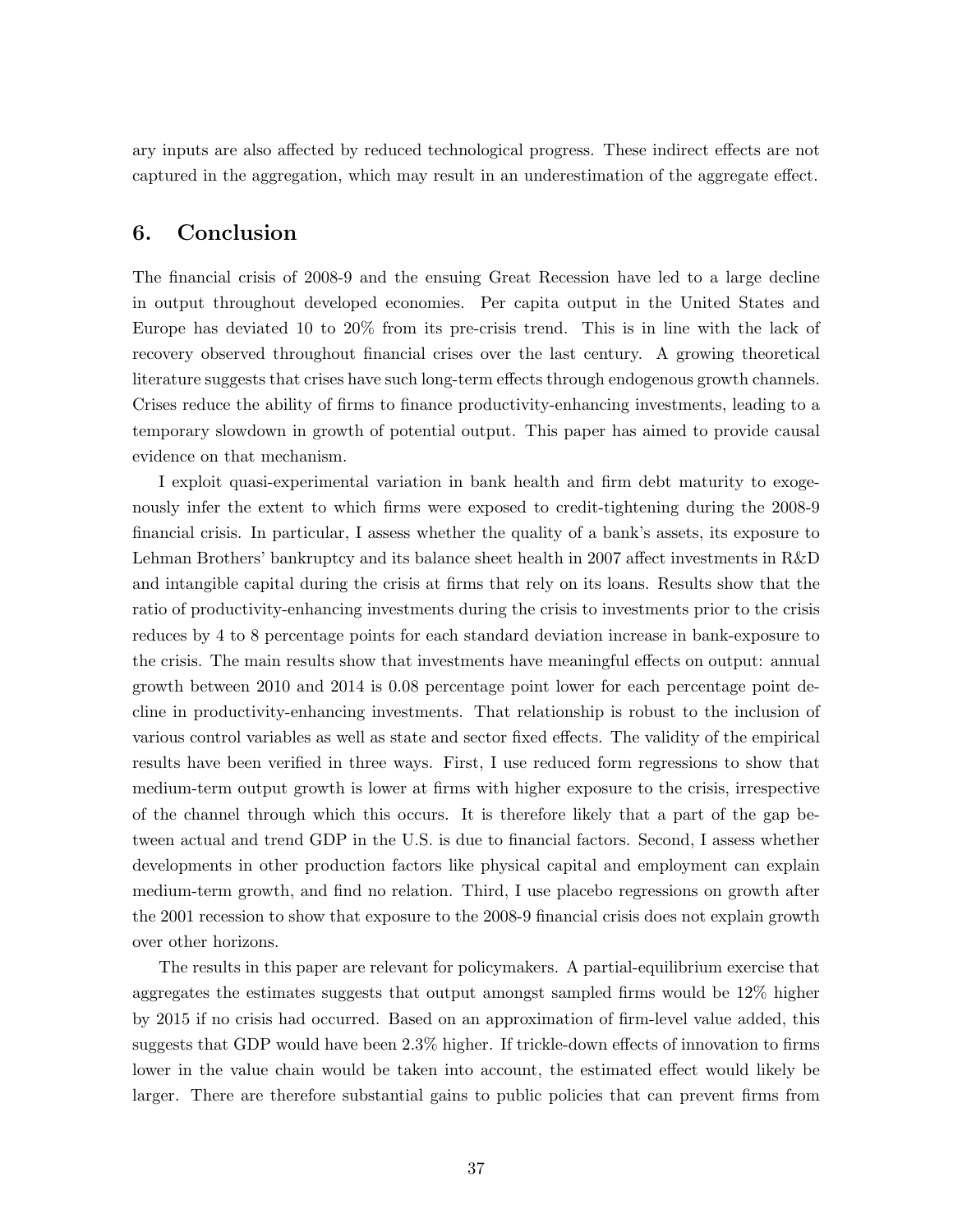reducing productivity-enhancing investments due to financial constraints. Potential policies could include tax credits for R&D spending or the provision of subsidized loans.

My findings are in line with endogenous growth models in which crises affect the ability of firms to finance productivity-enhancing investments. The mechanism through which credit-tightening reduces investments differs across models. In the simplest case, crises reduce optimal productivity-enhancing investments because the associated profits decline with average interest rates. More complex channels might also apply, such as stricter collateral requirements or preferences for the timing of payoffs. An assessment of which mechanisms are at play remains an important avenue for future research.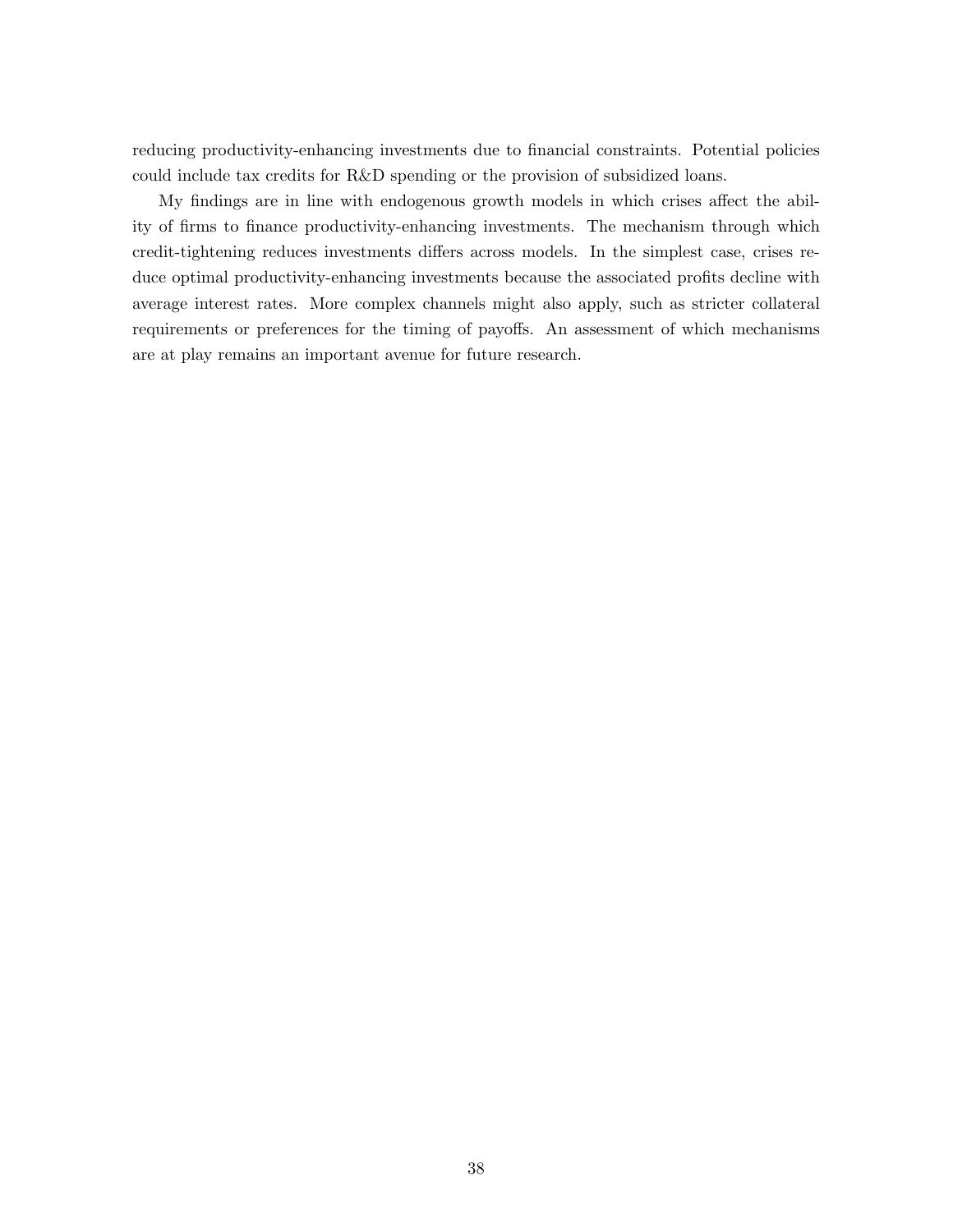## References

- <span id="page-39-7"></span>Acharya, V. V., Eisert, T., Eufinger, C., and Hirsch, C. W. (2015). Real effects of the sovereign debt crisis in europe: Evidence from syndicated loans. Available at SSRN 2612855.
- <span id="page-39-9"></span>Adelino, M., Schoar, A., and Severino, F. (2015). House prices, collateral, and selfemployment. Journal of Financial Economics, 117(2):288-306.
- <span id="page-39-2"></span>Aghion, P., Angeletos, G.-M., Banerjee, A., and Manova, K. (2010). Volatility and growth: Credit constraints and the composition of investment. Journal of Monetary Economics, 57(3):246–265.
- <span id="page-39-6"></span>Aghion, P., Askenazy, P., Berman, N., Cette, G., and Eymard, L. (2012). Credit constraints and the cyclicality of r&d investment: Evidence from france. Journal of the European Economic Association, 10(5):1001–1024.
- <span id="page-39-13"></span>Aghion, P., Bacchetta, P., Ranciere, R., and Rogoff, K. (2009). Exchange rate volatility and productivity growth: The role of financial development. Journal of Monetary Economics, 56(4):494–513.
- <span id="page-39-10"></span>Aghion, P., Bloom, N., Lucking, B., Sadun, R., and Van Reenen, J. (2015). Growth and decentralization in bad times preliminary.
- <span id="page-39-1"></span>Aghion, P. and Howitt, P. (1992). A model of growth through creative destruction. Econometrica,  $60(2)$ .
- <span id="page-39-8"></span>Almeida, H., Campello, M., Laranjeira, B., and Weisbenner, S. (2012). Corporate debt maturity and the choice between cash and lines of credit. Critical Finance Review.
- <span id="page-39-5"></span>Anzoategui, D., Comin, D., Gertler, M., and Martinez, J. (2016). Endogenous Technology Adoption and R&D as Sources of Business Cycle Persistence. NBER Working Papers 22005, National Bureau of Economic Research, Inc.
- <span id="page-39-11"></span>Arora, A., Cohen, W. M., and Walsh, J. P. (2016). The acquisition and commercialization of invention in American manufacturing: Incidence and impact. *Research Policy*, 45(6).
- <span id="page-39-3"></span>Ates, S. T. and Saffie, F. E. (2013). Project heterogeneity and growth: The impact of selection.
- <span id="page-39-4"></span>Ates, S. T. and Saffie, F. E. (2014). Fewer but better: Sudden stops, firm entry, and financial selection.
- <span id="page-39-12"></span>Atkeson, A. and Burstein, A. T. (2015). Aggregate implications of innovation policy. Technical report, National Bureau of Economic Research.
- <span id="page-39-0"></span>Ball, L. (2014). Long-term damage from the great recession in oecd countries. NBER Working Papers 20185, National Bureau of Economic Research, Inc.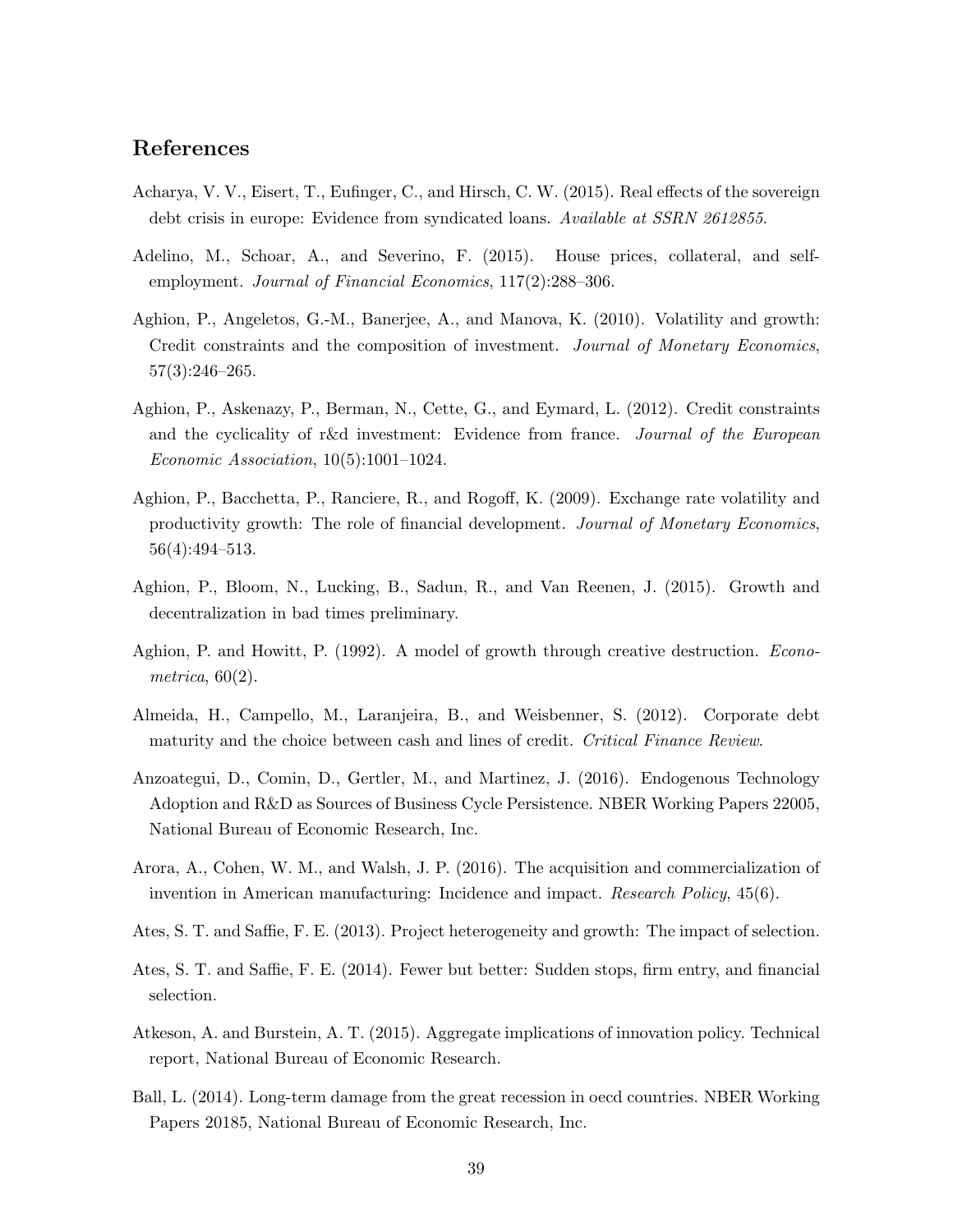<span id="page-40-4"></span>Benigno, G. and Fornaro, L. (2015). Stagnation traps.

- <span id="page-40-7"></span>Bentolila, S., Jansen, M., Jiménez, G., and Ruano, S. (2015). When credit dries up: Job losses in the great recession.
- <span id="page-40-5"></span>Bianchi, F. and Kung, H. (2014). Growth, slowdowns, and recoveries. Technical report, National Bureau of Economic Research.
- <span id="page-40-8"></span>Bloom, N., Schankerman, M., and Van Reenen, J. (2013). Identifying technology spillovers and product market rivalry. Econometrica, 81(4):1347–1393.
- <span id="page-40-13"></span>Boot, A. W. (2000). Relationship banking: What do we know? Journal of financial intermediation,  $9(1)$ :7-25.
- <span id="page-40-0"></span>Boyd, J. H., Kwak, S., and Smith, B. (2005). The real output losses associated with modern banking crises. Journal of Money, Credit and Banking, pages 977–999.
- <span id="page-40-6"></span>Brown, J. R., Fazzari, S. M., and Petersen, B. C. (2009). Financing Innovation and Growth: Cash Flow, External Equity, and the 1990s R&D Boom. Journal of Finance, 64(1):151–185.
- <span id="page-40-14"></span>Brunnermeier, M. K. (2009). Deciphering the liquidity and credit crunch 2007–2008. The Journal of economic perspectives, 23(1):77–100.
- <span id="page-40-9"></span>Carey, M. and Hrycray, M. (1999). Credit flow, rosl and the role of private debt in capital structure. Federal Reserve Board Working Paper.
- <span id="page-40-1"></span>Cerra, V. and Saxena, S. C. (2008). Growth Dynamics: The Myth of Economic Recovery. American Economic Review, 98(1):439–57.
- <span id="page-40-10"></span>Chava, S. and Roberts, M. (2008). How does financing impact investment? the role of debt convenants. Journal of Finance, 63(5).
- <span id="page-40-12"></span>Chen, S. (2014). Financial constraints, intangible assets, and firm dynamics: Theory and evidence. Number 14-88. International Monetary Fund.
- <span id="page-40-11"></span>Chesbrough, H., Vanhaverbeke, W., and West, J. (2006). Open innovation: Researching a new paradigm. Oxford University Press on Demand.
- <span id="page-40-2"></span>Chodorow-Reich, G. (2014). The Employment Effects of Credit Market Disruptions: Firmlevel Evidence from the 2008-9 Financial Crisis. The Quarterly Journal of Economics,  $129(1):1-59.$
- <span id="page-40-3"></span>Christiano, L. J., Eichenbaum, M. S., and Trabandt, M. (2015). Understanding the great recession. American Economic Journal: Macroeconomics, 7(1):110–167.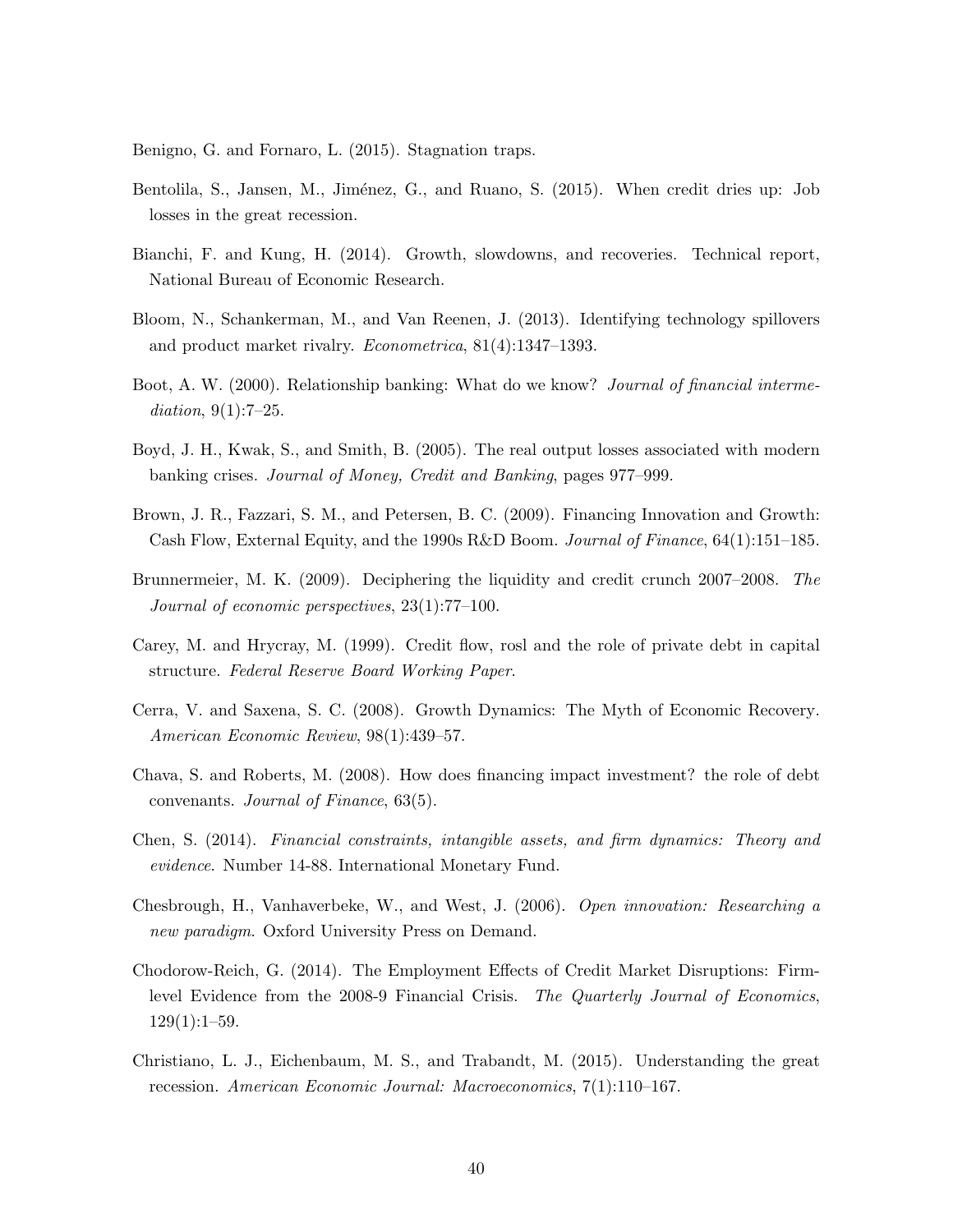- <span id="page-41-7"></span>Cohen, W. M. (2010). Fifty years of empirical studies of innovative activity and performance. Handbook of the Economics of Innovation, 1:129–213.
- <span id="page-41-13"></span>Cohen, W. M. and Klepper, S. (1996). Firm size and the nature of innovation within industries: the case of process and product r&d. The review of Economics and Statistics, pages 232–243.
- <span id="page-41-4"></span>Comin, D. and Gertler, M. (2006). Medium-term business cycles. The American Economic Review, 96(3):523.
- <span id="page-41-14"></span>Crépon, B., Duguet, E., and Mairessec, J. (1998). Research, innovation and productivi [ty: An econometric analysis at the firm level. *Economics of Innovation and new Technology*,  $7(2):115-158.$
- <span id="page-41-11"></span>Das, S. and Sy, A. N. R. (2012). How risky are banks' risk weighted assets? evidence from the financial crisis.
- <span id="page-41-10"></span>De Haas, R. and Van Horen, N. (2012). Running for the exit? international bank lending during a financial crisis. *Review of Financial Studies*, page hhs113.
- <span id="page-41-9"></span>Dennis, S. A. and Mullineaux, D. J. (2000). Syndicated loans. Journal of financial intermediation, 9(4):404-426.
- <span id="page-41-12"></span>Dixit, A. K. and Stiglitz, J. E. (1977). Monopolistic competition and optimum product diversity. The American Economic Review, 67(3):297–308.
- <span id="page-41-3"></span>Fatas, A. (2000). Do business cycles cast long shadows? short-run persistence and economic growth. Journal of Economic Growth, 5(2):147–162.
- <span id="page-41-1"></span>Fernald, J. (2014). Productivity and potential output before, during, and after the great recession. Technical report, National Bureau of Economic Research.
- <span id="page-41-5"></span>Franklin, J., Rostom, M., Thwaites, G., et al. (2015). The banks that said no: banking relationships, credit supply and productivity in the uk. Technical report.
- <span id="page-41-0"></span>Furceri, D. and Zdzienicka, A. (2012). The Effects of Social Spending on Economic Activity: Empirical Evidence from a Panel of OECD Countries. Fiscal Studies, 33(1):129–152.
- <span id="page-41-8"></span>Gabaix, X. (2011). The granular origins of aggregate fluctuations. *Econometrica*, 79(3):733– 772.
- <span id="page-41-6"></span>Galí, J., Smets, F., and Wouters, R. (2012). Slow recoveries: A structural interpretation. Journal of Money, Credit and Banking, 44(s2):9–30.
- <span id="page-41-2"></span>Garcia-Macia, D. (2015). The Financing of Ideas and the Great Deviation. Job market paper, Stanford University.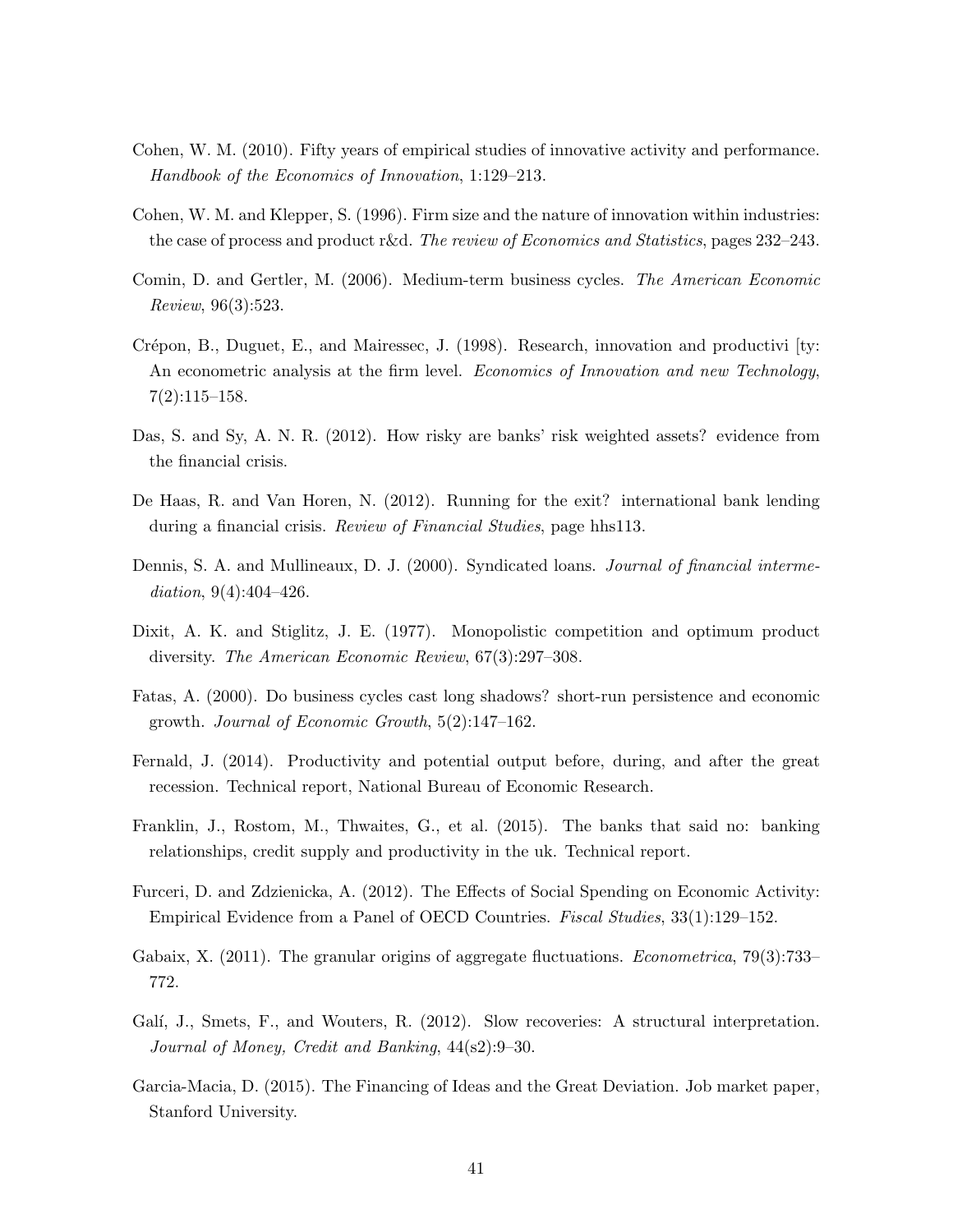<span id="page-42-6"></span>Garcia-Macia, D., Hsieh, C.-T., and Klenow, P. J. (2015). How destructive is innovation?

- <span id="page-42-8"></span>Garicano, L. and Steinwender, C. (2013). Survive another day: does uncertain financing affect the composition of investment?
- <span id="page-42-5"></span>Gertler, M. and Kiyotaki, N. (2010). Financial intermediation and credit policy in business cycle analysis. Handbook of Monetary Economics, 3(3):547–599.
- <span id="page-42-13"></span>Gilchrist, S., Schoenle, R., Sim, J., and Zakrajsek, E. (2015). Inflation dynamics during the financial crisis.
- <span id="page-42-9"></span>Giroud, X. and Mueller, H. (2015). Firm Leverage and Unemployment during the Great Recession. MIT Working Paper.
- <span id="page-42-3"></span>Gorton, G. B. (2008). The Panic of 2007. NBER Working Papers 14358, National Bureau of Economic Research, Inc.
- <span id="page-42-10"></span>Greenstone, M., Mas, A., and Nguyen, H.-L. (2014). Do credit market shocks affect the real economy? quasi-experimental evidence from the great recession and 'normal'economic times. Technical report, National Bureau of Economic Research.
- <span id="page-42-14"></span>Griliches, Z. and Mairesse, J. (2007). 17 productivity and r & d at the firm level.  $R\&D$ , Patents and Productivity, page 339.
- <span id="page-42-4"></span>Grossman, G. M. and Helpman, E. (1993). Innovation and growth in the global economy. MIT.
- <span id="page-42-0"></span>Hall, B. H. and Lerner, J. (2010). The Financing of  $R\&D$  and Innovation, volume 1 of Handbook of the Economics of Innovation, chapter 0, pages 609–639. Elsevier.
- <span id="page-42-11"></span>Hall, R. E. (2010). Why does the economy fall to pieces after a financial crisis? The Journal of Economic Perspectives, 24(4):3–20.
- <span id="page-42-1"></span>Hall, R. E. (2014). Quantifying the lasting harm to the us economy from the financial crisis. Technical report, National Bureau of Economic Research.
- <span id="page-42-12"></span>Harding, D. and Pagan, A. (2002). Dissecting the cycle: a methodological investigation. Journal of Monetary Economics, 49(2):365–381.
- <span id="page-42-2"></span>Ivashina, V. and Scharfstein, D. (2010). Bank lending during the financial crisis of 2008. Journal of Financial Economics, 97(3):319–338.
- <span id="page-42-7"></span>Kipar, S. (2011). The effect of restrictive bank lending on innovation: Evidence from a financial crisis. Technical report, Ifo Institute for Economic Research.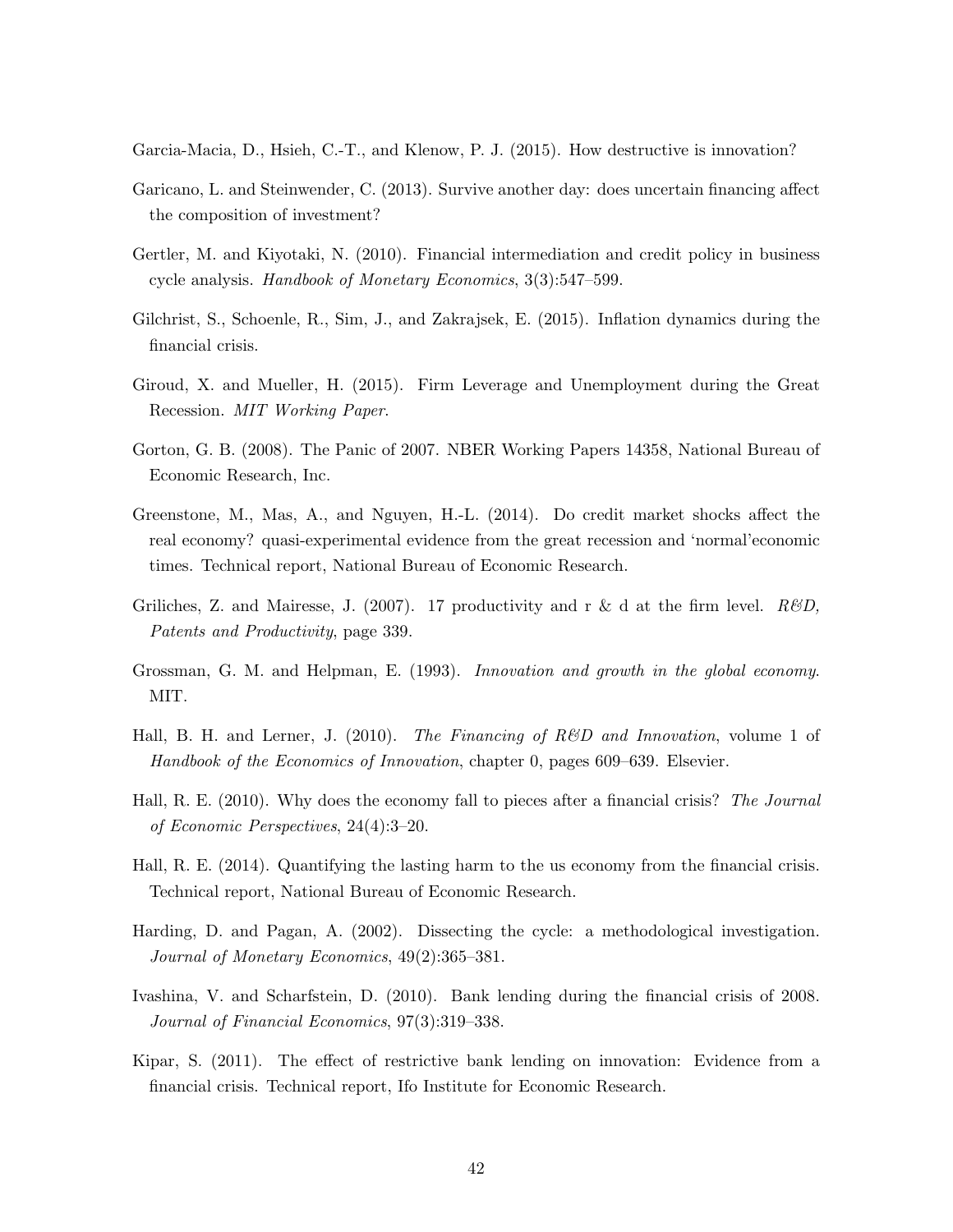- <span id="page-43-9"></span>Kogan, L., Papanikolaou, D., Seru, A., and Stoffman, N. (2016). Technological innovation, resource allocation, and growth. Technical report, Forthcoming: Quarterly Journal of Economics.
- <span id="page-43-11"></span>Mansfield, E., Rapoport, J., Schnee, J., Wagner, S., and Hamburger, M. (1971). The anatomy of the product-innovation process: Cost and time. In Research and innovation in the modern corporation, pages 110–135. Springer.
- <span id="page-43-10"></span>Michie, J. and Sheehan, M. (1999). Hrm practices, r&d expenditure and innovative investment: evidence from the uk's 1990 workplace industrial relations survey (wirs). *Industrial and* Corporate Change, 8(2):211–234.
- <span id="page-43-12"></span>Moro, A. (2012). The Structural Transformation Between Manufacturing and Services and the Decline in the US GDP Volatility. Review of Economic Dynamics, 15(3):402–415.
- <span id="page-43-7"></span>Nanda, R. and Kerr, W. R. (2015). Financing Innovation. Annual Review of Financial Economics, 7(1):445–462.
- <span id="page-43-6"></span>Nanda, R. and Nicholas, T. (2014). Did bank distress stifle innovation during the Great Depression? Journal of Financial Economics, 114(2):273–292.
- <span id="page-43-1"></span>Ollivaud, P. and Turner, D. (2015). The effect of the global financial crisis on oecd potential output. OECD Journal: Economic Studies, 2014(1):41–60.
- <span id="page-43-8"></span>Paravisini, D., Rappoport, V., Schnabl, P., and Wolfenzon, D. (2015). Dissecting the effect of credit supply on trade: Evidence from matched credit-export data. The Review of Economic Studies, 82(1):333–359.
- <span id="page-43-4"></span>Queraltó, A. (2013). A model of slow recoveries from financial crises. FRB International Finance Discussion Paper, (1097).
- <span id="page-43-2"></span>Reifschneider, D., Wascher, W., and Wilcox, D. (2015). Aggregate supply in the united states: recent developments and implications for the conduct of monetary policy. IMF Economic Review, 63(1):71–109.
- <span id="page-43-0"></span>Reinhart, C. M. and Rogoff, K. S. (2014). Recovery from financial crises: Evidence from 100 episodes. The American Economic Review, 104(5):50–55.
- <span id="page-43-3"></span>Romer, P. M. (1990). Endogenous Technological Change. Journal of Political Economy, 98(5):S71–102.
- <span id="page-43-5"></span>Schmitz, T. (2014). Endogenous Growth, Firm Heterogeneity and the Long-run Impact of Financial Crises. Universitat Pompeu Fabra, Working Paper.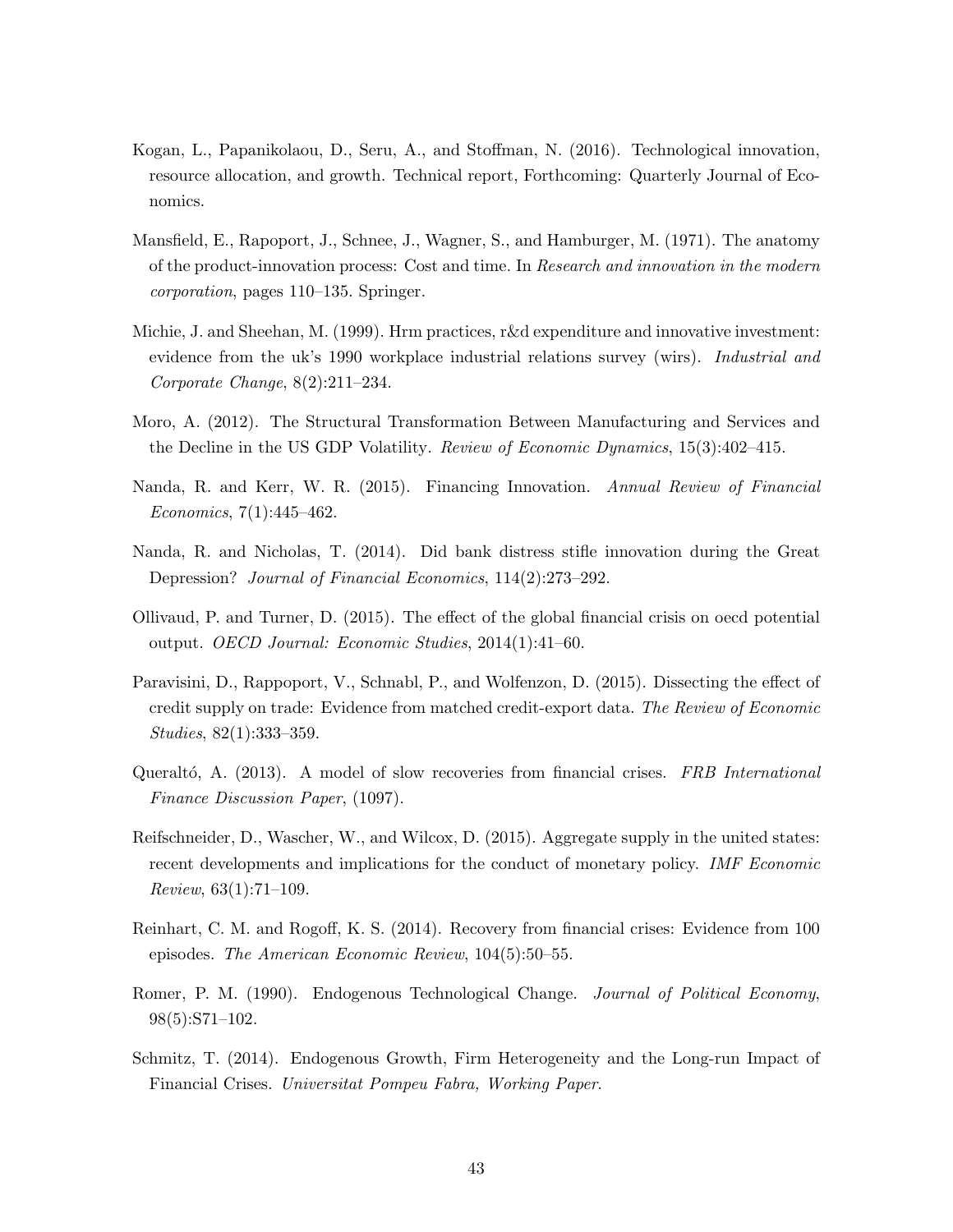- <span id="page-44-1"></span>Shimer, R. (2012). Wage rigidities and jobless recoveries. Journal of Monetary Economics, 59:S65–S77.
- <span id="page-44-6"></span>Stadler, G. W. (1990). Business cycle models with endogenous technology. The American Economic Review, pages 763–778.
- <span id="page-44-5"></span>Staiger, D. and Stock, J. (1997). Instrumental variables regression with weak instruments. Econometrica, 65(3):557–586.
- <span id="page-44-4"></span>Stock, J. H. and Yogo, M. (2002). Testing for weak instruments in linear iv regression.
- <span id="page-44-2"></span>Sufi, A. (2007). Information Asymmetry and Financing Arrangements: Evidence from Syndicated Loans. Journal of Finance, 62(2):629–668.
- <span id="page-44-0"></span>Teulings, C. N. and Zubanov, N. (2014). Is Economic Recovery A Myth? Robust Estimation Of Impulse Responses. Journal of Applied Econometrics, 29(3):497–514.
- <span id="page-44-3"></span>Thornhill, S. (2006). Knowledge, innovation and firm performance in high-and low-technology regimes. Journal of business venturing, 21(5):687–703.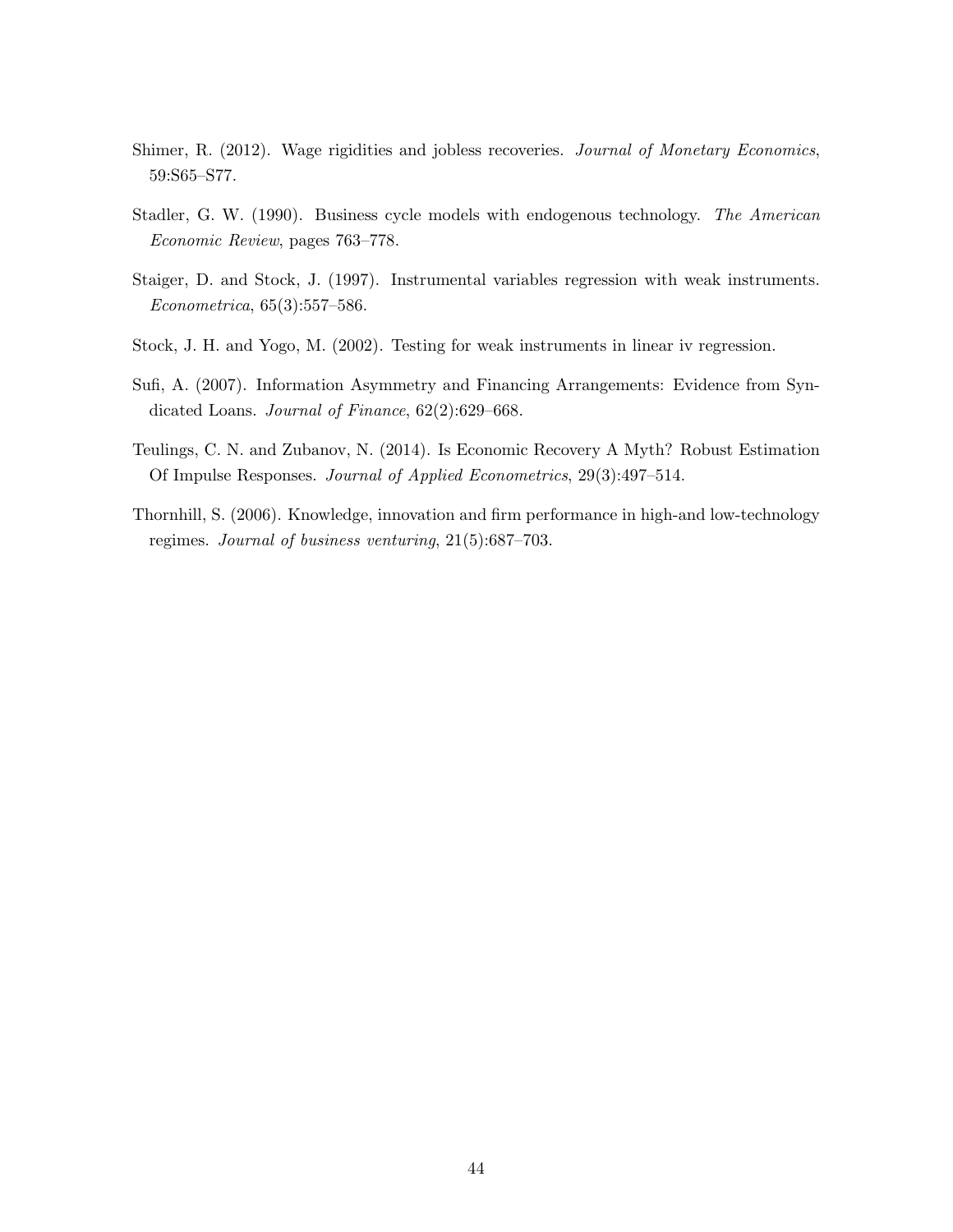## General Equilibrium Derivations

This appendix presents a simple business cycle model with endogenous growth. The model bears resemblance to RBC models with investments in human capital along [Stadler](#page-44-6) [\(1990\)](#page-44-6) and draws on endogenous growth models like [Romer](#page-43-3) [\(1990\)](#page-43-3) and [Aghion et al.](#page-39-13) [\(2009\)](#page-39-13). Firms employ skilled workers to enhance productivity. A market imperfection yields that firms cannot be forced to pay those wages at the end of each period. Workers therefore require assured payment in advance, which is provided by financial institutions. These have access to a costly technology to enforce debt repayment. Financial crises are modelled through an exogenous increase in enforcement costs. This leads them to raise interest margins on lending for innovative projects. Employment of skilled workers temporarily falls, leading to a slowdown in growth.

#### A.1 Households

There is a continuum of identical households with unit measure. The representative household earns income by providing unskilled labor for the production of goods, skilled labor for the invention of technologies and by obtaining profits from good producers and the financial sector, which it owns. Households allocate consumption and labor supply over time to maximize the following lifetime utility function:

$$
E_t \sum_{s=0}^{\infty} \beta^t \left[ ln(C_{t+s}) - \frac{(H_{t+s})^{1+\psi}}{1+\psi} \right]
$$
\n<sup>(1)</sup>

where C is a basket of consumption goods while  $H$  denote the supply of skilled labor. The budget constraint reads:

$$
C_t = D_t(1 + r_t) - D_{t+1} + W_{L,t}L_t + W_{H,t}H_t + \Pi_t
$$
\n(2)

where D denotes deposits held by the household,  $\Pi_t$  denotes lump sum profit transfers, L denotes inelastically supplied unskilled labor, while  $W_L$  and  $W_H$  denote real unskilled and skilled wages. Intertemporal optimization with respect to consumption and future deposits yields the Euler equation:

$$
\frac{E_t(C_{t+1}^i)}{C_t^i} = (1 + r_{t+1})\beta
$$
\n(3)

Intratemporal optimization with to respect skilled labor supply yields:

<span id="page-45-0"></span>
$$
C_t^i = W_{H,t}(H_t^i)^{-\psi} \tag{4}
$$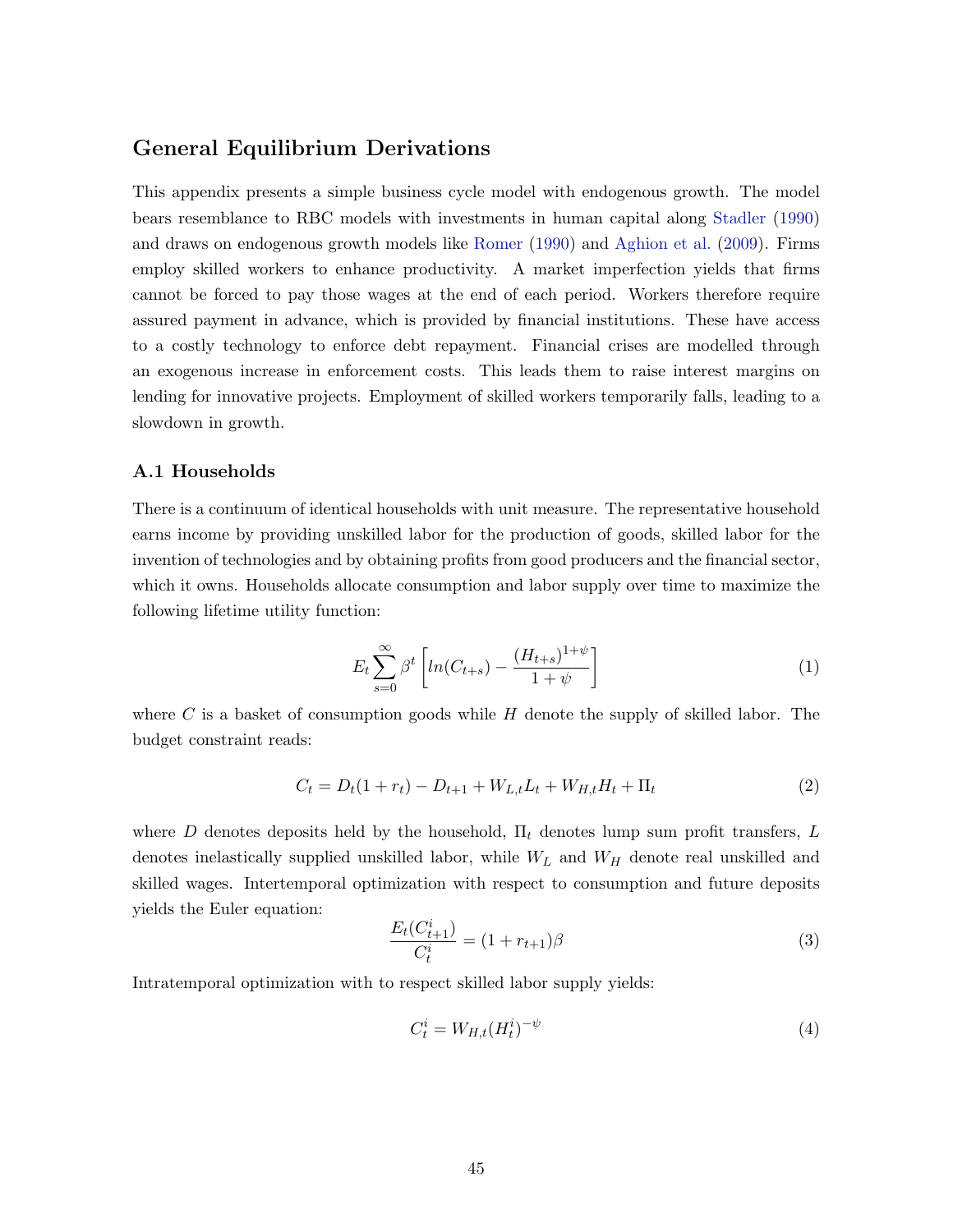#### A.2 Non-Financial Firms

The economy consists of a continuum of unit measure variety producers that sell goods to consumers. Each intermediate producer has in-house production technology to produce a consumption variety  $j$ , which it sells monopolistically. The production function reads:

<span id="page-46-0"></span>
$$
Y_{j,t} = A_{j,t} L_{j,t}^{1-\alpha} \tag{5}
$$

where  $Y_j$  denotes the quantity produced of variety j using unskilled employment  $L_j$  with firmspecific productivity  $A_j$ . After production in period t, firms decide how much to invest in labor productivity. These investments are financed with loans from financial intermediaries. To increase productivity, firms must hire skilled workers which invent labor-augmenting technologies. These increase A at a diminishing rate:

<span id="page-46-1"></span>
$$
A_{j,t+1} = A_{j,t}(1 + \gamma H_{j,t}^{\lambda})
$$
\n<sup>(6)</sup>

where  $0 < \lambda < 1$  governs returns to scale and  $H_j \geq 0$ . Firms are motivated to innovate because of profits generated by additional good production. These profits are the result of monopolistic competition among variety producers. Following [Dixit and Stiglitz](#page-41-12) [\(1977\)](#page-41-12), the following constant elasticity of substitution (CES) aggregator applies:

$$
Y_t = \left[ \int_0^1 (Y_{j,t})^{\frac{\mu - 1}{\mu}} d j \right]^{\frac{\mu}{\mu - 1}} \tag{7}
$$

Optimization of good demand by consumers subject to the aggregator implies the following relationship between the price of variety  $p_j$  and aggregate price level P and GDP Y:

<span id="page-46-2"></span>
$$
Y_{j,t} = Y_t \left(\frac{p_{j,t}}{P_t}\right)^{-\mu} \tag{8}
$$

$$
P_t = \left[ \int_0^1 (p_{jt})^{1-\mu} dj \right]^{1-\mu}
$$
\n(9)

The optimization problem of firms is twofold: they choose optimal pricing and optimal investment in future growth. The dynamic objective function reads:

$$
V_{j,t} = E_t \sum_{s=0}^{\infty} \zeta_{t,t+s} \left( Y_{j,t+s} - \left[ \frac{P_{t+1}}{p_{j,t+1}} \right] \left[ W_{t+s} L_{j,t+s} + W_{H,t+s} H_{j,t+s} \right] \right) \tag{10}
$$

which is optimized subject to constraints [\(5\)](#page-46-0), [\(6\)](#page-46-1), and [\(8\)](#page-46-2).  $\zeta_{t,t+s}$  denotes the firm's discount factor, which equals the consumer's marginal rate of substitution of consumption of period t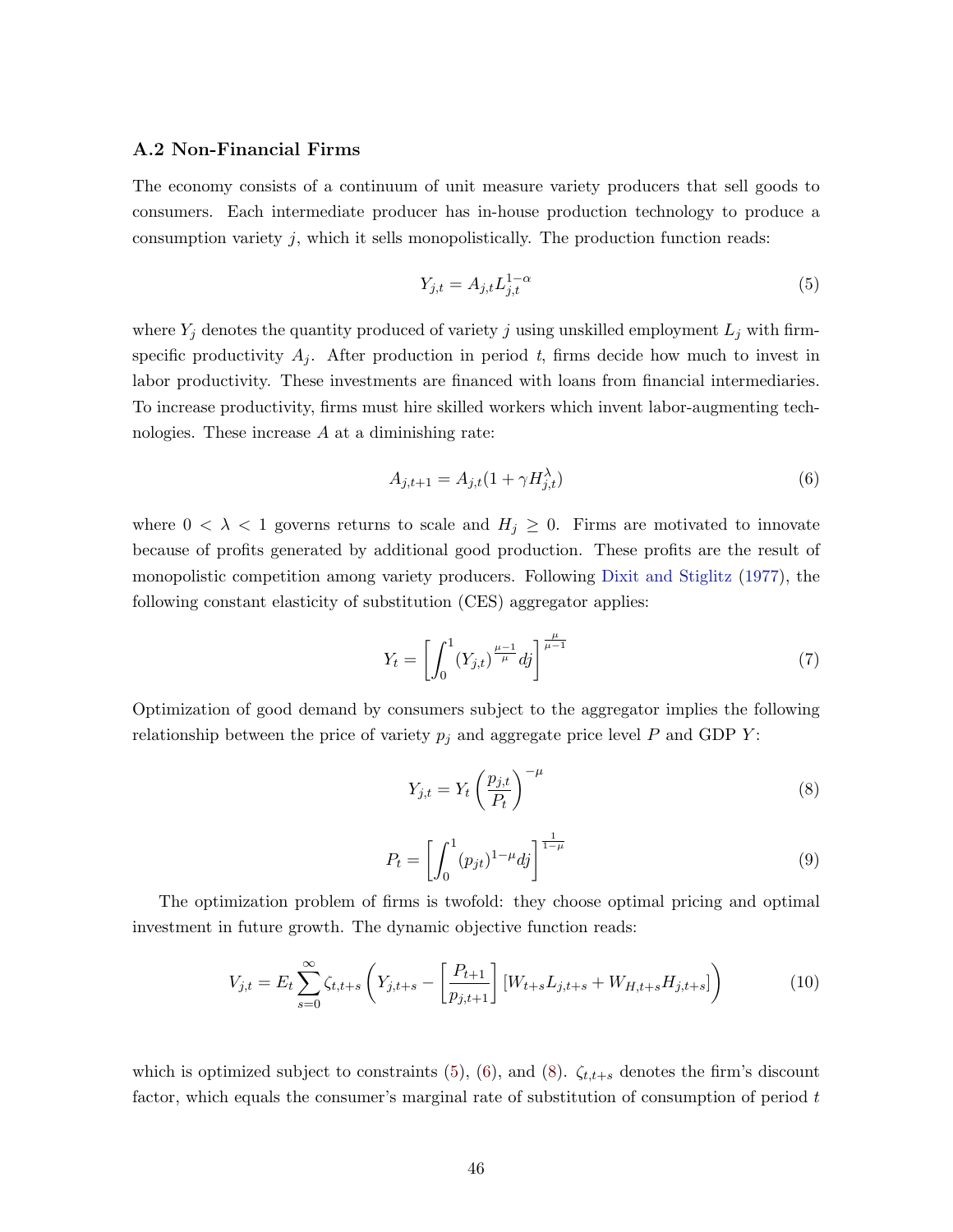for period  $t + s$  under balanced growth. The static optimization of prices yields first order condition:

<span id="page-47-0"></span>
$$
p_{j,t} = \left[\frac{\mu}{\mu - 1} \left(\frac{1}{1 - \alpha}\right) \frac{W_t}{P_t} \left(\frac{Y_t^{\alpha}}{A_{j,t}}\right)^{\frac{1}{1 - \alpha}}\right]^{\frac{1 - \alpha}{1 - \alpha + \mu \alpha}} P_t \tag{11}
$$

In the symmetric equilibrium  $A_j = A$  which yields  $p_j = P$ , such that the real dynamic objective function reads:

$$
V_{j,t}^{R} = E_{t} \sum_{s=0}^{\infty} \zeta_{t,t+s} \left[ Y_{j,t+s} - W_{t+s} L_{j,t+s} - W_{H,t+s} H_{j,t+s} \right]
$$
(12)

Denoting by  $J_j^H$  the value of hiring an additional researcher, the infinite-horizon incentive to hire an additional researcher is given by:

$$
J_{j,t}^H = E_t \sum_{s=1}^{\infty} \zeta_{t,t+s} \left[ \left( \frac{\partial A_{j,t+s}}{\partial H_{j,t}} \right) L_{j,t+s}^{1-\alpha} \right]
$$
 (13)

which simplifies to:

<span id="page-47-1"></span>
$$
J_{j,t}^H = A_{j,t} \gamma \lambda H_{j,t}^{\lambda - 1} \left( E_t \sum_{s=0}^{\infty} \zeta_{t,t+s} L_{t+s}^{1-\alpha} \right)
$$
 (14)

Then equilibrium requires that this value equals the costs of hiring an additional researcher. Firms pay salaries to researchers in advance, and therefore require loans. The costs of an additional researcher therefore equals the sum of interest and salary expenses:

<span id="page-47-2"></span>
$$
J_t^H = (1 + r_{H,j,t})W_{H,t}
$$
\n(15)

where  $r_H$  denotes the interest rate paid on bank loans. The amount of loans demanded  $S_j$ equals salary expenses on scientists, such that  $S_j = W_H H_j$ .

#### A.3 Financial Institutions

Financial institutions in the model exist purely to assist in the cash-in-advance treatment of salary payments to skilled employees. The existence of advance payment constraints could rationally follow from an imperfection in contract enforceability where firms are able to elope with profits without paying their employees. As the specificities of the market imperfection are not essential to the empirical sections of this paper, they are not modelled explicitly.<sup>[40](#page-0-0)</sup> Instead, it is assumed that financial institutions have access to a costly enforcement technology that enables the collection of debt at the end of each period, while households do not.

There is a continuum of financial institutions  $h$  with access to a contract enforcement technology specific to firm  $j$ . To enforce repayment at the end of each period, financial

 $^{40}$ On similar grounds I do not impose a cash-in-advance constraint on salaries of unskilled workers, while the model could straightforwardly be extended in that direction.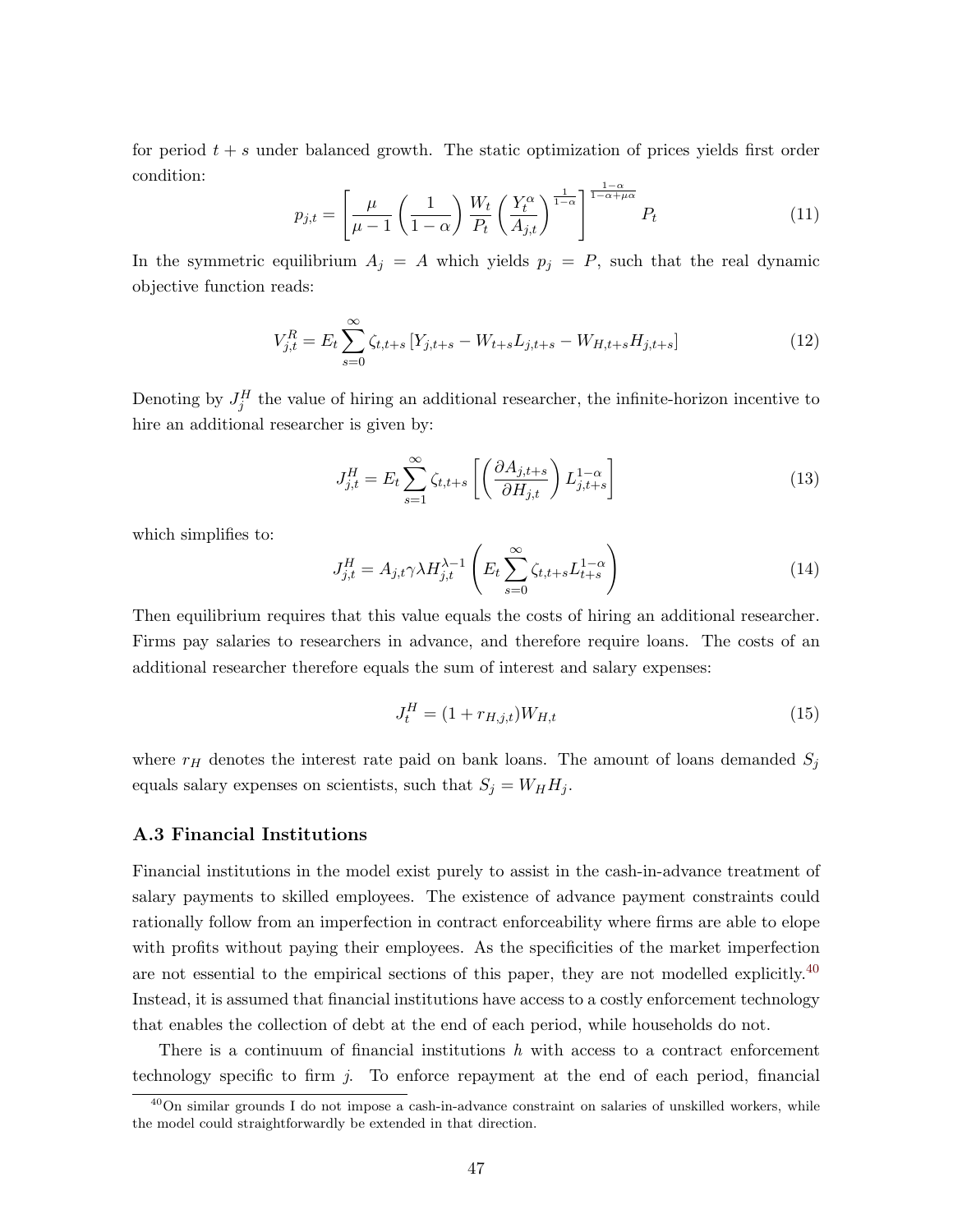institutions incur a cost  $\nu_{j,t}x_t$  proportional to the amount outstanding with the borrowing firm. Other banks can purchase the screening technology for firm  $i$  giving rise to the standard zero-profit condition. The interest rate paid on loans by firm  $j$  is therefore equal to enforcement costs:

<span id="page-48-0"></span>
$$
\nu_{j,t} x_t = r_{H,j,t} \tag{16}
$$

Credit shocks enter the model as an idiosyncratic or systemic increase monitoring costs, which respectively evolve along AR(1) processes  $\nu_t = exp(\epsilon_{\nu,t}) \nu^* \nu_{t-1}^{\rho_{\nu}}$  and  $x_t = exp(\epsilon_{x,t}) x^* x_{t-1}^{\rho_x}$ .

#### A.4 Equilibrium

Consider the symmetric equilibrium where each firm has equal technology and enforcement technologies. Equilibrium on labor markets is obtained by adding production function [\(5\)](#page-46-0) to [\(11\)](#page-47-0), which gives the standard relationship between real wages, markups and employment:

$$
W_t = A_t L_t^{-\alpha} (1 - \alpha) \frac{\mu - 1}{\mu} \tag{17}
$$

Equilibrium demand for unskilled labor is trivial as inelastic labor supply equals 1. Equilibrium on the market for skilled labor requires that the number of scientists is such that the increase in present value profits due to increases in productivity equal current costs of hiring an additional one. From equations [\(14\)](#page-47-1) and [\(15\)](#page-47-2) it follows that:

$$
W_{H,t} = E_t \left( \left[ \frac{1}{1 + r_{H,t}} \right]_t H_{j,t}^{\lambda - 1} \left[ \frac{\lambda \gamma}{1 - \zeta} \right] L^{1 - \alpha} \right) \tag{18}
$$

Equating this function with supply of skilled workers  $(4)$  and isolating  $H$ :

<span id="page-48-1"></span>
$$
H_t = \left( \left[ \frac{1}{1 + r_{H,t}} \right] \frac{\gamma \lambda}{1 - \zeta} \right)^{\frac{1}{1 + \psi - \lambda}} \tag{19}
$$

From this equation it is clear how a financial shock, modelled as an increase in interest rate, affects growth. Growth along the balanced growth path follows from inserting interest rates in [\(16\)](#page-48-0) into this expression using that in the steady state  $\eta_{j,t} x_t = \eta^* x^*$ . From growth equation [\(6\)](#page-46-1), it follows that the solution to Romer equation:

$$
g_A^* = 1 + \gamma \left( \left[ \frac{g_A^*}{g_A^* - \beta} \right] \left[ \frac{\gamma \lambda}{1 + \eta^* x^*} \right] \right)^{\frac{\lambda}{1 + \psi - \lambda}}, \tag{20}
$$

yields growth in the steady state. Observe that growth increases in the efficiency of R&D expenditures and the discount factor, while it decreases with contract enforcement costs.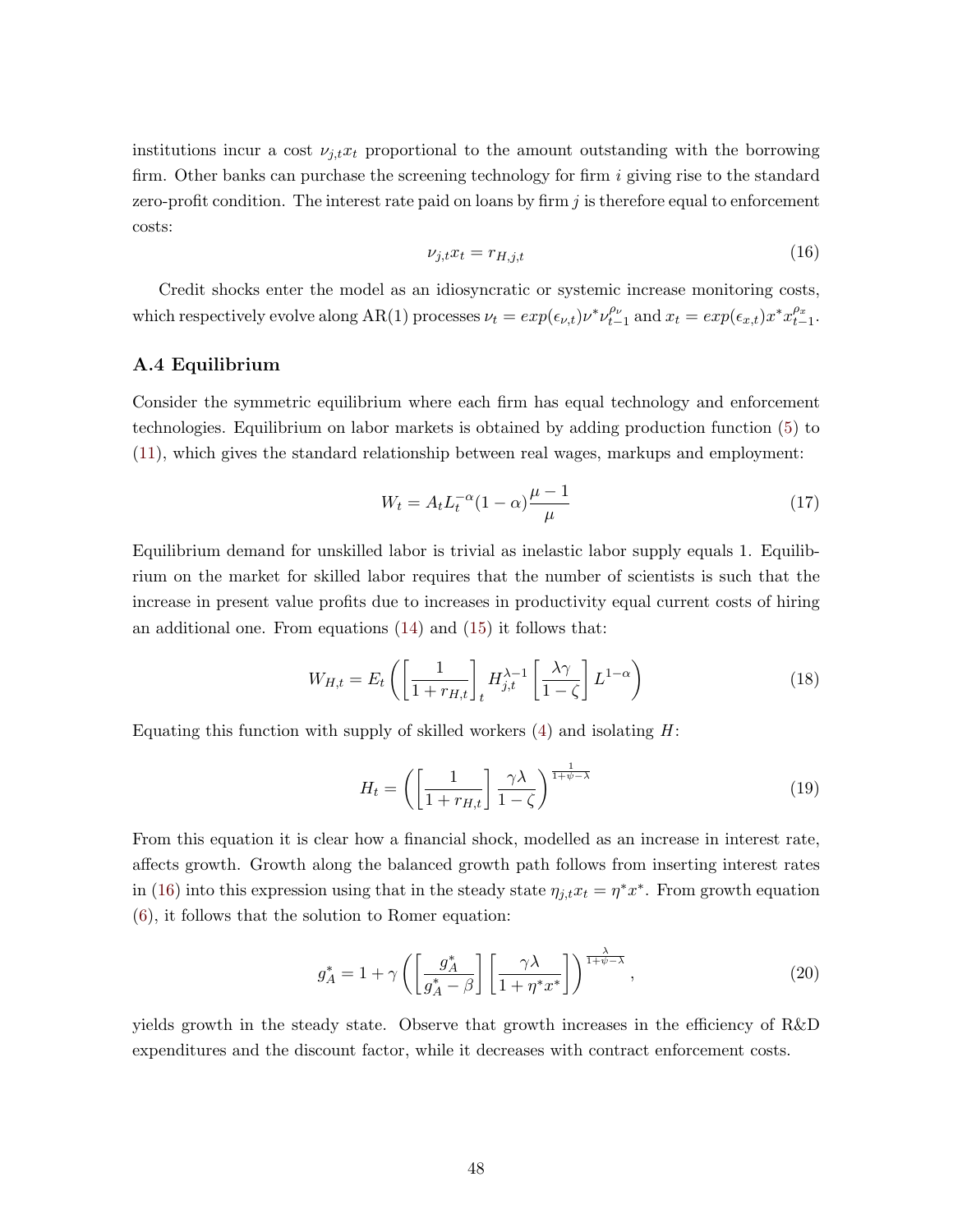#### A.5 General and Partial Equilibrium Effects

The general equilibrium effect of financial crises is mitigated by the fact that the costs of research declines during a financial crisis. This is modeled as a decline in wages when demand for skilled researchers is low. Firms that are not affected by the crisis are therefore motivated to increase productivity-enhancing investments. Consider a financial crisis which increases systemic monitoring costs from  $\eta$  to  $\eta^C$ . From equation [\(15\)](#page-47-2) it follows that:

$$
J_{j,t}^H = (1 + r_{H,j,t})W_{H,t} = A_t \gamma \lambda H_{j,t}^{\lambda - 1} E_t \sum_{s=0}^{\infty} \zeta_{t,t+s} L_{j,t+s}^{1-\alpha}, \tag{21}
$$

such that

<span id="page-49-0"></span>
$$
H_{j,t} = \left[ (1 + r_{H,j,t}) W_{H,t} \left( \frac{1}{\gamma \lambda} \right) V_{j,t}^{-1} \right]^{\frac{1}{\lambda - 1}}, \tag{22}
$$

where  $V_{j,t} = A_t E_t \sum_{s=0}^{\infty} \zeta_{t,t+s} L_{j,t+s}^{1-\alpha}$ . Taking log differences under symmetry, [\(22\)](#page-49-0) yields the equation governing firm-level investments in productivity growth:

<span id="page-49-1"></span>
$$
\Delta h_{j,t} = -\left[\frac{1}{1-\lambda}\right] \ln\left(\Delta[1+r_{H,j,t}]\right) - \left[\frac{1}{1-\lambda}\right] \Delta w_{H,t} \tag{23}
$$

where  $\Delta X_t$  denotes the change in X at t compared to  $t-1$  while lower cases denote logs. In a comparison of firms under partial equilibrium, the effect of higher interest rates on wages is not considered because these costs are identical across firms.<sup>[41](#page-0-0)</sup> The partial equilibrium effect of financial crises on productivity-enhancing investments therefore simplifies to:

$$
\Delta h_{j,t}^{PE} = -\left[\frac{1}{1-\lambda}\right] \ln\left(\Delta[1+r_{H,t}]\right) \tag{24}
$$

The general equilibrium effect of a financial crisis on investments in productivity is found by taking log differences of equation [\(19\)](#page-48-1). This yields the following counterpart of first stage regressions and partial equilibrium equation [\(23\)](#page-49-1):

$$
\Delta h_t^{GE}{}_j = -\left[\frac{1}{1+\psi-\lambda}\right] \ln\left(\Delta 1 + r_{H,t}\right). \tag{25}
$$

where the mitigating effect of wages runs through the inverse of the Frish labor supply elasticity  $\psi$ . The percentage difference between partial and general equilibrium effects of changes in interest rates on investments  $z$  is given by:

$$
z = \left[\frac{1}{1-\lambda}\right] / \left[\frac{1}{1+\psi-\lambda}\right]
$$
 (26)

$$
z = 1 + \frac{\psi}{1 - \lambda}.\tag{27}
$$

<sup>&</sup>lt;sup>41</sup>This result can straightforwardly be derived by subtracting equation [\(23\)](#page-49-1) of firm  $g \neq j$  from (23) of j.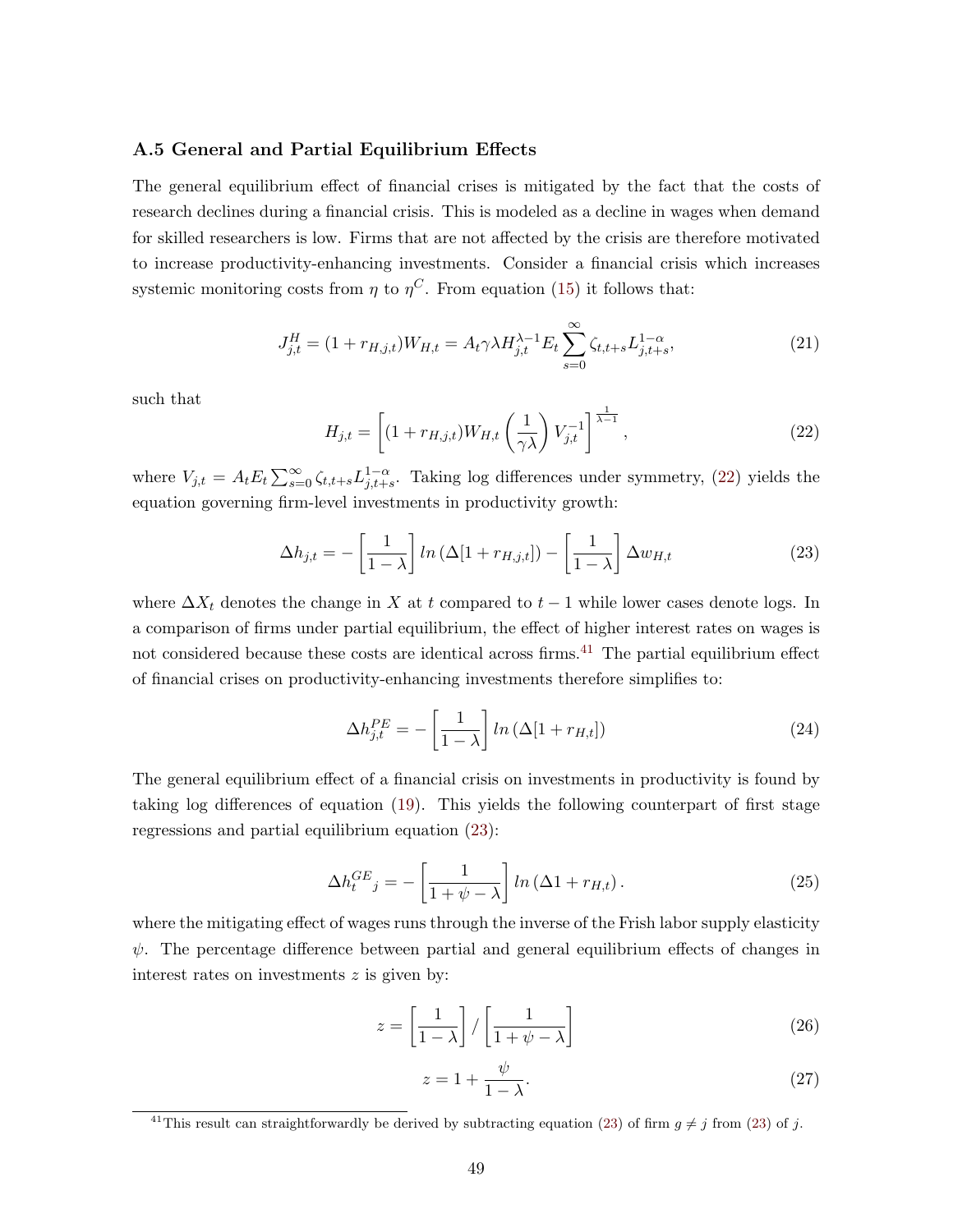

Figure A1. Simulated Effect of Financial Crisis

Figures draw deviation from balanced growth path level of respective variable. Horizontal axis: years from crisis. Deviations are absolute. Along the balanced growth path, corporate loan rates equal 6%, employment of skilled employees is 0.78, growth is 10% while the detrended pre-crisis skilled wage rate equals 0.72. Dashed and solid lines present impulse responses under flexible and sticky skilled wages, respectively.

Given that  $\psi/(1-\lambda) > 0$ , the partial equilibrium overestimates the effect. The overestimation decreases with elasticity of skilled labor supply, while it increases with R&D returns to scale.

#### A.5 Calibration

The model is calibrated with annual parameters using a combination of standard values from the literature and values that match characteristics of the merged Compustat-DealScan sample of R&D performers. In line with Smets and Wouters (2007), implicit labor share  $1 - \alpha$  is set to 0.8. Elasticity of demand  $\mu$  is set to 6 for a mark-up of 20%. The inverse of the Frisch elasticity of skilled labor supply is set to 0.25. Research productivity  $\gamma$  is calibrated to 0.13 while returns to scale are set to 0.8 to match the average growth of 10.7% amongst sampled firms between 2003 and 2007. This calibration implies that the general equilibrium effect is 44% smaller than the partial equilibrium effect. Estimates of returns to scale vary widely in the literature, but firm-level estimates suggest they diminish "substantially" [\(Griliches and](#page-42-14) [Mairesse,](#page-42-14) [2007;](#page-42-14) see also [Cohen and Klepper,](#page-41-13) [1996](#page-41-13) and Crépon et al., [1998\)](#page-41-14). A returns to scale estimate of 0.8 is therefore conservative and may overestimate the difference between the partial and general equilibrium effect.

To simulate a financial shock, the model is detrended using growth along the steady state and is solved using Dynare. Approximations are of first order. The shock is calibrated to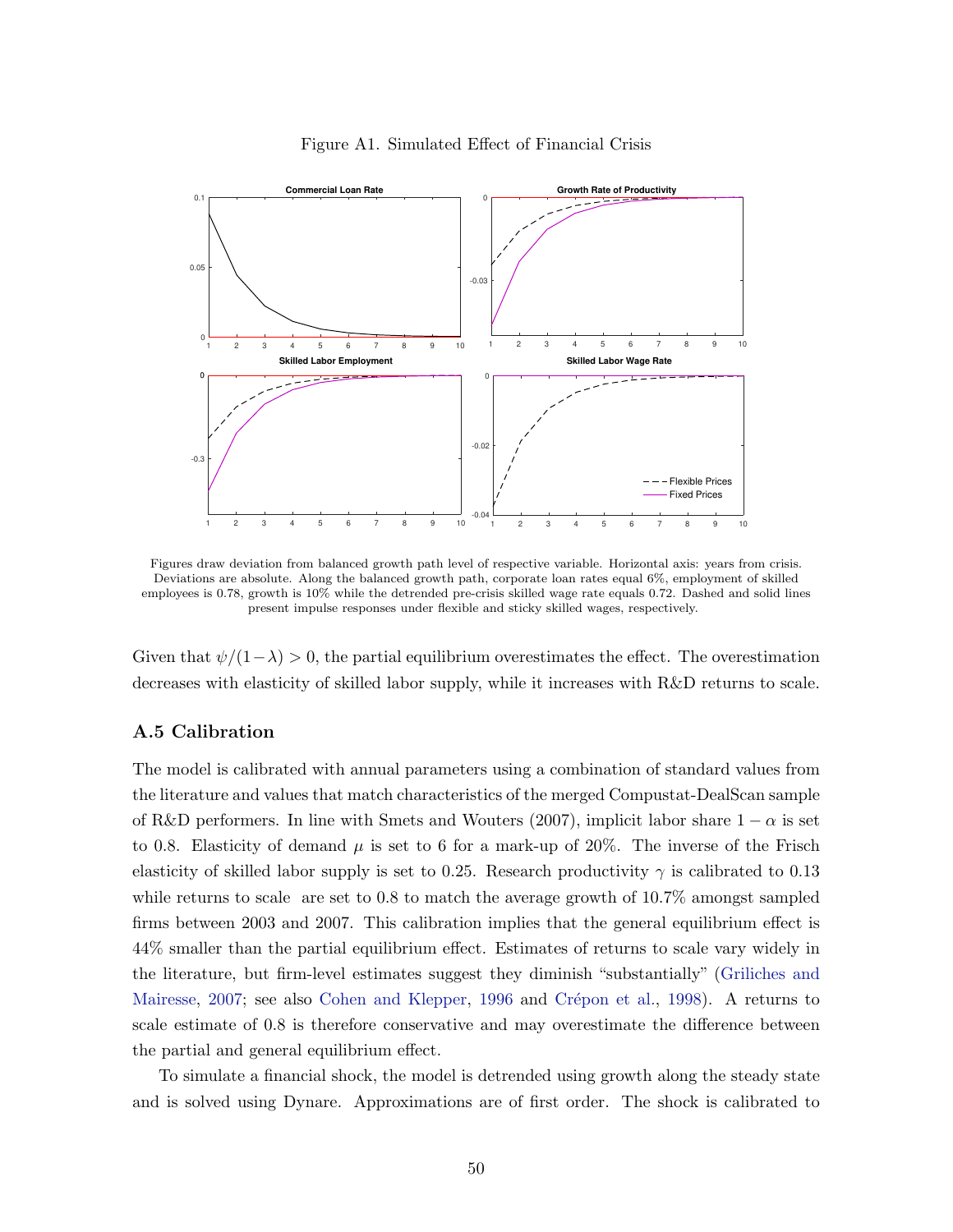generate an increase in commercial loan spreads by almost 10 percentage points, in line with empirical events after 2007. Impulse response profiles are plotted in Figure [A1.](#page-2-0) Responses in an economy with general equilibrium and perfectly competitive labor markets with flexible wages are drawn in black-dashed lines. Responses for the partial-equilibrium economy with fixed wages are solid purple. The upper left figure plots the development of commercial loan rates, which increase by 9 percentage points initially and return to steady state levels after 5 years.[42](#page-0-0) The bottom left figure shows that skilled employment decreases by approximately 0.25 units in the flexible equilibrium and 0.35 units in the sticky wage equilibrium. This represents a decline of 32 and 45%, respectively. Interestingly, this difference is due to a wage cut amongst skilled employees of less than 6%. Growth in technology declines by 2.5 or 4.7 percentage points in the first year after the shock, and recovers at the same speed as corporate loan rates.

 $42$ The behavior of interest rates is determined entirely by monitoring costs which do not depend on the equilibrium considered.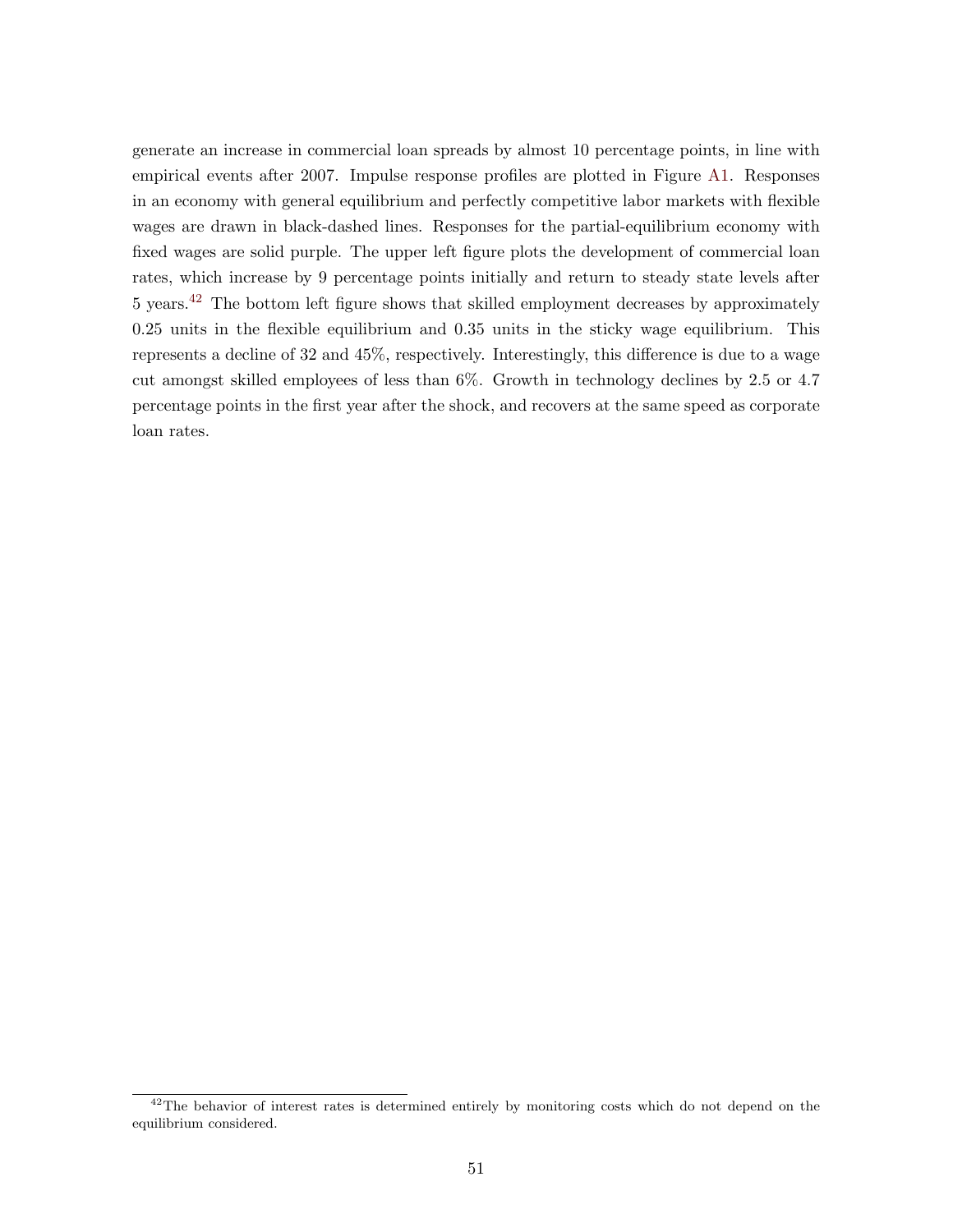# Appendix A: Additional Tables

|                               | $\overline{(1)}$ | $\overline{(2)}$ | $\overline{(3)}$ | $\overline{(4)}$ | $\overline{(5)}$ | $\overline{(6)}$ | $\overline{(7)}$ |
|-------------------------------|------------------|------------------|------------------|------------------|------------------|------------------|------------------|
|                               |                  |                  |                  |                  |                  |                  |                  |
| $\Delta$ R&D Investments      |                  |                  |                  |                  |                  |                  |                  |
| Asset Quality                 | 0.004            | $-0.002$         | 0.012            | $-0.010$         | $-0.010$         | $-0.008$         | $-0.026$         |
|                               | (0.057)          | (0.065)          | (0.046)          | (0.049)          | (0.049)          | (0.051)          | (0.048)          |
| $\Delta$ Asset Quality        | $0.080*$         | 0.085            | $0.089*$         | $0.105**$        | $0.111**$        | $0.134**$        | $0.131***$       |
|                               | (0.042)          | (0.051)          | (0.046)          | (0.050)          | (0.050)          | (0.052)          | (0.047)          |
| % Lehman Lead                 | $-0.000$         | 0.011            | 0.002            | $-0.005$         | $-0.012$         | $-0.024$         | $-0.047$         |
|                               | (0.027)          | (0.028)          | (0.035)          | (0.037)          | (0.038)          | (0.037)          | (0.039)          |
| Deposits/Assets               | 0.070            | $0.082*$         | $0.080*$         | 0.059            | 0.060            | 0.037            | 0.029            |
|                               | (0.043)          | (0.046)          | (0.042)          | (0.044)          | (0.044)          | (0.047)          | (0.045)          |
| Leverage Ratio                | $-0.009**$       | $-0.008*$        | $-0.008$         | 0.002            | 0.002            | 0.004            | 0.006            |
|                               | (0.004)          | (0.004)          | (0.005)          | (0.008)          | (0.008)          | (0.007)          | (0.007)          |
|                               |                  |                  |                  |                  |                  |                  |                  |
| F-statistic                   | 8.3              | 8.5              | 8.1              | 9.2              | 9.4              | 9.1              | 4.7              |
| $R^2$                         | 0.062            | 0.148            | 0.270            | 0.286            | 0.307            | 0.382            | 0.446            |
| Observations                  | 515              | 515              | 514              | 514              | 514              | 514              | 502              |
| $\Delta$ Investment in Intan. |                  |                  |                  |                  |                  |                  |                  |
| Asset Quality                 | 0.033            | 0.029            | 0.040            | 0.022            | 0.022            | 0.024            | 0.012            |
|                               | (0.0393)         | (0.042)          | (0.030)          | (0.031)          | (0.032)          | (0.037)          | (0.031)          |
| $\Delta$ Asset Quality        | 0.024            | 0.032            | $\,0.035\,$      | 0.047            | 0.052            | $0.071*$         | $0.062*$         |
|                               | (0.029)          | (0.034)          | (0.033)          | (0.033)          | (0.034)          | (0.035)          | (0.033)          |
| % Lehman Lead                 | 0.020            | 0.035            | 0.030            | 0.025            | 0.019            | 0.0096           | $-0.011$         |
|                               | (0.022)          | (0.022)          | (0.023)          | (0.025)          | (0.025)          | (0.024)          | (0.028)          |
| Deposits/Assets               | 0.025            | 0.032            | $\,0.036\,$      | 0.019            | 0.020            | $0.001\,$        | $-0.010$         |
|                               | (0.027)          | (0.031)          | (0.027)          | (0.030)          | (0.029)          | (0.033)          | (0.030)          |
| Leverage Ratio                | $-0.004$         | $-0.004$         | $-0.003$         | 0.005            | 0.006            | 0.007            | 0.008            |
|                               | (0.003)          | (0.004)          | (0.005)          | (0.007)          | (0.007)          | (0.007)          | (0.007)          |
|                               |                  |                  |                  |                  |                  |                  |                  |
| F-statistic                   | 4.7              | 5.5              | 5.0              | 10.3             | 11.6             | 17.6             | 1.6              |
| $R^2$                         | 0.060            | 0.134            | 0.257            | 0.273            | 0.292            | 0.366            | 0.446            |
| Observations                  | 515              | 515              | 514              | 514              | 514              | 514              | 502              |
| Control Variables             |                  |                  |                  |                  |                  |                  |                  |
| Lagged Output Growth          | Yes              | Yes              | Yes              | Yes              | Yes              | Yes              | Yes              |
| Sector Fixed Effects          | $\rm No$         | Yes              | Yes              | Yes              | Yes              | Yes              | Yes              |
| State Fixed Effects           | No               | No               | Yes              | Yes              | Yes              | Yes              | Yes              |
| Firm Characteristics          | $\rm No$         | No               | N <sub>o</sub>   | Yes              | Yes              | Yes              | Yes              |
| Impact 2008 Recession         | No               | No               | No               | $\rm No$         | Yes              | Yes              | Yes              |
| $\Delta$ Capital Investments  | No               | No               | No               | No               | $\rm No$         | Yes              | Yes              |
| $\Delta$ Employment           | No               | $\rm No$         | No               | No               | No               | No               | Yes              |

Table A1: First Stage Results: Combined Instruments and Control Variables

Note: Dependent variable is Invest. F-statistics refer to joint significance of crisis-exposure variables. Standard errors, clustered by industry, in parentheses. \*, \*\*, and \*\*\* denote significance at the 10 and 5, and 1% level, respectively. Firm characteristics: log firm age and firm asset size in 2007.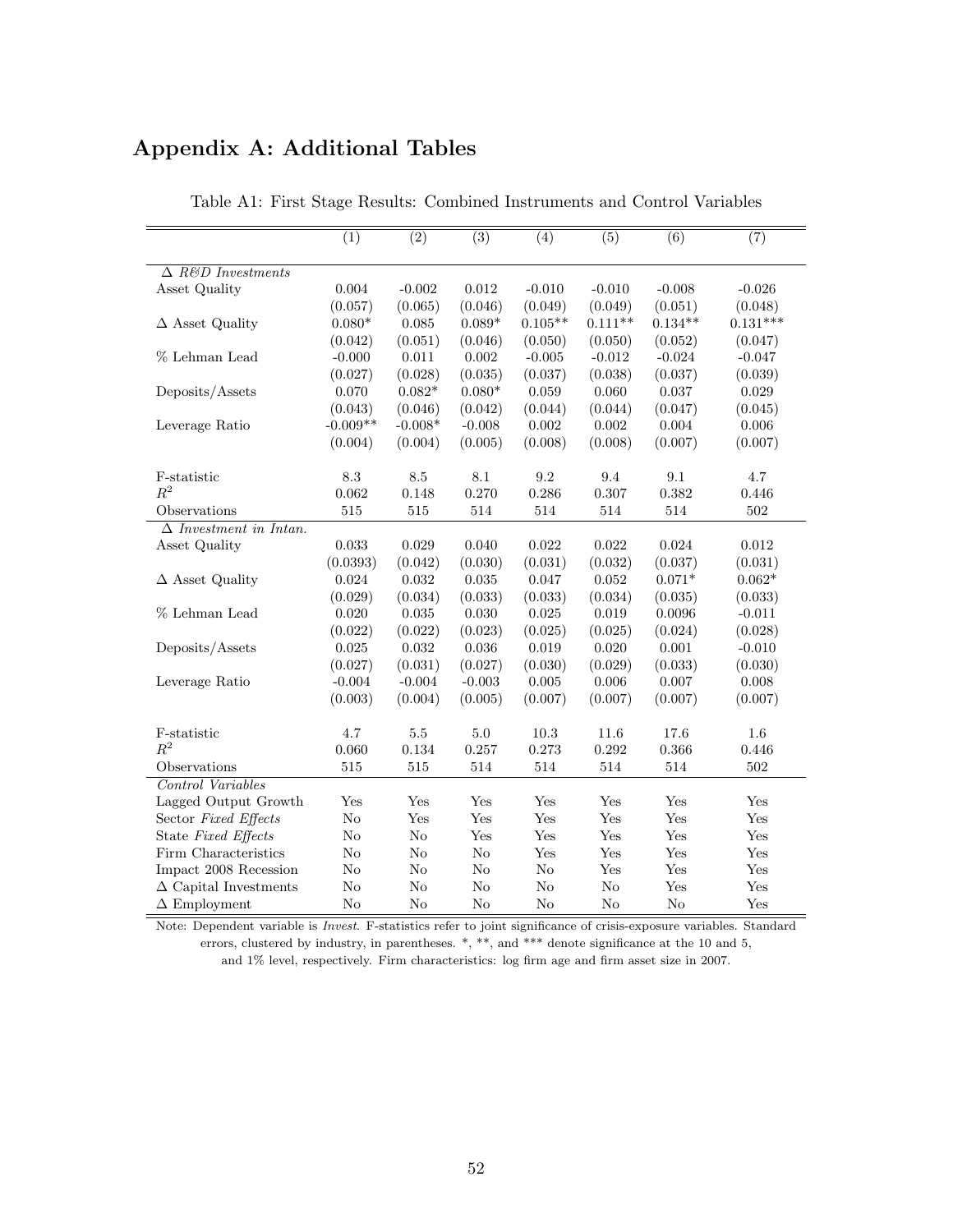|                               | $\overline{(1)}$ | $\overline{(2)}$ | $\overline{(3)}$ | $\overline{(4)}$ | $\overline{(5)}$ | $\overline{(6)}$ | $\overline{(7)}$ |
|-------------------------------|------------------|------------------|------------------|------------------|------------------|------------------|------------------|
|                               |                  |                  |                  |                  |                  |                  |                  |
| $\triangle$ R&D Investments   |                  |                  |                  |                  |                  |                  |                  |
| Asset Quality                 | $-0.011$         | $-0.019$         | $-0.023$         | $-0.052$         | $-0.057$         | $-0.055$         | $-0.065$         |
|                               | (0.064)          | (0.075)          | (0.055)          | (0.057)          | (0.056)          | (0.059)          | (0.061)          |
| $\Delta$ Asset Quality        | $0.088*$         | 0.071            | $0.085*$         | $0.103*$         | $0.116**$        | $0.131**$        | $0.127***$       |
|                               | (0.044)          | (0.049)          | (0.047)          | (0.051)          | (0.048)          | (0.052)          | (0.045)          |
| % Lehman Lead                 | $-0.021$         | $-0.001$         | $-0.017$         | $-0.026$         | $-0.035$         | $-0.037$         | $-0.060$         |
|                               | (0.024)          | (0.021)          | (0.034)          | (0.036)          | (0.039)          | (0.041)          | (0.045)          |
| Deposits/Assets               | 0.070            | 0.076            | 0.069            | 0.049            | 0.048            | 0.036            | 0.030            |
|                               | (0.048)          | (0.050)          | (0.047)          | (0.049)          | (0.049)          | (0.052)          | (0.051)          |
| Leverage Ratio                | $-0.009**$       | $-0.010**$       | $-0.007$         | 0.004            | 0.004            | 0.005            | 0.006            |
|                               | (0.004)          | (0.004)          | (0.005)          | (0.008)          | (0.007)          | (0.007)          | (0.007)          |
| Share 1 year                  | $-0.078***$      | $-0.077***$      | $-0.069***$      | $-0.094***$      | $-0.077***$      | $-0.067***$      | $-0.053***$      |
|                               | (0.016)          | (0.020)          | (0.017)          | (0.022)          | (0.019)          | (0.019)          | (0.015)          |
| F-statistic                   | 9.0              | 9.0              | 8.8              | 11.7             | 10.8             | 9.9              | 4.1              |
| $R^2$                         | 0.060            | 0.134            | 0.257            | 0.273            | 0.292            | 0.366            | 0.446            |
| Observations                  | 452              | 452              | 451              | 451              | 451              | 451              | 440              |
|                               |                  |                  |                  |                  |                  |                  |                  |
| $\Delta$ Investment in Intan. |                  |                  |                  |                  |                  |                  |                  |
| Asset Quality                 | 0.022            | 0.017            | 0.017            | $-0.008$         | $-0.012$         | $-0.010$         | $-0.013$         |
|                               | (0.045)          | (0.049)          | (0.037)          | (0.039)          | (0.038)          | (0.042)          | (0.041)          |
| $\Delta$ Asset Quality        | 0.028            | 0.014            | 0.020            | 0.034            | 0.045            | $0.060*$         | 0.047            |
|                               | (0.027)          | (0.030)          | (0.032)          | (0.033)          | (0.030)          | (0.035)          | (0.033)          |
| % Lehman Lead                 | 0.007            | $0.029*$         | 0.025            | 0.016            | 0.010            | 0.008            | $-0.011$         |
|                               | (0.017)          | (0.015)          | (0.024)          | (0.024)          | (0.026)          | (0.028)          | (0.036)          |
| Deposits/Assets               | 0.018            | 0.020            | 0.023            | 0.004            | 0.004            | $-0.007$         | $-0.018$         |
|                               | (0.029)          | (0.032)          | (0.026)          | (0.028)          | (0.027)          | (0.031)          | (0.029)          |
| Leverage Ratio                | $-0.004$         | $-0.005$         | $-0.003$         | 0.007            | 0.007            | 0.008            | 0.008            |
|                               | (0.003)          | (0.004)          | (0.005)          | (0.007)          | (0.006)          | (0.006)          | (0.006)          |
| Share 1 year                  | $-0.063***$      | $-0.062***$      | $-0.062***$      | $-0.083***$      | $-0.070***$      | $-0.061***$      | $-0.044***$      |
|                               | (0.014)          | (0.018)          | (0.021)          | (0.021)          | (0.020)          | (0.020)          | (0.015)          |
| F-statistic                   | 6.5              | 8.1              | 15.2             | 17.9             | 13.7             | 14.9             | 2.6              |
| $R^2$                         | 0.061            | 0.153            | 0.299            | 0.330            | 0.360            | 0.408            | 0.483            |
| Observations                  | 452              | $452\,$          | 451              | 451              | 451              | 451              | 440              |
| Control Variables             |                  |                  |                  |                  |                  |                  |                  |
| Lagged Output Growth          | Yes              | Yes              | Yes              | Yes              | Yes              | Yes              | Yes              |
| Sector Fixed Effects          | No               | $_{\rm Yes}$     | Yes              | Yes              | Yes              | Yes              | Yes              |
| State Fixed Effects           | No               | No               | Yes              | Yes              | Yes              | Yes              | Yes              |
| Firm Characteristics          | No               | No               | No               | Yes              | Yes              | Yes              | Yes              |
| Impact 2008 Recession         | $\rm No$         | No               | $\rm No$         | $\rm No$         | Yes              | Yes              | Yes              |
| $\Delta$ Capital Investments  | No               | No               | No               | No               | No               | Yes              | Yes              |
| $\Delta$ Employment           | No               | No               | No               | No               | No               | $\rm No$         | $_{\rm Yes}$     |

Table A2: First Stage Results: Combined Instruments Including Share of Debt Due

Note: Dependent variable is Invest. F-statistics refer to joint significance of crisis-exposure variables. Standard errors, clustered by industry, in parentheses. \*, \*\*, and \*\*\* denote significance at the 10 and 5,

and  $1\%$  level, respectively. Firm characteristics: log firm age and firm asset size in 2007.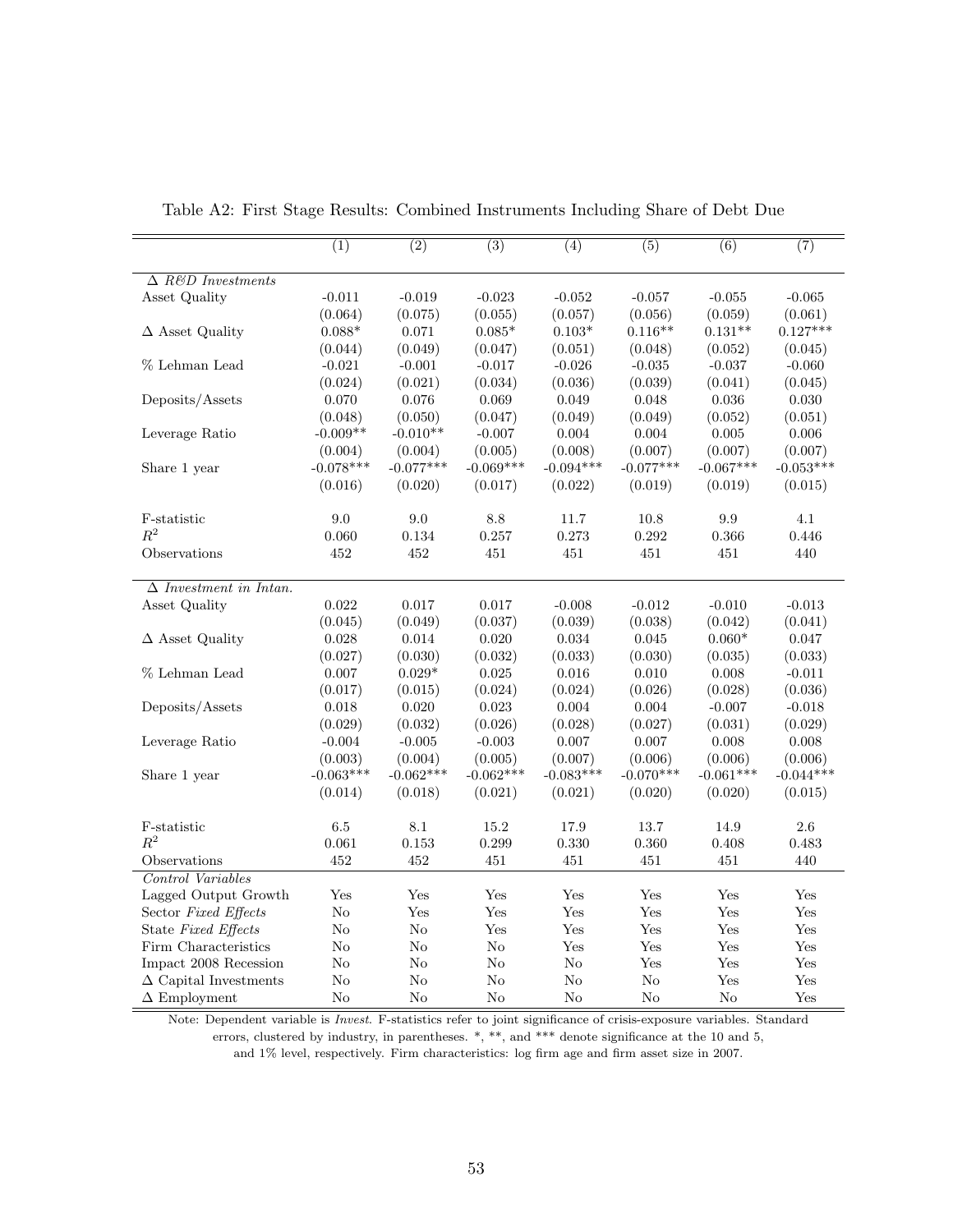| Output Growth 2010-2014            | (1)            | (2)            | $\overline{(3)}$ | (4)        | (5)        | (6)        |
|------------------------------------|----------------|----------------|------------------|------------|------------|------------|
| $\Delta$ R&D Investments           | $0.240*$       | $0.319*$       | $0.346***$       | $0.307**$  | $0.358***$ | $0.331***$ |
|                                    |                |                |                  |            |            |            |
|                                    | (0.128)        | (0.169)        | (0.098)          | (0.144)    | (0.115)    | (0.118)    |
| First Stage $R^2$                  | 0.05           | 0.13           | 0.26             | 0.15       | 0.27       | 0.29       |
| First Stage Partial $R^2$          | 0.02           | 0.02           | 0.03             | 0.02       | 0.02       | 0.02       |
| First Stage F-Statistic            | 7.6            | 5.4            | 6.5              | 8.5        | 4.7        | 5.5        |
| F-Stat.'s P-value                  | 0.00           | 0.01           | 0.00             | 0.00       | 0.02       | 0.01       |
| Observations                       | 516            | 516            | 515              | 516        | 515        | 515        |
| $\Delta$ Investment in Intangibles | $0.361**$      | $0.483**$      | $0.457***$       | $0.483***$ | $0.463***$ | $0.424***$ |
|                                    | (0.174)        | (0.206)        | (0.106)          | (0.159)    | (0.122)    | (0.129)    |
|                                    |                |                |                  |            |            |            |
| First Stage $R^2$                  | 0.06           | 0.13           | 0.25             | 0.15       | 0.26       | 0.28       |
| First Stage Partial $R^2$          | 0.01           | 0.01           | 0.2              | 0.01       | 0.02       | 0.02       |
| First Stage F-Statistic            | 8.1            | 4.9            | 13.8             | 6.1        | 10.4       | 11.4       |
| F-Stat.'s P-value                  | 0.00           | 0.01           | 0.00             | 0.01       | 0.00       | 0.00       |
| Observations                       | 516            | 516            | 515              | 516        | 515        | 515        |
| Control Variables                  |                |                |                  |            |            |            |
| Lagged Output Growth               | Yes            | Yes            | Yes              | Yes        | Yes        | Yes        |
| Sector Fixed Effects               | N <sub>o</sub> | Yes            | Yes              | Yes        | Yes        | Yes        |
| State Fixed Effects                | No             | No             | Yes              | No         | Yes        | Yes        |
| Firm Characteristics               | No             | No             | No               | Yes        | Yes        | Yes        |
| Impact 2008 Recession              | No             | N <sub>o</sub> | No               | No         | No         | Yes        |

Table A3: 2SLS: Effect of R&D Investment during Crisis on Growth

Note: Dependent variable is ∆Output between 2010 and 2014. Instrument: Asset quality in 2007 and a dummy

for firms that did not borrow from banks in Y-9C data. Standard errors, clustered by industry, in parentheses. \*, \*\*, and \*\*\* denote significance at the 10, 5, and 1% level, respectively. Firm characteristics: log firm

age and firm asset size in 2007.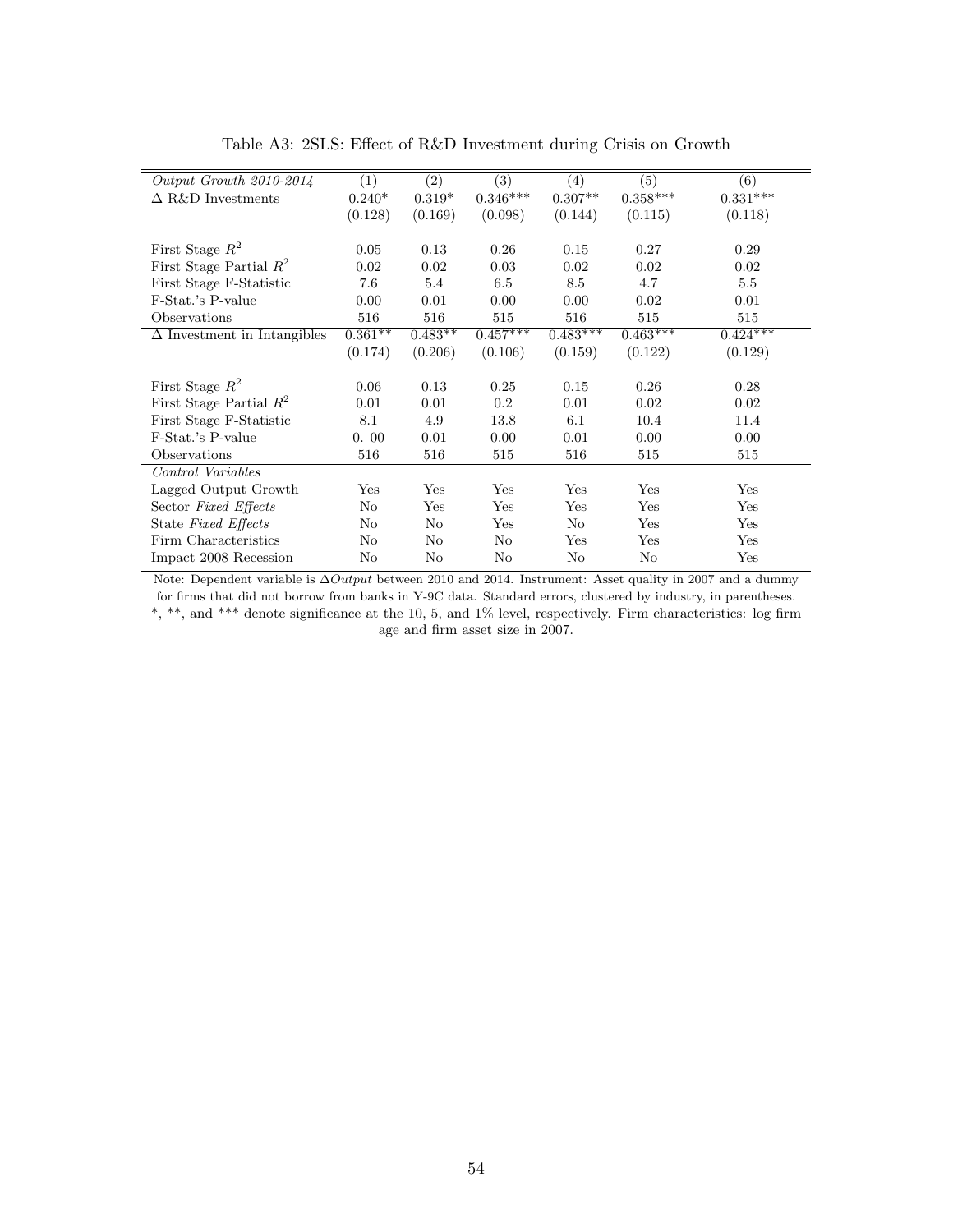|                                    | $\overline{(1)}$ | $\overline{(2)}$ | $\overline{(3)}$ | $\left( 4\right)$ | $\overline{(5)}$ | $\overline{(6)}$ |
|------------------------------------|------------------|------------------|------------------|-------------------|------------------|------------------|
| Output Growth $2010-2014$          |                  |                  |                  |                   |                  |                  |
| $\Delta$ R&D Investments           | 0.239            | 0.160            | 0.176            | $0.309*$          | 0.329            | $0.452**$        |
|                                    | (0.224)          | (0.239)          | (0.329)          | (0.160)           | (0.211)          | (0.218)          |
|                                    |                  |                  |                  |                   |                  |                  |
| First Stage $R^2$                  | 0.04             | 0.15             | 0.30             | 0.19              | 0.32             | 0.35             |
| First Stage Partial $R^2$          | 0.01             | 0.01             | 0.01             | 0.03              | 0.02             | 0.02             |
| First Stage F-Statistic            | 18.9             | 10.5             | 12.9             | 18.9              | 20.7             | 16.0             |
| F-Stat.'s P-value                  | 0.00             | 0.00             | 0.00             | 0.00              | 0.00             | 0.00             |
| Observations                       | 453              | 453              | 452              | 453               | 452              | 452              |
| $\Delta$ Investment in Intangibles | 0.276            | 0.187            | 0.179            | $0.363*$          | $0.357*$         | $0.486**$        |
|                                    | (0.250)          | (0.271)          | (0.320)          | (0.185)           | (0.215)          | (0.222)          |
|                                    |                  |                  |                  |                   |                  |                  |
| First Stage $R^2$                  | 0.05             | 0.15             | 0.29             | 0.12              | 0.31             | 0.34             |
| First Stage Partial $R^2$          | 0.01             | 0.01             | 0.02             | 0.03              | 0.03             | 0.02             |
| First Stage F-Statistic            | 14.7             | 8.2              | 7.4              | 19.9              | 13.3             | 9.2              |
| F-Stat.'s P-value                  | 0.00             | 0.01             | 0.01             | 0.00              | 0.00             | 0.00             |
| Observations                       | 453              | 453              | 452              | 453               | 452              | 452              |
| Control Variables                  |                  |                  |                  |                   |                  |                  |
| Lagged Output Growth               | Yes              | Yes              | Yes              | Yes               | Yes              | Yes              |
| Sector Fixed Effects               | No               | Yes              | Yes              | Yes               | Yes              | Yes              |
| State Fixed Effects                | No               | No               | Yes              | No                | Yes              | Yes              |
| Firm Characteristics               | No               | No               | No               | Yes               | Yes              | Yes              |
| Impact 2008 Recession              | No               | No               | No               | No                | No               | Yes              |

Table A4: 2SLS: Effect of R&D Investment during Crisis on Growth

Note: Dependent variable is  $ΔOutput$  between 2010 and 2014. Instrument: Percentage of long term debt due after 2008. Standard errors, clustered by industry, in parentheses. \* and \*\* denote significance at the 10 and 5% level, respectively. Firm characteristics: log of age and firm asset size in 2007.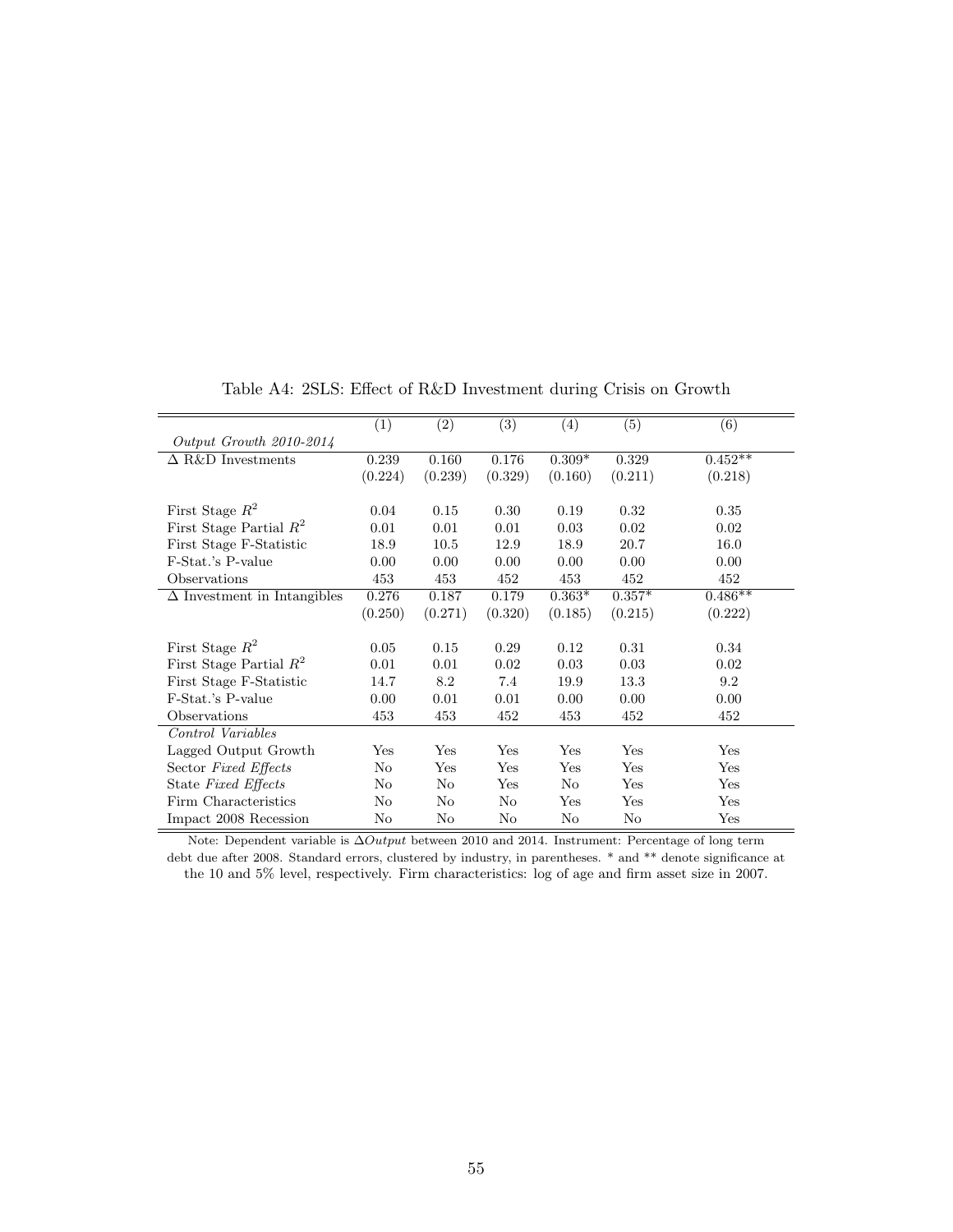|                                    | $\overline{(1)}$ | $\overline{(2)}$ | $\overline{(3)}$ | $\overline{(4)}$ | $\overline{(5)}$ | $\overline{(6)}$ |
|------------------------------------|------------------|------------------|------------------|------------------|------------------|------------------|
| Productivity Growth 2002-2004      |                  |                  |                  |                  |                  |                  |
| Panel A                            |                  |                  |                  |                  |                  |                  |
| $\Delta$ R&D Investments           | $0.117*$         | $0.172***$       | $0.177***$       | $0.290***$       | $0.285***$       | $0.260***$       |
|                                    | (0.0612)         | (0.0607)         | (0.0590)         | (0.0838)         | (0.0684)         | (0.0621)         |
|                                    |                  |                  |                  |                  |                  |                  |
| First Stage $R^2$                  | 0.06             | 0.15             | 0.27             | 0.17             | 0.29             | 0.31             |
| First Stage Partial $R^2$          | 0.04             | 0.03             | 0.04             | 0.03             | 0.04             | 0.05             |
| First Stage F-Statistic            | 8.3              | 8.5              | 10.2             | 14.7             | 12.6             | 12.5             |
| F-Stat.'s P-value                  | 0.00             | 0.00             | 0.00             | 0.00             | 0.00             | 0.00             |
| J-test Overid. P-value             | .15              | .12              | .16              | .29              | .43              | .34              |
| Observations                       | 506              | 506              | 505              | 506              | 505              | 505              |
| Panel B                            |                  |                  |                  |                  |                  |                  |
| $\Delta$ Investment in Intangibles | 0.245            | $0.438**$        | $0.370***$       | $0.540***$       | $0.453***$       | $0.422***$       |
|                                    | (0.158)          | (0.176)          | (0.113)          | (0.185)          | (0.131)          | (0.114)          |
| First Stage $R^2$                  | 0.06             | 0.14             | 0.28             | 0.17             | 0.29             | 0.31             |
| First Stage Partial $R^2$          | 0.02             | 0.01             | 0.02             | 0.02             | 0.03             | 0.03             |
| First Stage F-Statistic            | 5.1              | 4.4              | 7.1              | 3.9              | 7.6              | 8.3              |
| F-Stat.'s P-value                  | 0.00             | 0.00             | 0.00             | 0.00             | 0.00             | 0.00             |
| J-test Overid. P-value             | .14              | .26              | .38              | .79              | .58              | .56              |
| Observations                       | 506              | 506              | 505              | 506              | 505              | 505              |
| Control Variables                  |                  |                  |                  |                  |                  |                  |
| Lagged Output Growth               | Yes              | Yes              | Yes              | Yes              | Yes              | Yes              |
| Sector Fixed Effects               | No               | Yes              | Yes              | Yes              | Yes              | Yes              |
| State Fixed Effects                | N <sub>o</sub>   | No               | Yes              | $\rm No$         | Yes              | Yes              |
| Firm Characteristics               | $\rm No$         | N <sub>o</sub>   | No               | Yes              | Yes              | Yes              |
| Impact 2008 Recession              | No               | No               | No               | No               | No               | Yes              |

Table A5: Alternative Dependent Variable: Labor Productivity

Note: Dependent variable is ∆Output 2002-2004. Instruments: Lehman lead share, deposits over assets, (change in) asset quality, leverage. Bank variables are weighted by firm's last pre-crisis loan syndicate. Standard errors, clustered by industry, in parentheses. \*, \*\*, and \*\*\* denote significance at the 10 and 5, and 1% level, respectively. Firm characteristics: log firm age and firm asset size in 2007.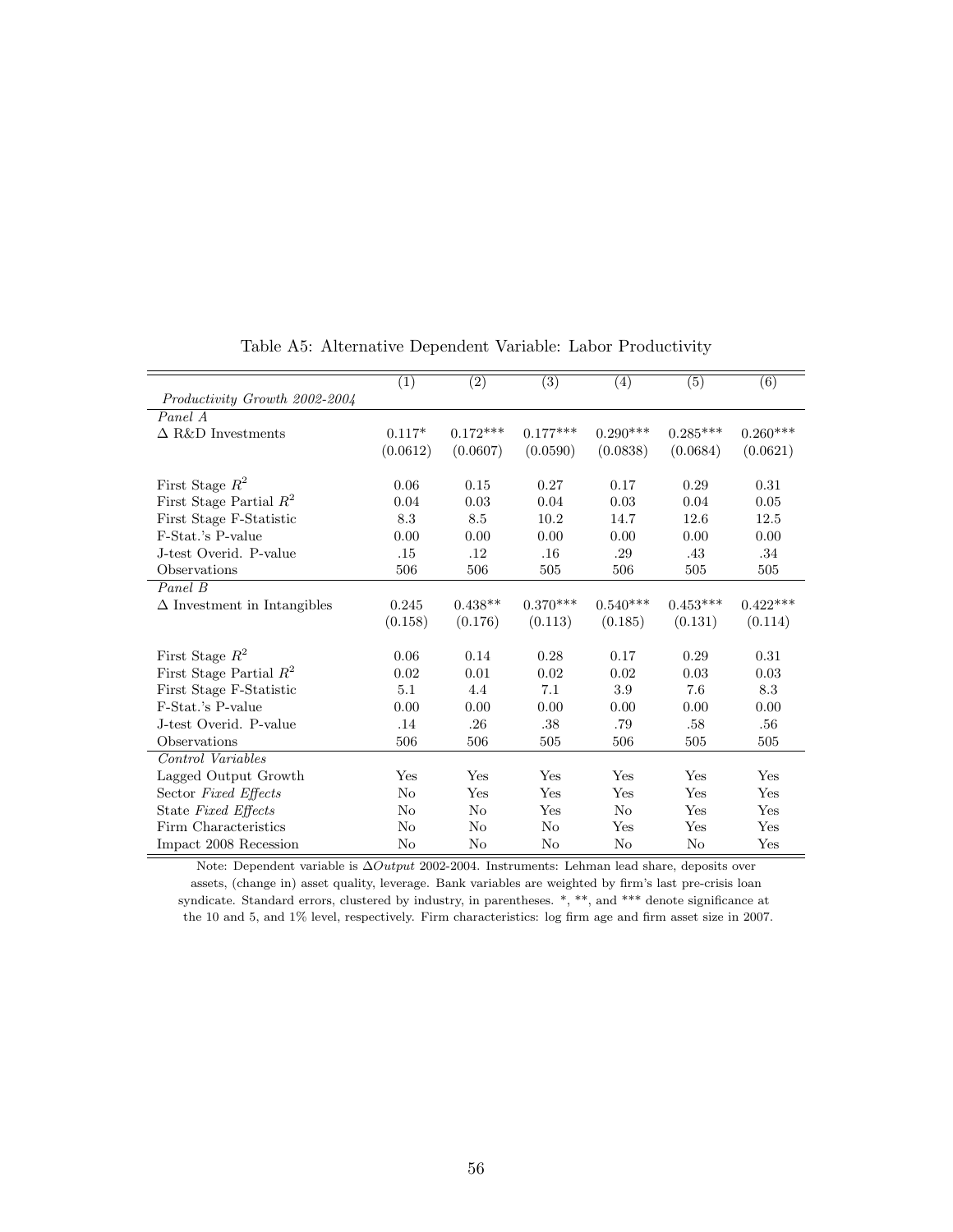|                                    | (1)      | $\overline{(2)}$ | $\overline{(3)}$ | (4)      | $\overline{(5)}$ | (6)        |
|------------------------------------|----------|------------------|------------------|----------|------------------|------------|
| Output Growth 2002-2004            |          |                  |                  |          |                  |            |
| Panel A                            |          |                  |                  |          |                  |            |
| $\Delta$ R&D Investments           | 0.0537   | 0.0470           | $0.130***$       | 0.111    | $0.172***$       | $0.189***$ |
|                                    | (0.0407) | (0.0604)         | (0.0312)         | (0.0719) | (0.0582)         | (0.0567)   |
|                                    |          |                  |                  |          |                  |            |
| First Stage $R^2$                  | 0.07     | 0.17             | 0.33             | 0.21     | 0.35             | 0.38       |
| First Stage Partial $R^2$          | 0.05     | 0.04             | 0.04             | 0.05     | 0.05             | 0.06       |
| First Stage F-Statistic            | 8.7      | 8.7              | 10.4             | 11.4     | 11.3             | 10.7       |
| F-Stat.'s P-value                  | 0.00     | 0.00             | 0.00             | 0.00     | 0.00             | 0.00       |
| J-test Overid. P-value             | .13      | .14              | .18              | .11      | .32              | .32        |
| Observations                       | 453      | 453              | 452              | 453      | 452              | 452        |
| Panel B                            |          |                  |                  |          |                  |            |
| $\Delta$ Investment in Intangibles | 0.117    | 0.102            | $0.252***$       | $0.183*$ | $0.247***$       | $0.307***$ |
|                                    | (0.0892) | (0.131)          | (0.0817)         | (0.102)  | (0.0952)         | (0.104)    |
|                                    |          |                  |                  |          |                  |            |
| First Stage $R^2$                  | 0.06     | 0.16             | 0.30             | 0.20     | 0.33             | 0.36       |
| First Stage Partial $R^2$          | 0.02     | 0.02             | 0.02             | 0.04     | 0.05             | 0.04       |
| First Stage F-Statistic            | 5.7      | 5.8              | 6.6              | 11.2     | 6.0              | 5.2        |
| F-Stat.'s P-value                  | 0.00     | 0.00             | 0.00             | 0.00     | 0.00             | 0.00       |
| J-test Overid. P-value             | .07      | .10              | .28              | .10      | .44              | .48        |
| Observations                       | 453      | 453              | 452              | 453      | 452              | 452        |
| Control Variables                  |          |                  |                  |          |                  |            |
| Lagged Output Growth               | Yes      | Yes              | Yes              | Yes      | Yes              | Yes        |
| Sector Fixed Effects               | No       | Yes              | Yes              | Yes      | Yes              | Yes        |
| State Fixed Effects                | No       | No               | Yes              | No       | Yes              | Yes        |
| Firm Characteristics               | No       | No               | No               | Yes      | Yes              | Yes        |
| Impact 2008 Recession              | $\rm No$ | No               | No               | No       | No               | Yes        |

Table A6: Alternative Dependent Variable: Labor Productivity

Note: Dependent variable is  $ΔOutput$  between 2010 and 2014. Instruments: Lehman lead share, deposits over assets, (change in) asset quality, leverage, share of long term debt due after 2008. Bank variables are weighted by firm's last pre-crisis loan syndicate. Standard errors, clustered by industry, in parentheses. \*, \*\*, and \*\*\* denote significance at the 10 and 5, and 1% level, respectively. Firm characteristics: log firm age and firm asset size in 2007.

Table A7: Distribution of R&D, U.S. Firms vs Compustat-DealScan Sample

|                       |                      | Percent of 2007 Spending  |
|-----------------------|----------------------|---------------------------|
| <b>Employees</b>      | All U.S. Firms (NSF) | Compustat-DealScan Sample |
| 5 to 24               | 4.03                 | 0.00                      |
| 25 to 49              | 2.93                 | 0.00                      |
| 50 to 99              | 3.74                 | 0.00                      |
| 100 to 249            | 5.00                 | 0.19                      |
| 250 to 499            | 3.07                 | 0.24                      |
| $500 \text{ to } 999$ | 5.30                 | 0.65                      |
| 1000 to 4999          | 15.26                | 3.14                      |
| 5000 to 9999          | 8.42                 | 8.69                      |
| 10000 to 24999        | 17.06                | 16.87                     |
| $25000$ or above      | 35.22                | 70.21                     |

Source: Author's calculations using NSF data. Spearman's rank correlation: 0.93.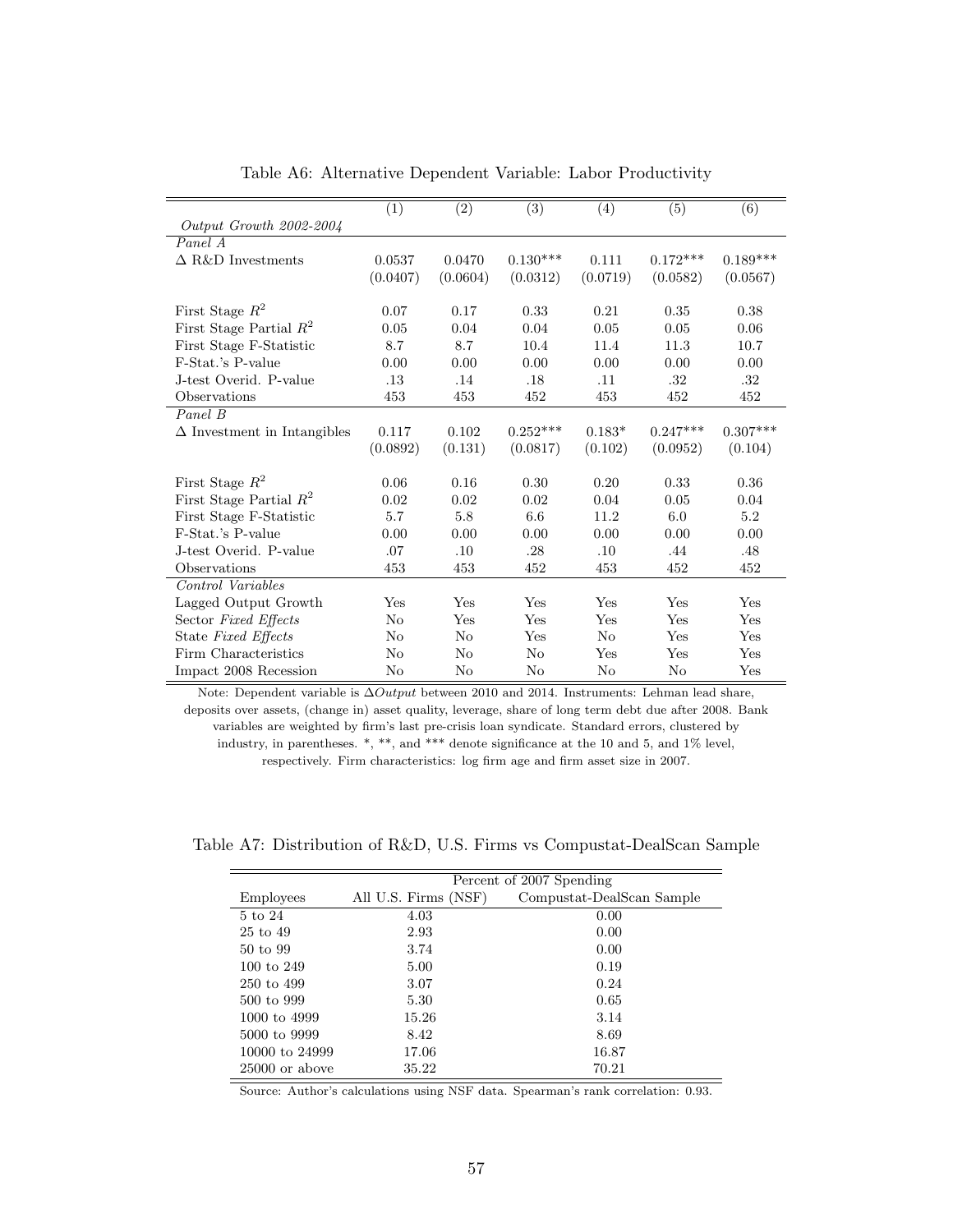## Appendix B. Robustness Checks Second-Stage Estimations

Tables [A8](#page-29-0) and [A9](#page-30-0) respectively repeat estimations in Table [6](#page-26-0) and [7](#page-27-0) using slightly different specifications for *Invest*. In main specifications, the ratio of average productivity-enhancing investments in 2009 and 2010 to 2005, 2006 and 2007 is taken to calculate Invest. In columns identified with I of Tables [A8](#page-29-0) and [A9,](#page-30-0) Invest is calculated by taking the ratio of average investments in 2009 and 2010 to average investments in 2008, 2007 and 2006. In columns II, the ratio of investments in 2009 to average investments in 2006 and 2007 is used. In columns III, the ratio of average investments in 2009 and 2010 to average investments in 2004 to 2007 is used. The estimated effect of instrumented investments on medium-term growth in output is significantly positive in all specifications in both tables. The size of the estimates differ because base years have a large influence on average changes in investments. To assess the robustness of results to specification of the output horizon, Appendix Tables [A10](#page-31-0) and [A11](#page-33-0) respectively repeat estimations in Table [6](#page-26-0) and [7](#page-27-0) using different specifications for Growth.

|                                    | (1)        | (2)        | $\overline{(3)}$ | (4)         | (5)            | (6)        |
|------------------------------------|------------|------------|------------------|-------------|----------------|------------|
| Output Growth 2010-2014            | T          | T          | $_{\rm II}$      | $_{\rm II}$ | III            | III        |
| Panel A                            |            |            |                  |             |                |            |
| $\Delta$ R&D Investments           | $0.491***$ | $0.484***$ | $0.466***$       | $0.451***$  | $0.281***$     | $0.287***$ |
|                                    | (0.155)    | (0.186)    | (0.123)          | (0.150)     | (0.0955)       | (0.0909)   |
|                                    |            |            |                  |             |                |            |
| First Stage $R^2$                  | 0.04       | 0.28       | 0.03             | 0.23        | 0.06           | 0.44       |
| First Stage Partial $R^2$          | 0.04       | 0.04       | 0.03             | 0.03        | $\rm 0.03$     | 0.04       |
| First Stage F-Statistic            | 7.4        | 7.6        | 10.2             | 6.8         | 7.4            | 11.4       |
| F-Stat.'s P-value                  | 0.00       | 0.00       | 0.00             | 0.00        | 0.00           | 0.00       |
| J-test Overid. P-value             | 0.78       | 0.60       | 0.84             | 0.57        | 0.79           | 0.41       |
| Observations                       | 508        | 507        | 508              | 507         | 516            | 515        |
| Panel B                            |            |            |                  |             |                |            |
| $\Delta$ Investment in Intangibles | $0.606**$  | $0.503***$ | $0.696***$       | $0.643***$  | $0.476***$     | $0.362***$ |
|                                    | (0.249)    | (0.125)    | (0.223)          | (0.219)     | (0.145)        | (0.0818)   |
|                                    |            |            |                  |             |                |            |
| First Stage $R^2$                  | 0.02       | 0.25       | 0.02             | 0.21        | 0.05           | 0.32       |
| First Stage Partial $R^2$          | 0.02       | 0.04       | 0.02             | 0.02        | 0.01           | 0.03       |
| First Stage F-Statistic            | 3.8        | 4.7        | 8.1              | 3.2         | 7.9            | 15.3       |
| F-Stat.'s P-value                  | 0.01       | 0.00       | 0.00             | 0.01        | 0.00           | 0.00       |
| J-test Overid. P-value             | 0.54       | 0.70       | 0.76             | 0.89        | 0.64           | 0.60       |
| Observations                       | 508        | 507        | 508              | 507         | 516            | 515        |
| Control Variables                  |            |            |                  |             |                |            |
| Lagged Output Growth               | Yes        | Yes        | Yes              | Yes         | Yes            | Yes        |
| Sector Fixed Effects               | No         | Yes        | N <sub>o</sub>   | Yes         | N <sub>o</sub> | Yes        |
| State Fixed Effects                | No         | Yes        | N <sub>o</sub>   | Yes         | N <sub>o</sub> | Yes        |
| Firm Characteristics               | No         | Yes        | N <sub>o</sub>   | Yes         | No             | Yes        |
| Impact 2008 Recession              | No         | Yes        | No               | Yes         | No             | Yes        |

Table A8: Effect of R&D Investment during Crisis on Growth for Various Invest

Note: Dependent variable is  $ΔOutput$  between 2010 and 2014. Instruments: Lehman lead share, deposits over assets, (change in) asset quality, leverage. Bank variables are weighted by firm's last pre-crisis loan syndicate. Standard errors, clustered by industry, in parentheses. \*, \*\*, and \*\*\* denote significance at the 10 and 5, and 1% level, respectively. Firm characteristics: log firm age and firm asset size in 2007.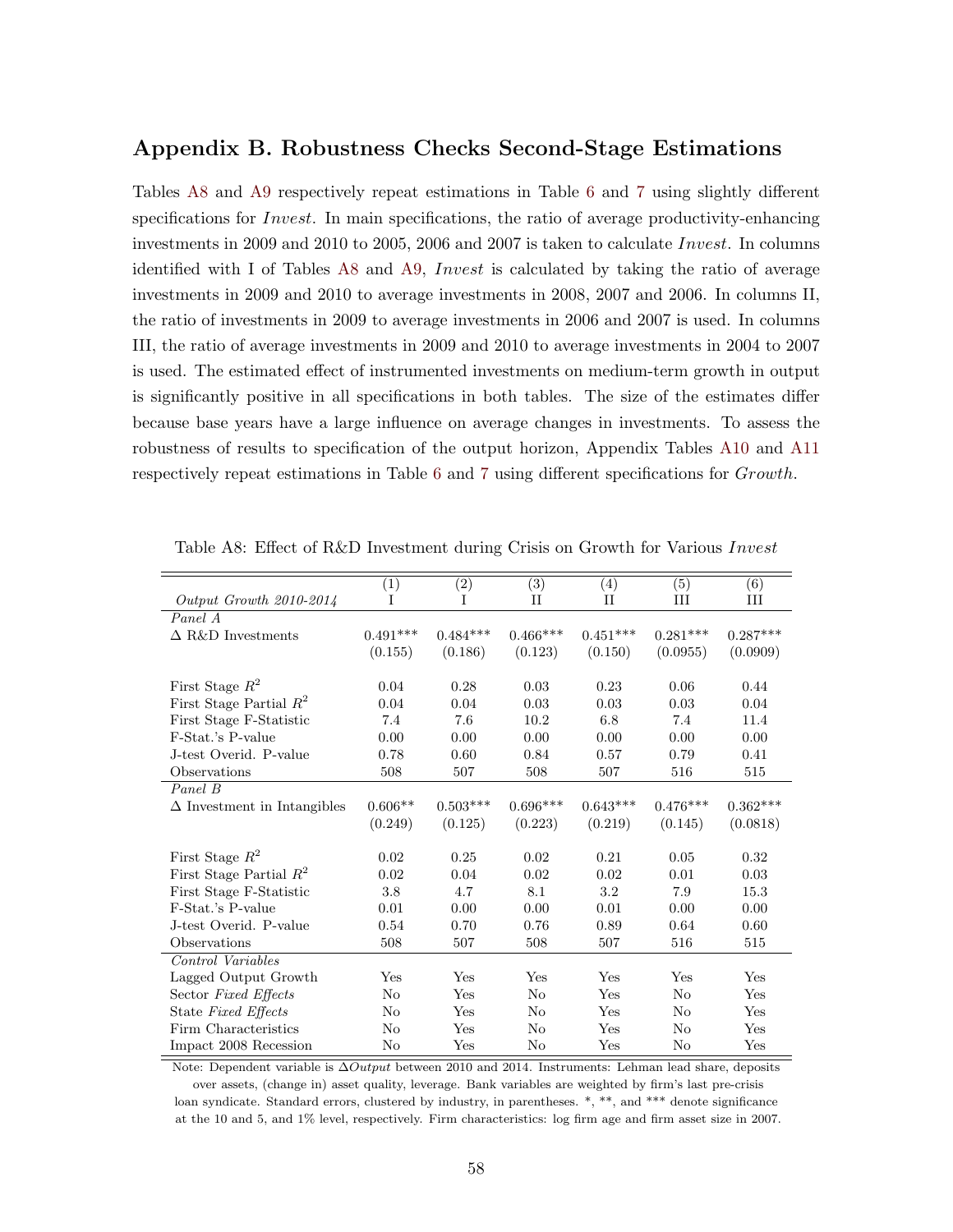|                                    | $\overline{(1)}$ | $\overline{(2)}$ | $\overline{(3)}$ | (4)        | $\overline{(5)}$ | $\overline{(6)}$ |
|------------------------------------|------------------|------------------|------------------|------------|------------------|------------------|
| Output Growth 2010-2014            |                  |                  |                  |            |                  |                  |
| Panel A                            |                  |                  |                  |            |                  |                  |
| $\Delta$ R&D Investments           | $0.503***$       | $0.599***$       | $0.484***$       | $0.489***$ | $0.271**$        | $0.310***$       |
|                                    | (0.170)          | (0.215)          | (0.152)          | (0.179)    | (0.113)          | (0.108)          |
|                                    |                  |                  |                  |            |                  |                  |
| First Stage $R^2$                  | 0.05             | 0.34             | 0.04             | 0.29       | 0.06             | 0.53             |
| First Stage Partial $R^2$          | 0.05             | 0.04             | 0.04             | 0.03       | 0.04             | 0.05             |
| First Stage F-Statistic            | 8.9              | 3.4              | 7.3              | 6.6        | 6.4              | 10.6             |
| F-Stat.'s P-value                  | 0.01             | 0.00             | 0.00             | 0.00       | 0.00             | 0.00             |
| J-test Overid. P-value             | 0.55             | 0.90             | 0.40             | 0.90       | 0.58             | 0.73             |
| Observations                       | 508              | 507              | 508              | 507        | 516              | 515              |
| Panel B                            |                  |                  |                  |            |                  |                  |
| $\Delta$ Investment in Intangibles | $0.604***$       | $0.639***$       | $0.695***$       | $0.692***$ | $0.409***$       | $0.363***$       |
|                                    | (0.207)          | (0.187)          | (0.192)          | (0.239)    | (0.154)          | (0.131)          |
| First Stage $R^2$                  | 0.03             | 0.31             | 0.03             | 0.28       | 0.0              | 0.39             |
| First Stage Partial $R^2$          | 0.02             | 0.04             | 0.02             | 0.03       | 0.02             | 0.04             |
| First Stage F-Statistic            | 4.1              | 14.7             | 5.5              | 7.2        | 5.9              | 17.0             |
| F-Stat.'s P-value                  | 0.01             | 0.00             | 0.00             | 0.00       | 0.00             | 0.00             |
| J-test Overid. P-value             | 0.67             | 0.84             | 0.53             | 0.79       | 0.52             | 0.78             |
| Observations                       | 508              | 507              | 508              | 507        | 516              | 515              |
| Control Variables                  |                  |                  |                  |            |                  |                  |
| Lagged Output Growth               | Yes              | Yes              | Yes              | Yes        | Yes              | Yes              |
| Sector Fixed Effects               | No               | Yes              | No               | Yes        | No               | Yes              |
| State Fixed Effects                | No               | Yes              | No               | Yes        | $\rm No$         | Yes              |
| Firm Characteristics               | No               | Yes              | No               | Yes        | No               | Yes              |
| Impact 2008 Recession              | No               | Yes              | No               | Yes        | No               | Yes              |

Table A9: Effect of R&D Investment during Crisis on Growth for Various Invest

Note: Dependent variable is  $\Delta Output$  between 2010 and 2014. Instruments: Lehman lead share, deposits over assets, (change in) asset quality, leverage. Bank variables are weighted by firm's last pre-crisis loan syndicate. Standard errors, clustered by industry, in parentheses. \*, \*\*, and \*\*\* denote significance at the 10 and 5, and 1% level, respectively. Firm characteristics: log firm age and firm asset size in 2007.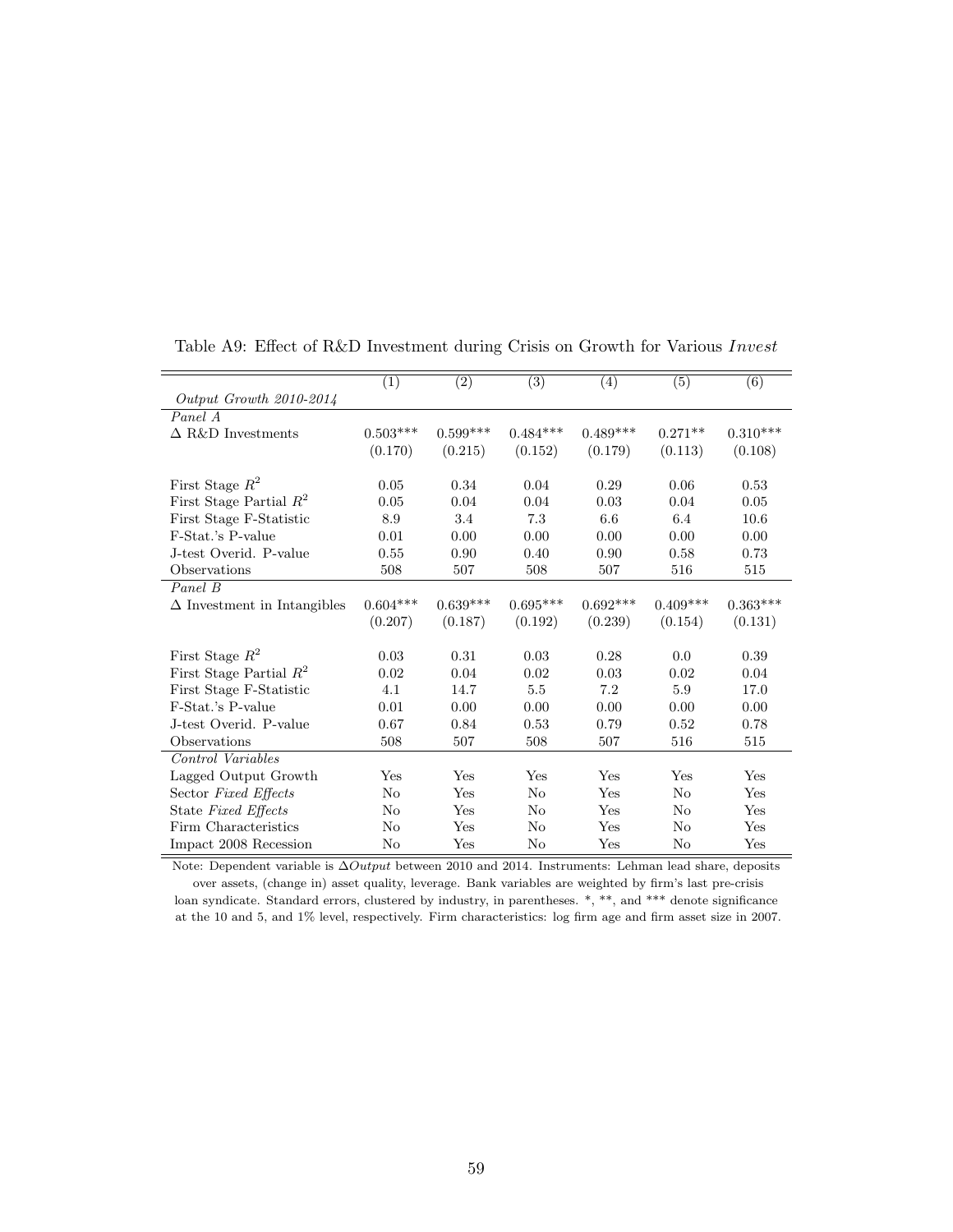|                                    | $\overline{(1)}$ | $\overline{(2)}$ | $\overline{(3)}$ | $\overline{(4)}$ | $\overline{(5)}$ | $\overline{(6)}$ |
|------------------------------------|------------------|------------------|------------------|------------------|------------------|------------------|
| Output Growth Horizon:             | $'11 - 14$       | $'11 - 14$       | $'10-13$         | $'10-13$         | $'11 - 13$       | $'11 - 13$       |
| Panel A                            |                  |                  |                  |                  |                  |                  |
| $\Delta$ R&D Investments           | $0.424***$       | $0.323***$       | $0.347**$        | $0.362***$       | $0.449***$       | $0.328***$       |
|                                    | (0.110)          | (0.102)          | (0.136)          | (0.117)          | (0.167)          | (0.119)          |
|                                    |                  |                  |                  |                  |                  |                  |
| First Stage $R^2$                  | 0.06             | 0.31             | 0.06             | 0.31             | 0.06             | 0.31             |
| First Stage Partial $R^2$          | 0.04             | 0.05             | 0.04             | 0.05             | 0.04             | 0.05             |
| First Stage F-Statistic            | 8.1              | 13.8             | 8.2              | 13.7             | 8.1              | 13.8             |
| F-Stat.'s P-value                  | 0.00             | 0.00             | 0.00             | 0.00             | 0.00             | 0.00             |
| J-test Overid. P-value             | 0.47             | 0.38             | 0.61             | 0.19             | 0.26             | 0.20             |
| Observations                       | 508              | 507              | 508              | 507              | 516              | 515              |
| Panel B                            |                  |                  |                  |                  |                  |                  |
| $\Delta$ Investment in Intangibles | $0.638***$       | $0.362***$       | $0.586***$       | $0.478***$       | $0.700***$       | $0.356***$       |
|                                    | (0.163)          | (0.129)          | (0.222)          | (0.129)          | (0.221)          | (0.117)          |
|                                    |                  |                  |                  |                  |                  |                  |
| First Stage $R^2$                  | 0.06             | 0.29             | 0.06             | 0.29             | 0.06             | 0.29             |
| First Stage Partial $R^2$          | 0.02             | 0.04             | 0.02             | 0.04             | 0.02             | 0.04             |
| First Stage F-Statistic            | 5.5              | 17.0             | 5.5              | 16.6             | 5.5              | 17.0             |
| F-Stat.'s P-value                  | 0.00             | 0.00             | 0.00             | 0.00             | 0.00             | 0.00             |
| J-test Overid. P-value             | 0.37             | 0.52             | 0.50             | 0.34             | 0.38             | 0.32             |
| Observations                       | 508              | 507              | 508              | 507              | 516              | 515              |
| Control Variables                  |                  |                  |                  |                  |                  |                  |
| Lagged Output Growth               | Yes              | Yes              | Yes              | Yes              | Yes              | Yes              |
| Sector Fixed Effects               | No               | Yes              | No               | Yes              | N <sub>o</sub>   | Yes              |
| State Fixed Effects                | $\rm No$         | Yes              | $\rm No$         | Yes              | N <sub>o</sub>   | Yes              |
| Firm Characteristics               | No               | Yes              | N <sub>o</sub>   | Yes              | N <sub>o</sub>   | Yes              |
| Impact 2008 Recession              | No               | Yes              | No               | Yes              | No               | Yes              |

Table A10: Effect of R&D Investment during Crisis on Growth for Various Growth

Note: Dependent variable is  $\Delta Output$  between 2010 and 2014. Instruments: Lehman lead share, deposits over assets, (change in) asset quality, leverage. Bank variables are weighted by firm's last pre-crisis loan syndicate. Standard errors, clustered by industry, in parentheses. \*, \*\*, and \*\*\* denote significance at the 10 and 5, and 1% level, respectively. Firm characteristics: log firm age and firm asset size in 2007.